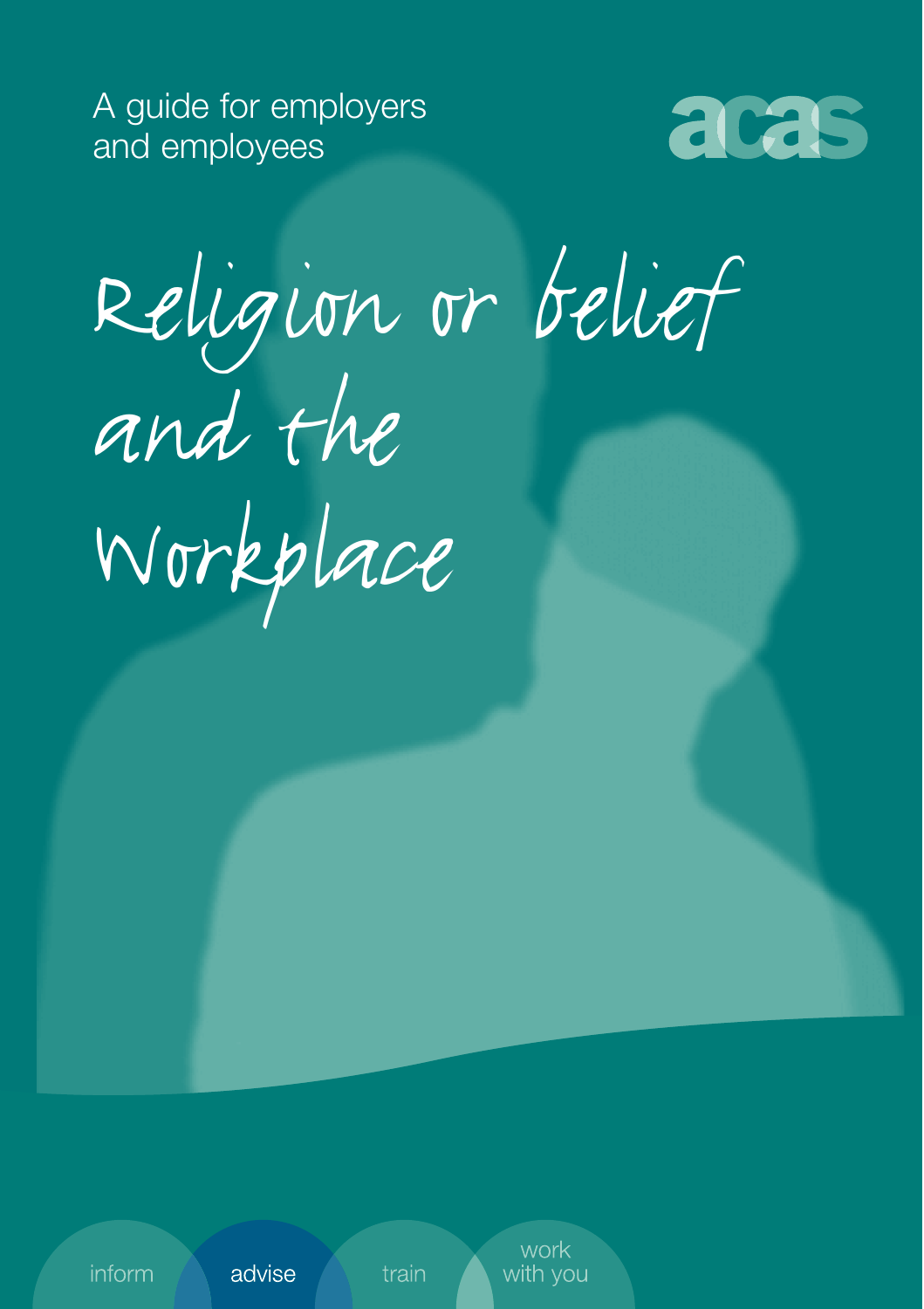# Acas can help with your

Every year Acas helps employers and employees from thousands of workplaces. That means we keep right up to date with today's employment relations issues – such as discipline and grievance handling, preventing discrimination and communicating effectively in workplaces. Make the most of our practical experience for your organisation – find out what we can do for you.

#### We inform

We answer your questions, give you the facts you need and talk through your options. You can then make informed decisions. Contact us to keep on top of what employment rights legislation means in practice – before it gets on top of you. Call our helpline 08457 47 47 47 or visit our website www.acas.org.uk.

#### We advise and quide

We give you practical know-how on setting up and keeping good relations in your organisation. Look at our publications on the website or ask our helpline to put you in touch with your local Acas adviser. Our Equality Direct helpline 08456 00 34 44 advises on equality issues, such as discrimination.

#### We train

From a two-hour session on the key points of new legislation or employing people to courses specially designed for people in your organisation, we offer training to suit you. Look on the website for what is coming up in your area and to book a place or talk to your local Acas office about our tailored services.

#### We work with you

We offer hands-on practical help and support to tackle issues in your business with you. This might be through one of our well-known problem-solving services. Or a programme we have worked out together to put your business firmly on track for effective employment relations. You will meet your Acas adviser and discuss exactly what is needed before giving any go-ahead.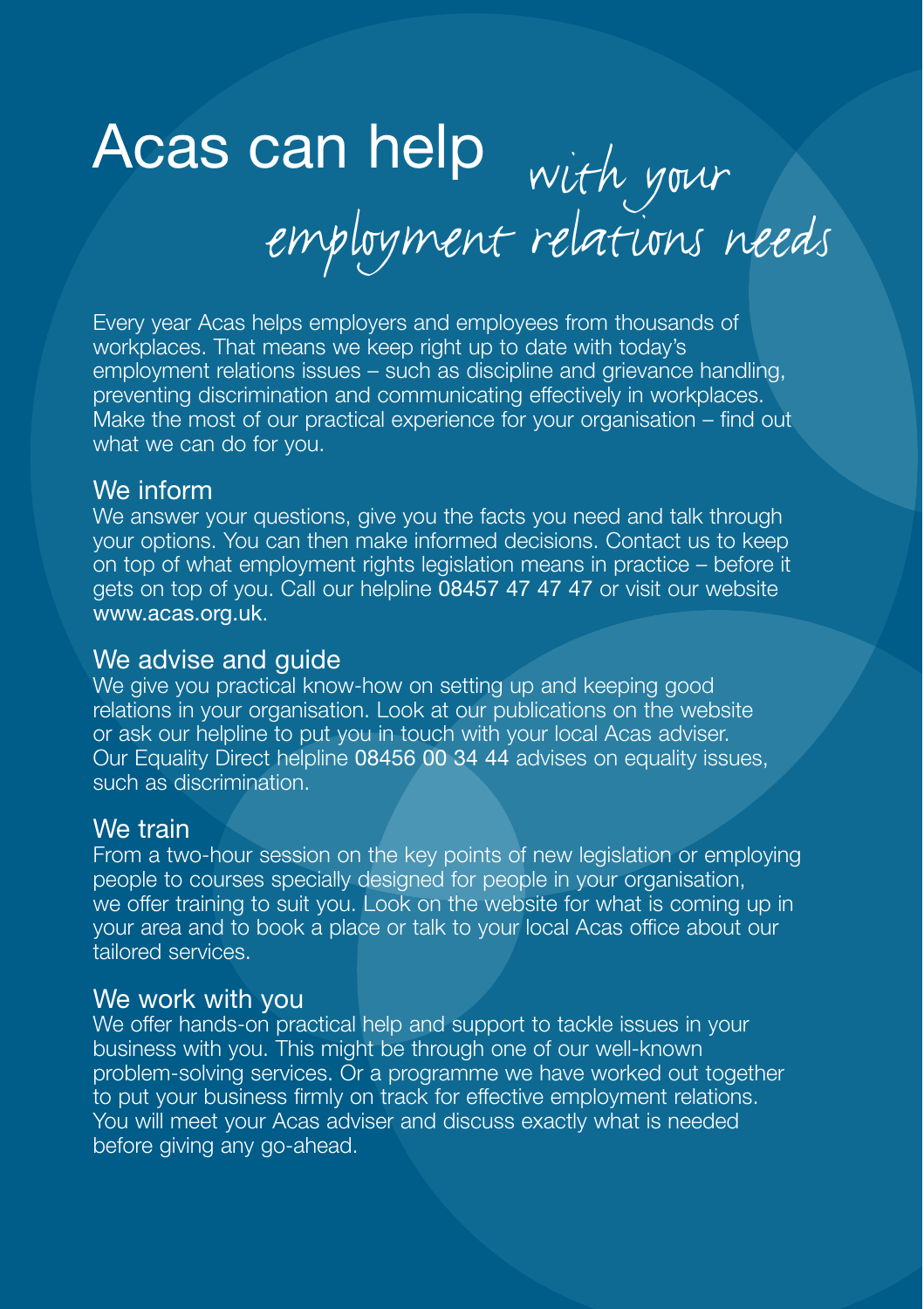# Religion or belief and the workplace

Putting the Employment Equality (Religion or Belief) Regulations 2003 into practice

### **Contents**

| <b>Introduction</b>                                                                           | $\mathbf{2}$    |
|-----------------------------------------------------------------------------------------------|-----------------|
| <b>Summary of the Regulations</b>                                                             | 3               |
| <b>What do the Regulations mean?</b><br>plus the business case for putting them into practice | 4               |
| <b>Recruitment</b>                                                                            | 12 <sub>2</sub> |
| <b>Retaining good staff</b>                                                                   | 15              |
| Religious observance in the workplace                                                         | 18              |
| Know your staff                                                                               | 23              |
| What to do if you have suffered discrimination<br>or harassment                               | 24              |
| <b>Frequently asked questions</b>                                                             | 26              |
| <b>Appendix 1</b><br>Genuine Occupational Requirements Guidance                               | 35              |
| <b>Appendix 2</b><br>Guidance on commonly practised religions                                 | 37              |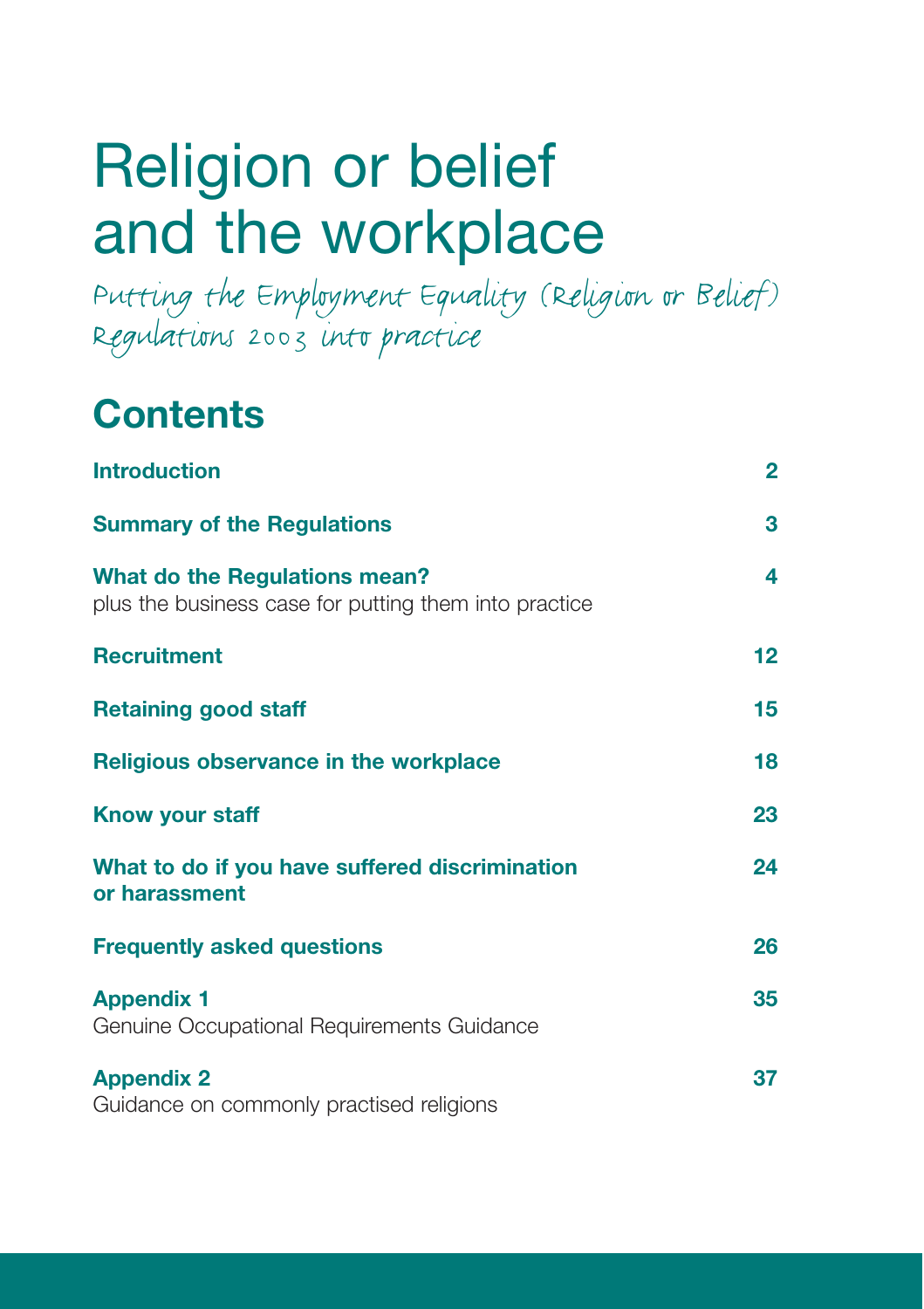#### work with you

# Introduction

From 2 December 2003, when the Employment Equality (Religion or Belief) Regulations came into force, it became unlawful to discriminate against workers because of religion or similar belief. The regulations also cover providers of vocational training. This booklet describes the regulations and gives guidance on associated good employment practice.

Fairness at work and good job performance go hand in hand. Tackling discrimination helps to attract, motivate and retain staff and enhances an organisation's reputation as an employer. Eliminating discrimination helps everyone to have an equal opportunity to work and to develop their skills.

Existing legislation protects people against discrimination on the grounds of sex, race, disability and gender reassignment. From 1 December 2003, separate regulations to protect people from discrimination on the grounds of sexual orientation also came into force (see Acas booklet on this or look at Acas website www.acas.org.uk).

A lot of the good practice in this booklet will be familiar from existing advice on avoiding sex, race and disability discrimination. The new Regulations should pose few difficulties in organisations where people are treated fairly and with consideration.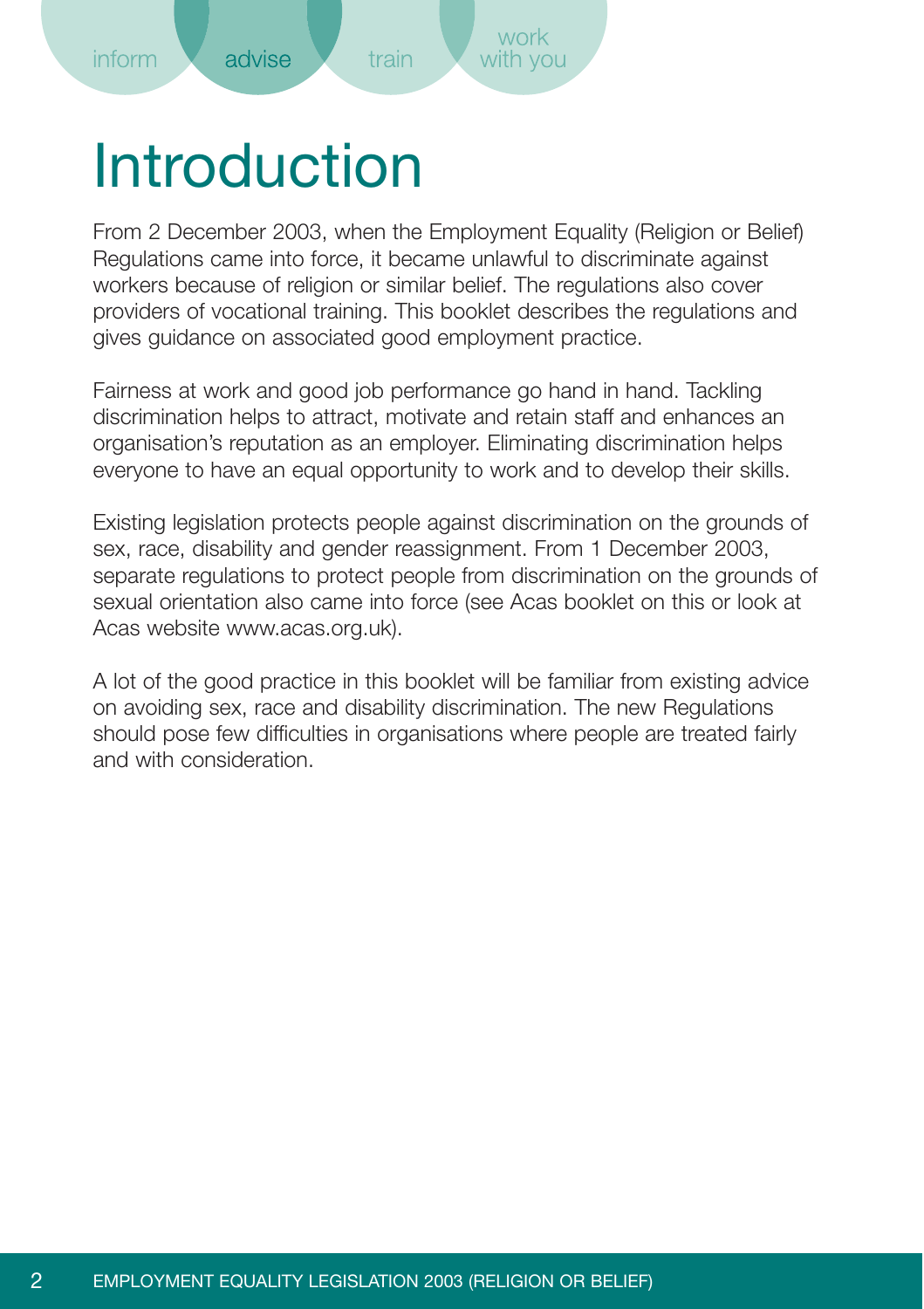### What the regulations say – in summary

These Regulations apply to vocational training and all facets of employment – including recruitment, terms and conditions, promotions, transfers, dismissals and training. They make it unlawful on the grounds of religion or belief to:

- discriminate directly against anyone. That is, to treat them less favourably than others because of their religion or belief;
- discriminate indirectly against anyone. That is, to apply a criterion, provision or practice which disadvantages people of a particular religion or belief unless it can be objectively justified;
- subject someone to harassment. Harassment is unwanted conduct that violates a person's dignity or creates an intimidating, hostile, degrading, humiliating or offensive environment having regard to all the circumstances and the perception of the victim;
- victimise someone because they have made or intend to make a complaint or allegation or have given or intend to give evidence in relation to a complaint of discrimination on the grounds of religion or belief;
- discriminate or harass someone in certain circumstances after the working relationship has ended.

Exceptions may be made in very limited circumstances if there is a genuine occupational requirement for the worker to be of a particular religion or belief in order to do the job or to comply with the religious or belief ethos of the organisation.

Religion or belief is defined as being any religion, religious belief or similar philosophical belief. This does not include any philosophical or political belief unless it is similar to religious belief. It will be for the Employment Tribunals and other Courts to decide whether particular circumstances are covered by the Regulations.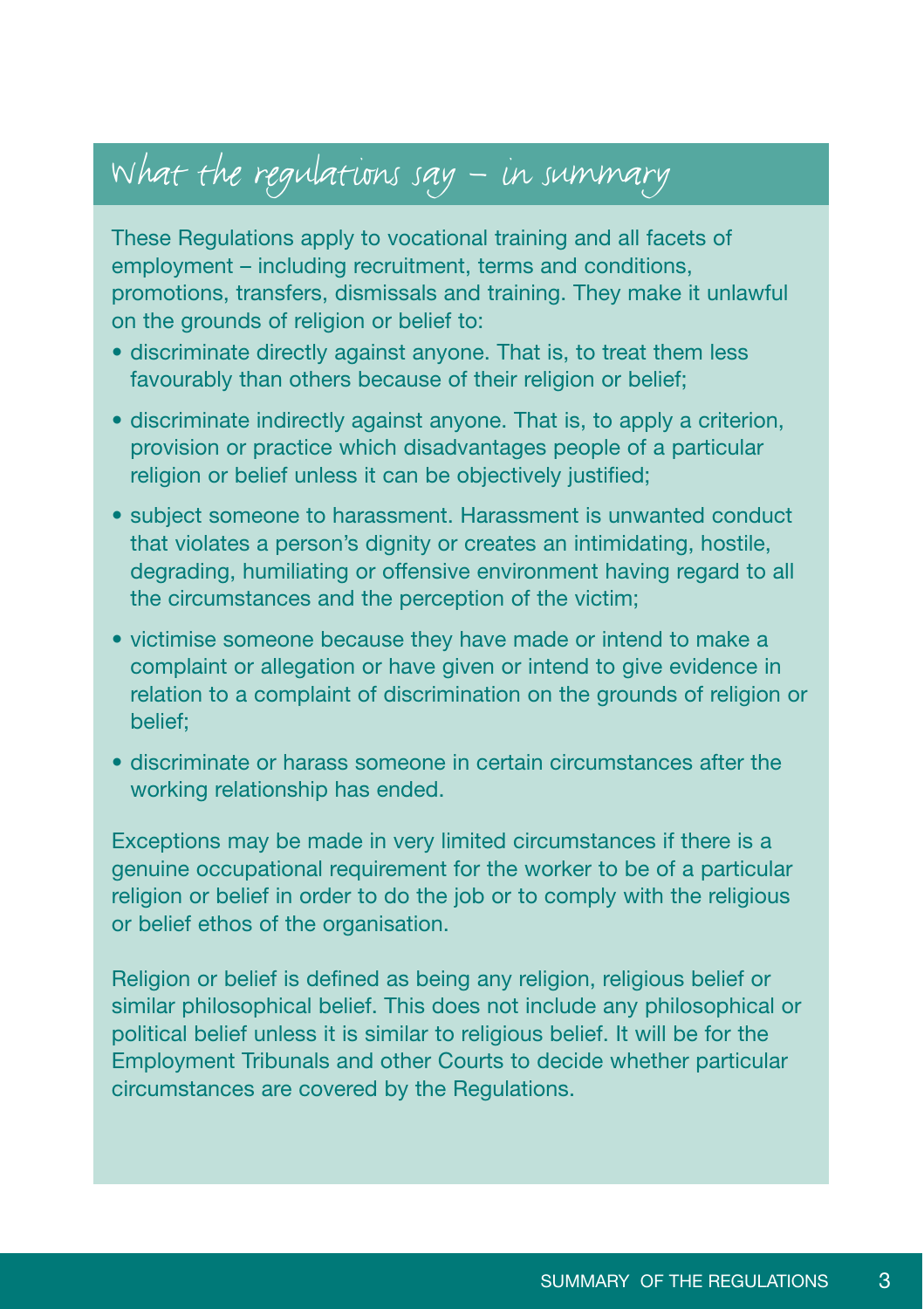

# What do the Regulations mean?

#### 1. A brief explanation of the Regulations

- **1.1 Religion or belief** is not explicitly defined in the Regulations. In most applications to a tribunal it will be clear what is or is not a religion or a similar belief. It will be for the tribunals and higher courts to decide where the issue is disputed. They may consider a number of factors when deciding what is a religion or similar belief. It is likely that they will consider things such as collective worship, a clear belief system, a profound belief affecting the way of life or view of the world. Employers should be aware that these Regulations extend beyond the more well known religions and faiths to include beliefs such as Paganism and Humanism. The Regulations also cover those without religious or similar beliefs.
- **1.2 Direct discrimination** means that workers or job applicants must not be treated less favourably than others because they follow, are perceived to follow, or do not follow a particular (or any) religion or belief.

For example it is unlawful to:

- decide not to employ someone
- dismiss them
- refuse to provide them with training
- deny them promotion
- give them adverse terms and conditions

because they follow, or do not follow, a particular religion or belief.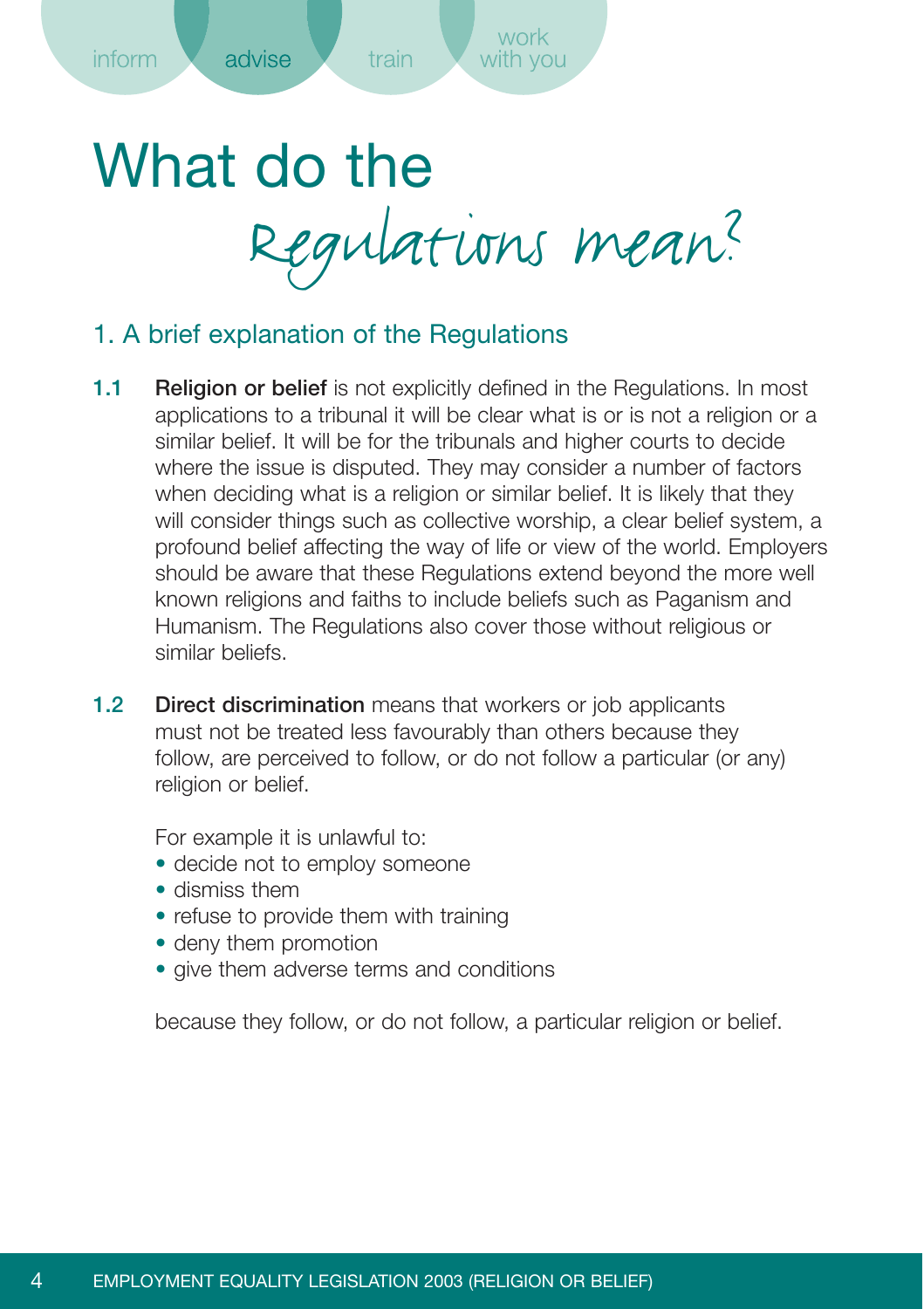**Example:** At interview it becomes apparent that a job applicant is Hindu. Although the applicant has all the skills and competences required of the job, the organisation decides not to offer him the job because he is a Hindu. This is direct discrimination.

**NB:** A job applicant can make a claim to an Employment Tribunal. It is not necessary for them to have been employed by the organisation to make a claim of discrimination.

Direct discrimination may only be justified in the very limited circumstances where a genuine occupational requirement can be shown to apply.

**1.3 Indirect discrimination** means that an organisation must not have selection criteria, policies, employment rules or any other practices which although they are applied to all employees, have the effect of disadvantaging people of a particular religion or belief unless the practice can be justified. Indirect discrimination is unlawful whether it is intentional or not.

**Example:** Disliking the baseball caps his delivery drivers like to wear, a Chief Executive applies a 'no headwear' policy to all his staff. The policy, although applied to all employees, disadvantages his Sikh staff who wear turbans for religious reasons. This policy is indirect discrimination.

**The example above is already well recognised. However, there are less well documented examples which are equally important to the followers of particular religions.**

**Example:** An organisation has a dress code which states that men may not wear ponytails. This may indirectly disadvantage Hindu men some of whom wear a Shika, (a small knotted tuft of hair worn at the back of the head, as a symbol of their belief). Such a policy could be discriminatory if it cannot be justified.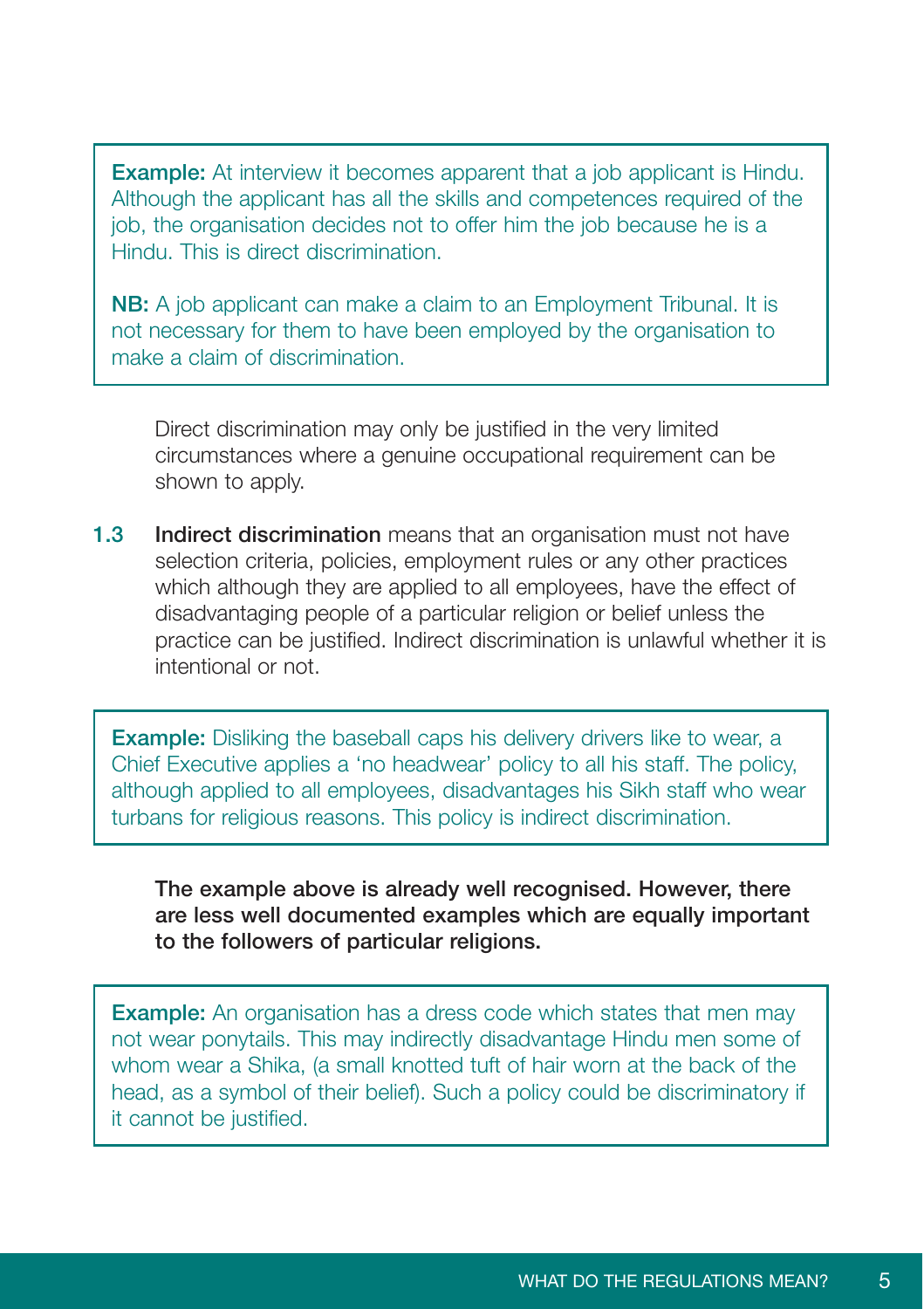In contrast to direct discrimination, indirect discrimination will not be unlawful if it can be justified. To justify it, an employer must show that there is a legitimate aim, (ie a real business need) and that the practice is proportionate to that aim (ie necessary and there is no alternative means available).

**Example:** A small finance company needs its staff to work late on a Friday afternoon to analyse stock prices in the American finance market. The figures arrive late on Friday because of the global time differences. During the winter months some staff would like to be released early on Friday afternoon in order to be home before nightfall – a requirement of their religion. They propose to make the time up later during the remainder of the week.

The company is not able to agree to this request because the American figures are necessary to the business, they need to be worked on immediately and the company is too small to have anyone else able to do the work.

The requirement to work on Friday afternoon is not unlawful discrimination as it meets a legitimate business aim and there is no alternative means available.

**1.4 Harassment** includes behaviour that is offensive, frightening or in any way distressing. It may be intentional bullying which is obvious or violent, but it can also be unintentional or subtle and insidious. It may involve nicknames, teasing, name calling or other behaviour which may not be intended to be malicious but nevertheless is upsetting. It may be about the individual's religion or belief or it may be about the religion or belief of those with whom the individual associates. It may not be targeted at an individual(s) but consist of a general culture which, for instance, appears to tolerate the telling of religious jokes.

Organisations may be held responsible for the actions of their staff as well as the staff being individually responsible for their own actions. If harassment takes place in the workplace or at a time and/or place associated with the workplace, for example a work related social gathering, the organisation may be liable and may be ordered to pay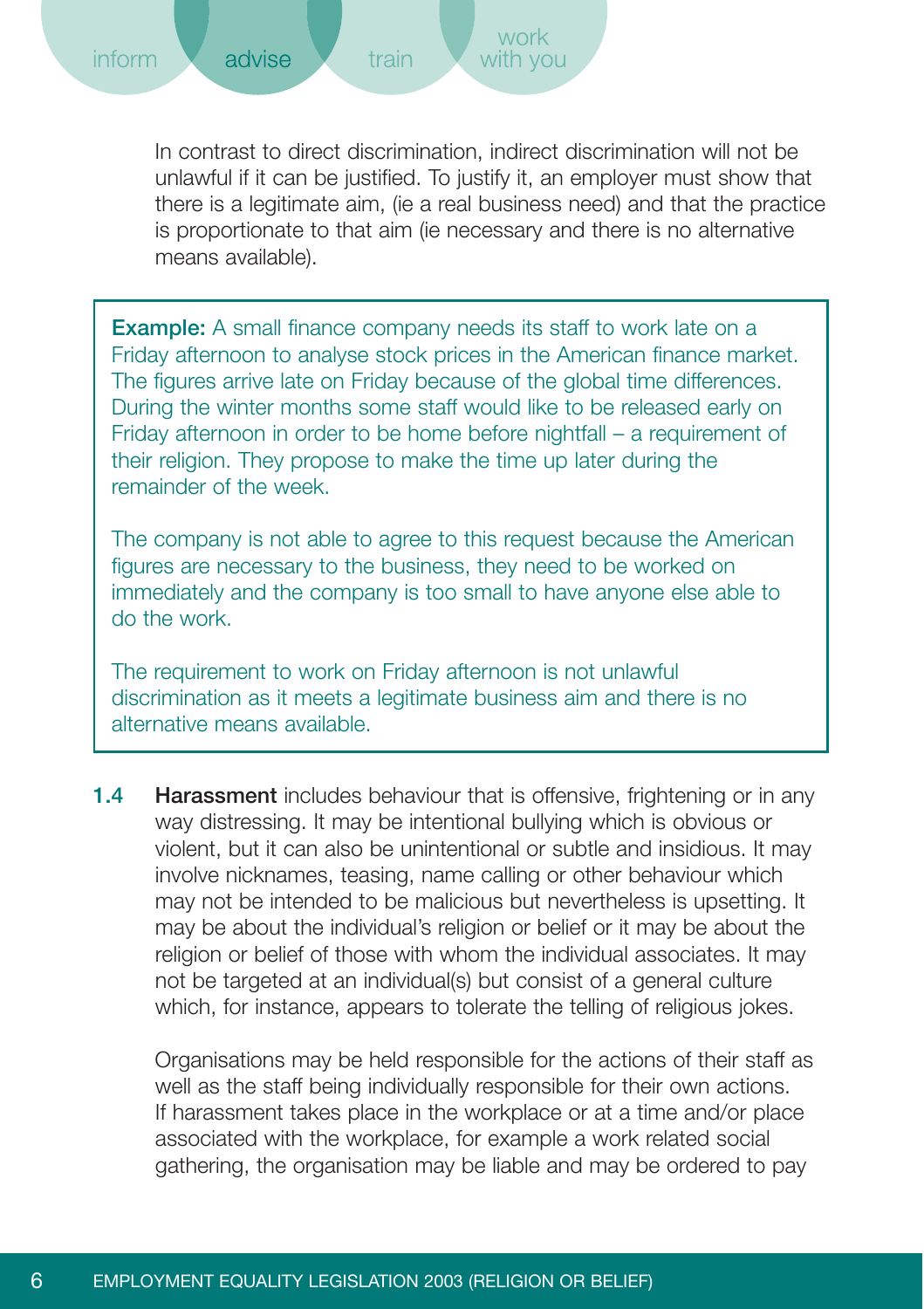**Example:** Some time after resigning from employment with an organisation, a Muslim man meets his ex-colleagues at a football match. They are hostile towards him, alluding to current world events. He is distressed by their attitude but has no claim against the organisation as the harassment is not connected with nor arises out of his previous working relationship with the company.

**NB:** The individual in this example has no recourse through employment law but may be able to make a complaint through other legal avenues.

compensation unless it can show that it took reasonable steps to prevent harassment. Individuals who harass may also be ordered to pay compensation.

Employers should, where possible, also protect their workers from harassment by third parties such as service users and customers.

Employers investigating claims of harassment should consider all the circumstances before reaching a conclusion, and particularly the views of the person making the complaint; harassment is often subjective. Having gathered all the evidence, employers should ask themselves "could what has taken place be reasonably considered to have caused offence?"

**Example:** A member of staff is devout in her belief. She continually refers to her colleagues as "heathens" and warns them of the consequences they may suffer as a result of their lack of belief. Distressed by her intimidating behaviour, her colleagues complain to their manager that they are being harassed.

**NB:** The harassment is unlawful because it is directed at work colleagues because they have different beliefs or no beliefs.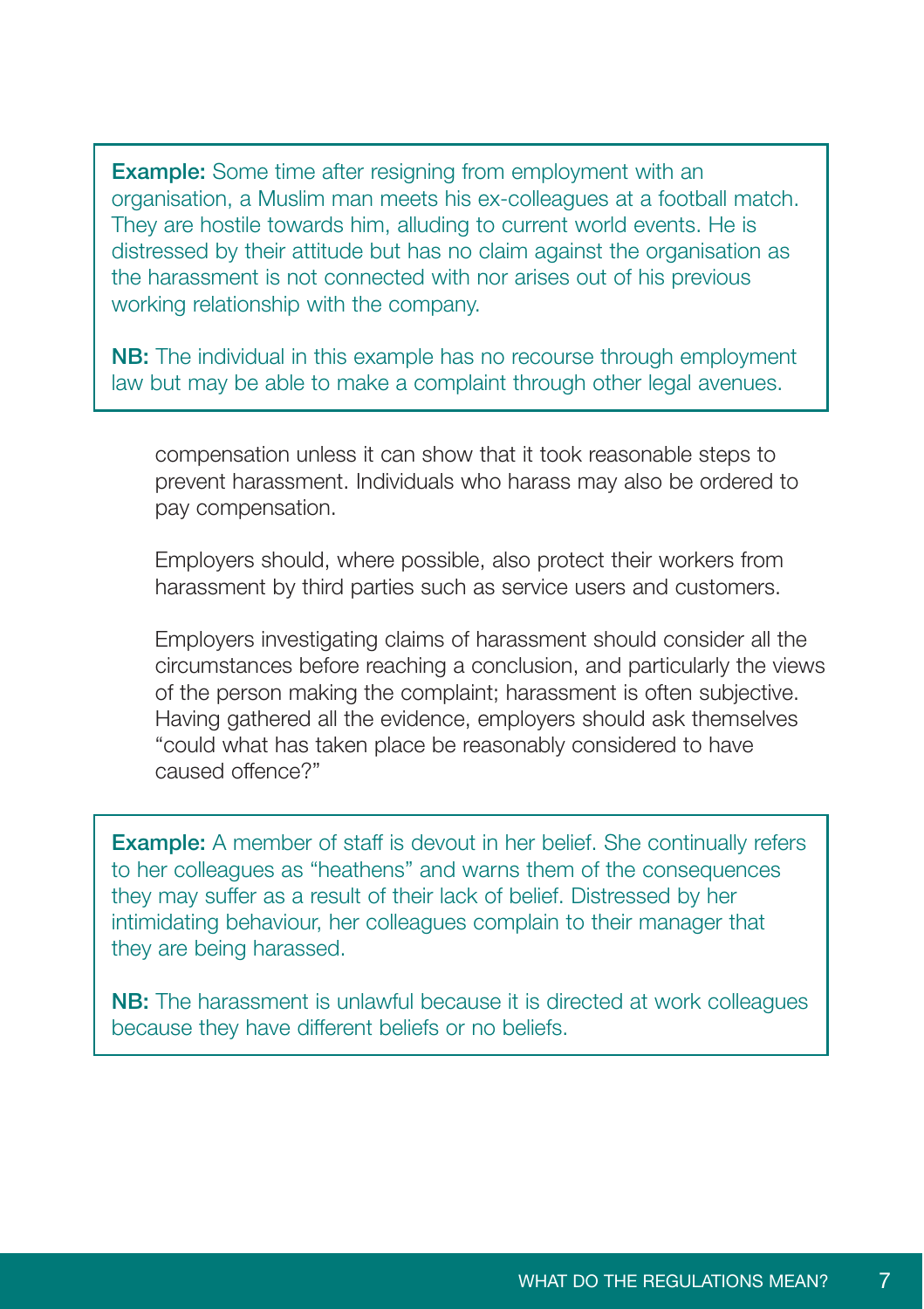**Example:** Mr 'A' is continually teased about his partner's religious convictions. He finds being subjected to such teasing offensive and distressing and complains to his manager. His manager tells him not to be silly, that the teasing is only harmless workplace banter and is nothing to do with the organisation.

This is harassment on the grounds of religion or belief even though it is not the victim's own religion or belief that is the subject of the teasing. Mr 'A' is able to complain through an Employment Tribunal. His colleagues may have to pay compensation. The organisation may have to pay compensation because it has liability for the actions of its staff.

**1.5 Victimisation** is when an individual is treated detrimentally because they have made a complaint or intend to make a complaint about discrimination or harassment or have given evidence or intend to give evidence relating to a complaint about discrimination or harassment. They may become labelled "troublemaker", denied promotion or training, or be "sent to Coventry" by their colleagues. If this happens or if organisations fail to take reasonable steps to prevent it from happening, they will be liable and may be ordered to pay compensation. Individuals who victimise may also be ordered to pay compensation.

**Example:** After giving evidence for a colleague who had brought an Employment Tribunal claim against the organisation on the grounds of religion or belief, a worker applies for promotion. Her application is rejected even though she shows that she has all the necessary skills and experience. Her manager says she is a 'troublemaker' because she has given evidence at the Tribunal and as a result should not be promoted. This would be victimisation.

Discrimination, harassment or victimisation following the end of a working relationship covers issues such as references either written or verbal.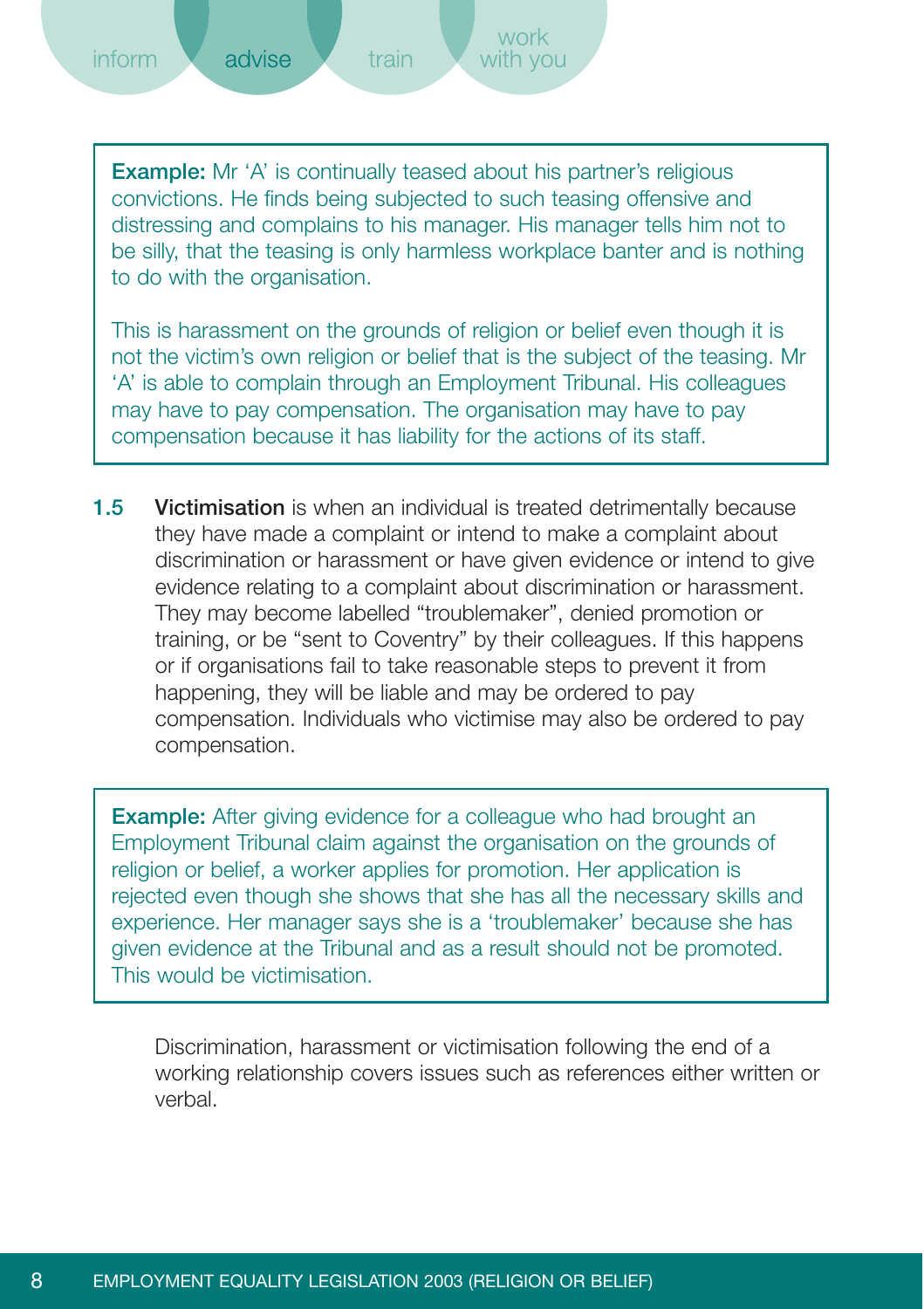**Example:** A manager is approached by someone from another organisation saying that Mr 'Z' has applied for a job and asks for a reference. The manager says that he cannot recommend the worker on the grounds that he did not 'fit in' because he refused to socialise in the pub with his colleagues (his religion forbade alcohol). This worker may have been discriminated against on the grounds of his religion after his working relationship with the organisation has ended.

**1.6 A genuine occupational requirement (GOR).** In very limited circumstances it will be lawful for an employer to treat people differently if it is a genuine occupational requirement that the job holder must be of a particular religion or belief. When deciding if this applies, it is necessary to consider the nature of the work and the context in which it is carried out. Jobs may change over time and organisations should periodically consider whether the requirement continues to apply, particularly when recruiting. Further guidance is given in Appendix 1.

An occupational requirement on the grounds of religion or belief, as in the example overleaf, must not be used as a basis for discrimination on other grounds such as race or disability.

Some organisations have an ethos based on a religion or belief, for instance a care home managed by a religious charity. Where organisations can show that they are founded on such an ethos they may be able to apply a genuine occupational requirement to jobs where in other circumstances such a requirement would not apply. In these cases the need for a particular religion or belief may not be a 'decisive' factor for the job but organisations must still be able to show that it is a requirement of the job in order to adhere to the ethos of the organisation and that it is proportionate to apply the requirement. Such an organisation should not assume that it is able to apply a 'blanket' GOR to all posts as they may be required to show that each GOR is reasonable when considering the nature of the job and the context within which it is carried out.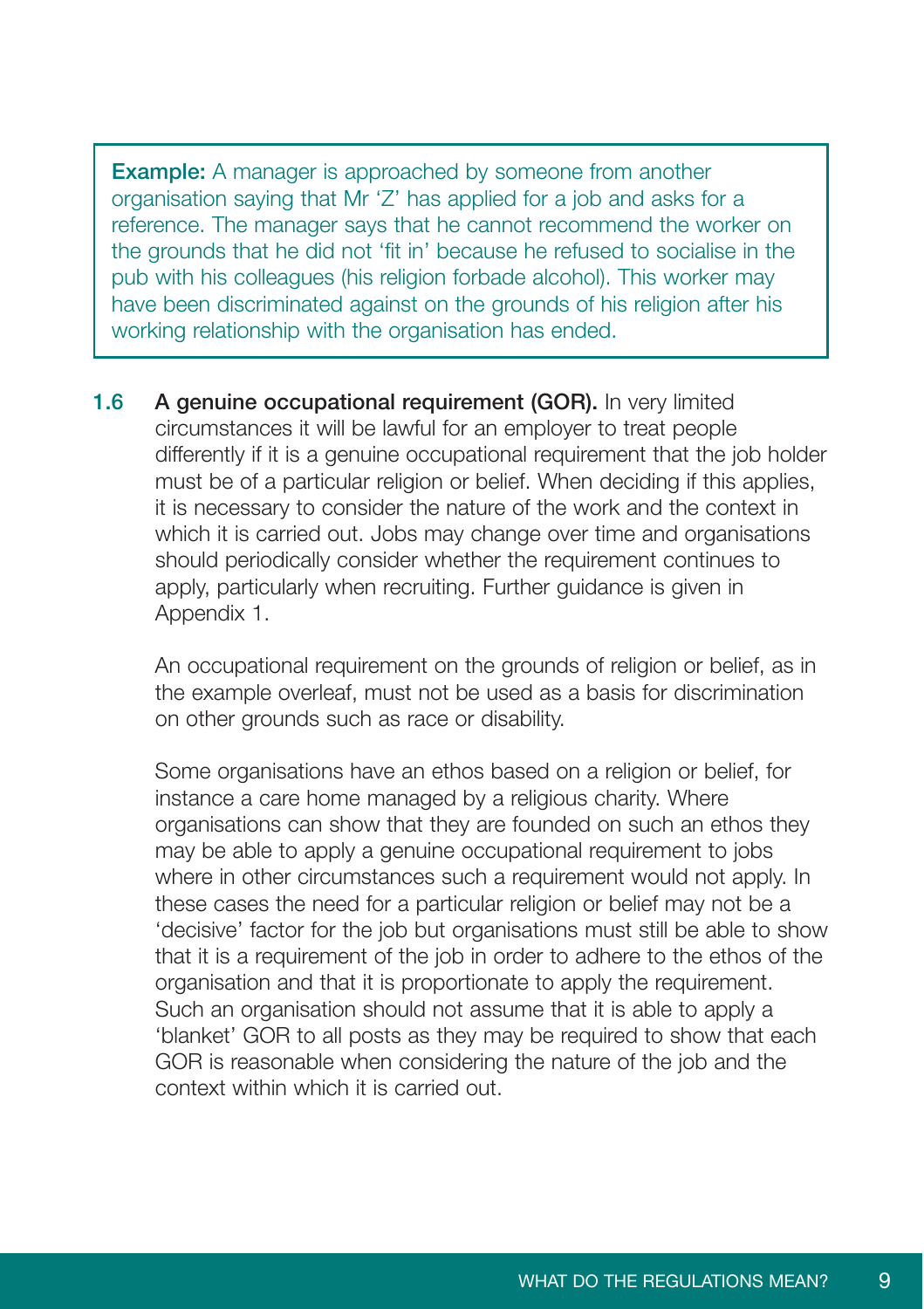**Example:** A faith based care home may be able to show that being of a particular faith is a genuine requirement of its carers because they are required to carry out their duties in a manner that fulfils both the physical and spiritual needs of its patients.

However, they may not be able to justify a similar requirement for their maintenance or reception staff whose jobs do not require them to provide spiritual leadership or support to the patients.

- **1.7 Positive Action.** Selection for recruitment or promotion must be on merit, irrespective of religion or belief. However, it is possible to take certain steps to redress the effects of previous inequality of opportunity. This is called positive action. Employers may give special encouragement to, or provide specific training for people from religions or beliefs who are in a minority in the workplace. Employers may wish to consider positive measures such as:
	- training their existing employees for work which has historically been the preserve of individuals from a particular religion or belief;
	- advertisements which encourage applications from a minority religion but making it clear that selection will be on merit without reference to religion or belief.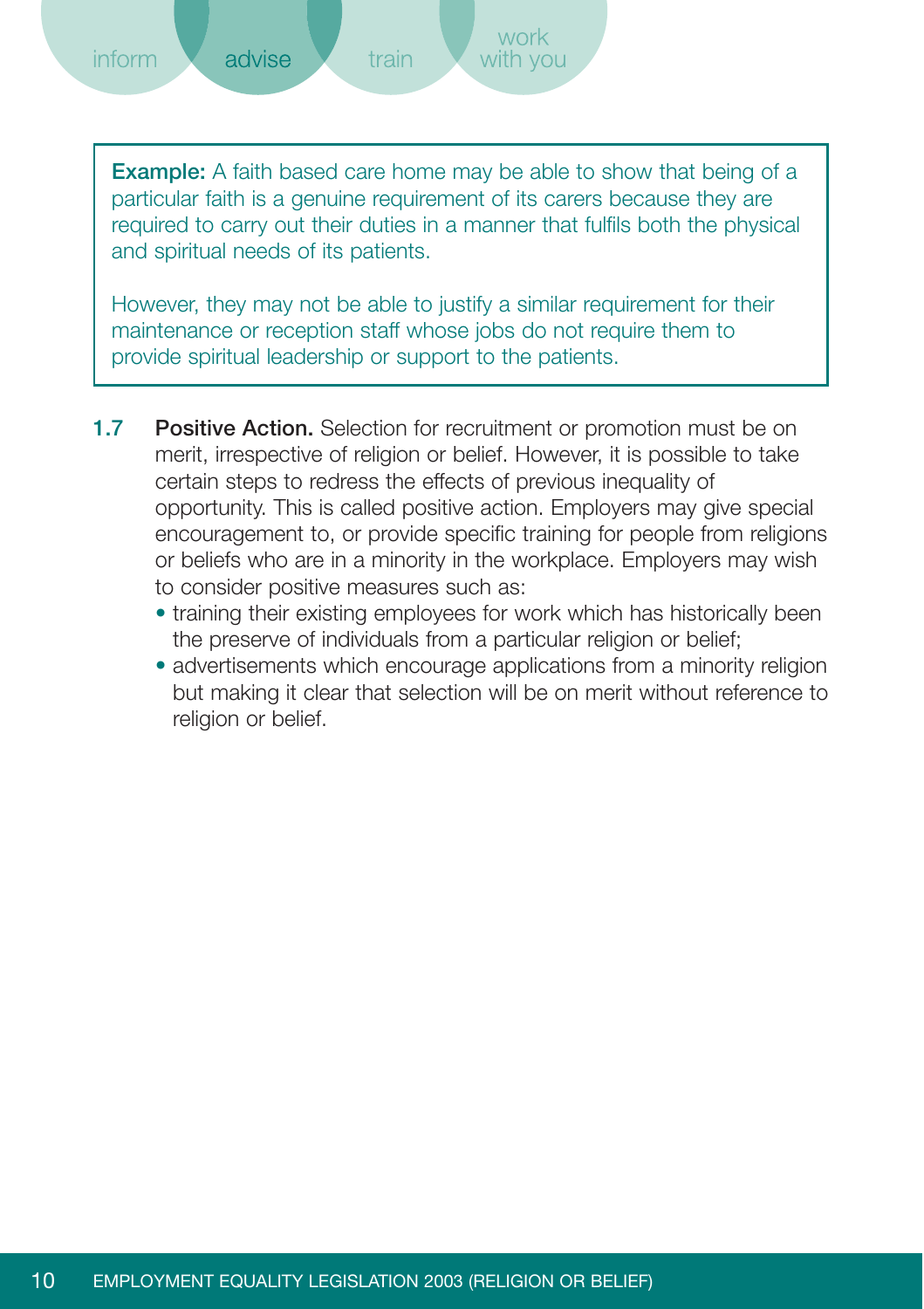### There is a sound business case . . .

. . . for eliminating discrimination in the workplace. Staff who are subjected to discrimination, harassment or victimisation may:

- be unhappy, less productive and demotivated
- resign
- make a complaint to an Employment Tribunal.

If staff are subjected to discrimination, harassment or victimisation this may affect an organisation in terms of:

- damage to reputation both as a business and as an employer
- cost of staff leaving and consequent recruitment and training
- cost of compensation if they take a claim to an Employment Tribunal – there is no upper limit to the amount of compensation an organisation may be ordered to pay.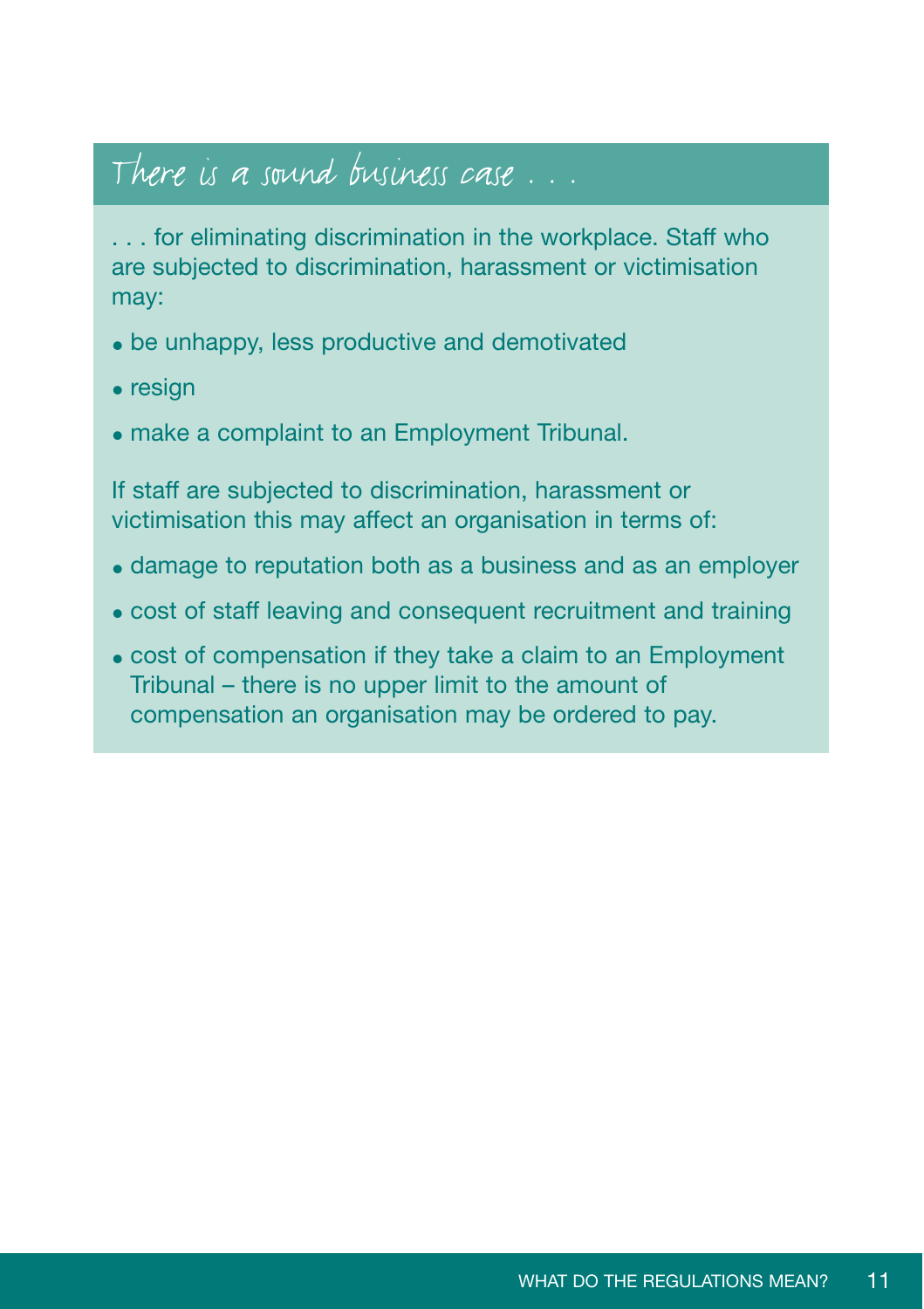# **Recruitment**

- **2.1** It makes sound business sense for an organisation to attract a wide field of job applicants – it is not a good idea to rely on the friends or family of current staff as this may limit the diversity of the organisation.
- **2.2** Advertising is best undertaken in a form accessible to a diverse audience. For instance, use of a wide interest publication or agency rather than one focused on a niche or specialist culture or interest area which will limit the diversity of applicants and may constitute indirect discrimination.

**Example:** An advertisement placed only in a particular religious magazine may constitute indirect discrimination as it is unlikely to be seen by people of other religions or beliefs. Although the magazine may be available to all potential applicants, it effectively disadvantages groups of people who for religious or belief reasons may not subscribe to that particular publication.

- **2.3** Organisations should be clear about what skills they actually need for the post, differentiating them from those which are merely desirable or reflect the personal preferences of the selector. They should recruit and/or promote for those skills and aptitudes – there is nothing to prevent an employer from deciding not to recruit or promote someone if they do not have the necessary skills or abilities.
- **2.4** Organisations should ensure they do not set unnecessary selection criteria or standards which might prevent people from applying because of their religion or belief.
- **2.5** Organisations should make sure that job applicants are clear about what the post actually entails. This should give applicants the opportunity to consider fully whether there is any chance the job might conflict with their religious or belief convictions enabling them to make an informed decision about whether to apply.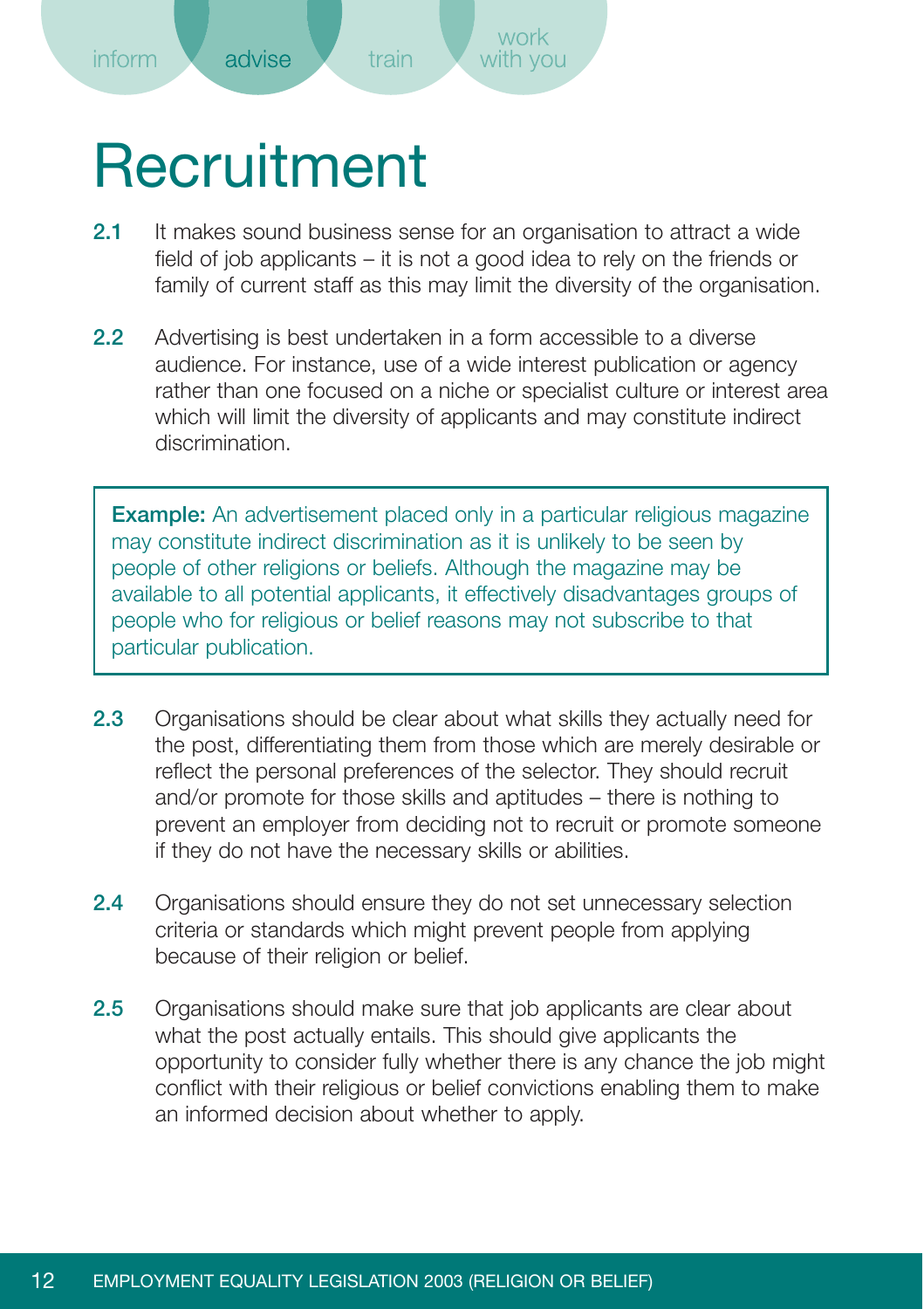**2.6** Where it is reasonable to do so, organisations should adapt their methods of recruitment so that anyone who is suitably qualified can apply and attend for selection. Some flexibility around interview/selection times allowing avoidance of significant religious times (for example Friday afternoons) is good practice.

**Example:** Where the recruitment process includes a social gathering, care should be taken to avoid disadvantaging anyone for whom alcohol is prohibited on the grounds of religion or belief. For instance, holding the gathering in a hotel bar may pose particular difficulties for those whose religion forbids association with alcohol.

Invitations should make it clear that applicants with specific dietary requirements (which may be associated with their religion or belief) will not be disadvantaged by the process or the venue. Employers do not have to provide specific food such as Halal or Kosher if it is not proportionate for them to do so but they should ensure that there is some appropriate food available (eg vegetarian).

- **2.7** Where employers believe a genuine religious occupational requirement applies to a post, this should be made clear in the advertisement. The reasoning should also be explained in any application pack and during the selection process. More guidance is given in Appendix 1.
- **2.8** Whilst organisations should be sensitive to the religious or belief needs of job applicants, individuals invited to attend a selection process should ensure that they make their needs known to the organisation in good time so that employers have an opportunity to take them into account when arranging the selection process. It is a good idea for organisations to specifically invite applicants to make any special needs known.
- **2.9** At the interview or selection process questions should be asked, or tests set, to check for the skills and competences needed for the post. Interviewers should not be tempted to ask personal questions which may be perceived to be intrusive and imply potential discrimination. Where applicants volunteer personal information, those selecting should take particular care not to be influenced by such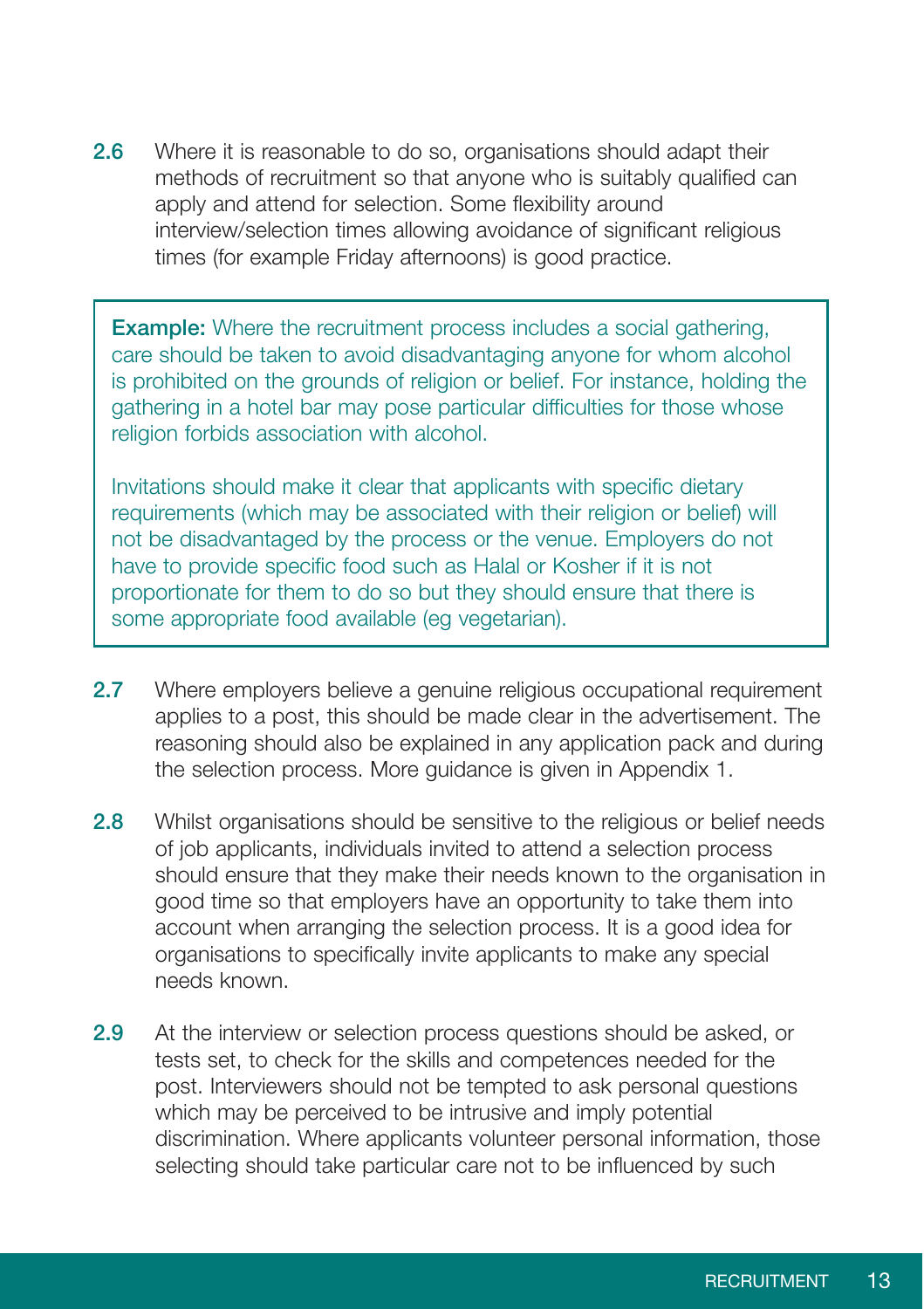information. An organisation only needs to know if the person can do the job and if they are willing to do the job. Assumptions should not be made about who will and who will not fit in.

**Good Practice:** The perception of the interviewee is important. Questions not obviously related to the post may be perceived as providing a basis for discrimination. It is accepted good practice to avoid irrelevant questions relating to marital status, or child care arrangements from which the applicant could infer an intention to discriminate on grounds of sex. To the category of questions best avoided should be added unnecessary questions about religion or belief such as ones about place or frequency of worship, communal involvement, or the religious ethos of educational establishments attended.

Where personal information is required for purposes such as security clearance, it should be sought in confidence and retained separately. It should not be available to those conducting the selection process.

- **2.10** At recruitment and beyond, staff welcome an organisation having a robust Equality Policy which includes religion or belief as well as other forms of discrimination and which takes the matter seriously if the policy is contravened. Although not a legal necessity, such a policy makes applicants feel confident and serves to discourage those whose attitudes and behaviours do not embrace equality of opportunity. Acas can help organisations to draw up and implement such a policy and with their training needs.
- **2.11** Sunday Working: The Employment Rights Act 1996 provides for those working in the retail or betting trades to opt out of Sunday working by giving their employer three months notice of their intention to stop working on Sundays. This does not apply to those working only on Sundays. This provision remains unchanged.

Where other employees request cessation of Sunday working on the grounds of their religion or belief, employers should consider whether Sunday working can be justified as a legitimate business need and whether it is proportionate to apply that justification to the individual. Refusal to adjust the individual's working patterns may be indirect discrimination if adequate justification cannot be shown.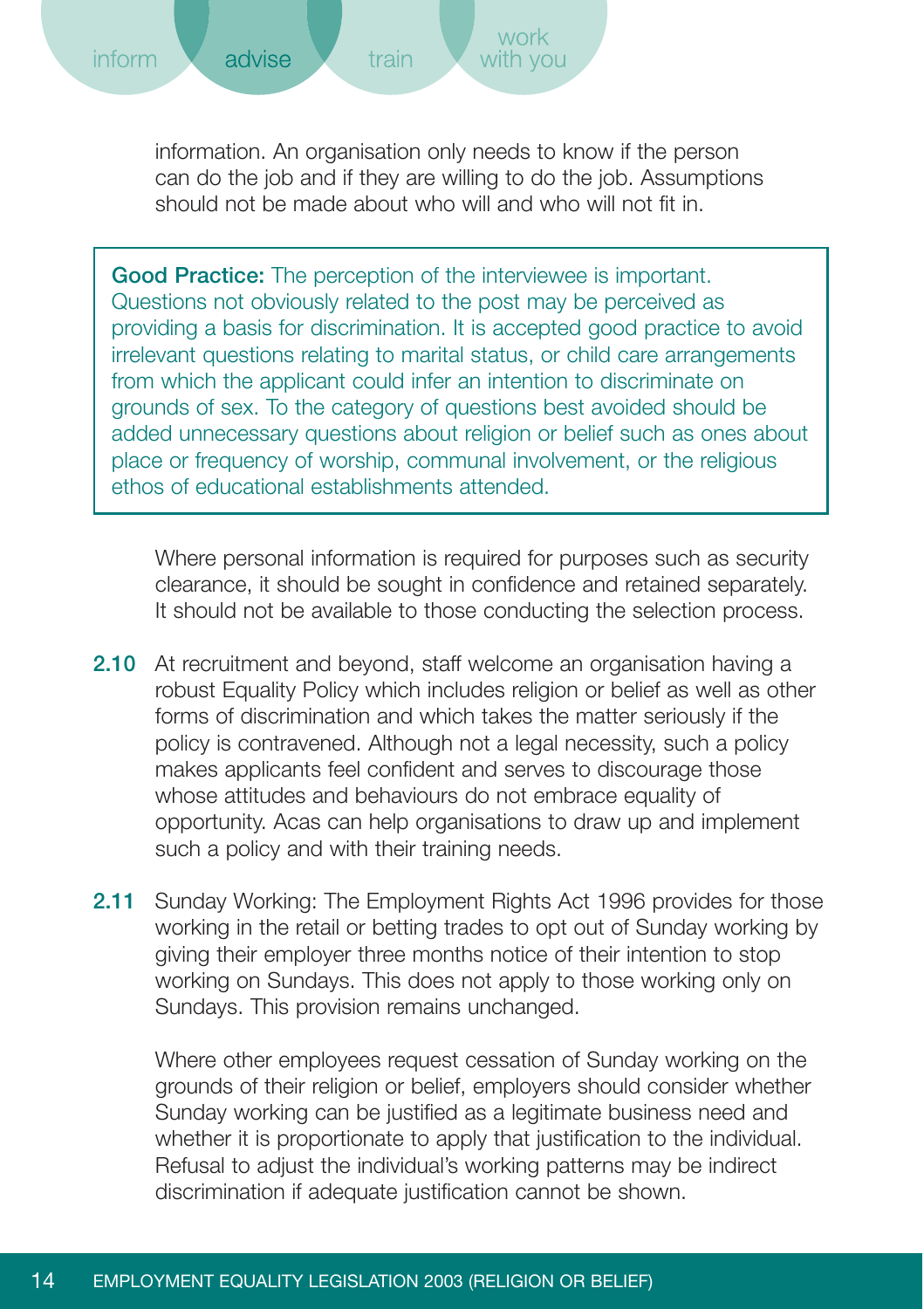

- **3.1** Opportunities for promotion and training should be made known to all staff and be available to everyone on a fair and equal basis.
- **3.2** Where staff apply for internal transfers, it should be remembered that informal references, including verbal references, between departmental heads, supervisors etc should be fair and non-discriminatory. Such informal references are covered by the Regulations.
- **3.3** If it is reasonable to do so, organisations should consider adapting their methods of delivering training if current arrangements have the effect of disadvantaging someone because of religion or belief. This may be particularly relevant if training takes place outside normal working hours, work place or in a residential environment.

#### **Some things to consider:**

- times within work schedules for religious observance
- special dietary requirements, for example kosher, halal and vegetarian food
- avoid ice breakers and training activities that use language or physical contact that might be inappropriate for some beliefs
- avoid exercises which require the exchange of personal information
- related social activities do not exclude people by choice of venue
- avoid significant religious festivals such as Ramadan.
- **3.4** Whilst organisations should be sensitive to the needs of their staff, staff have a responsibility to ensure that their managers and training departments are aware of their individual needs in good time so that there is an opportunity for them to be met.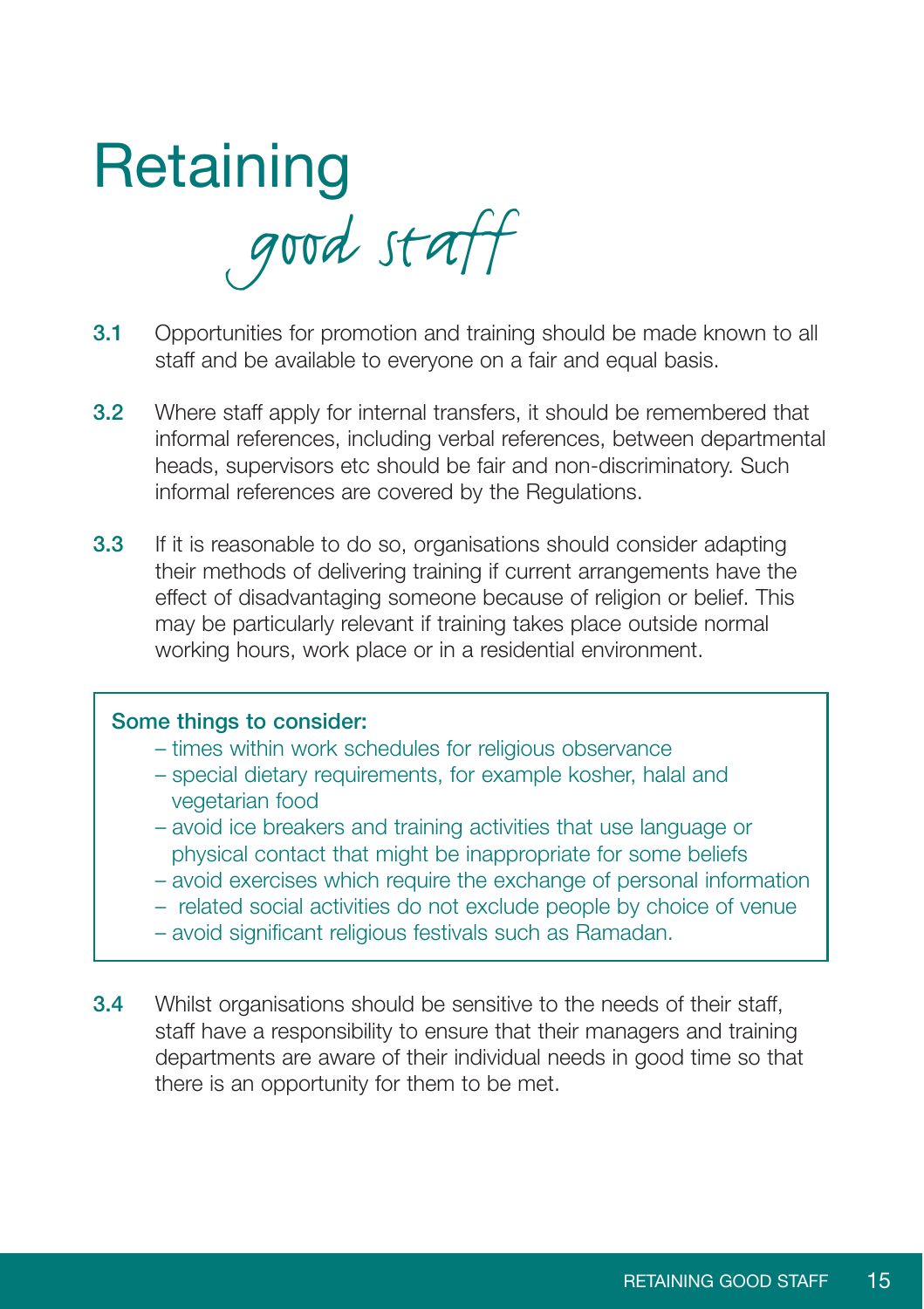

- **3.5** Everyone should understand what harassment is and that it is hurtful, unlawful and totally unacceptable. However large or small an organisation, it is good practice for them to have an Equality Policy, to train all staff on its application and to update everyone on a regular basis. This will help to reduce the likelihood of discrimination, harassment and victimisation taking place and may help to limit liability if a complaint is made.
- **3.6** Organisations should ensure that their staff understand that if they harass their colleagues, they could be personally liable and may have to pay compensation in addition to anything that the organisation may have to pay. Handouts to workers visiting your premises could include a summary of your Equality Policy as well as he more usual Health and Safety instructions.

An Employment Tribunal Case brought under the Sex Discrimination Act. A male public service worker wrote down sexual comments about a woman colleague which, together with the general behaviour of the men towards women in her section, caused her distress. When she complained the management sought to minimise the matter. An employment tribunal found that her complaints were justified. She was awarded £15,000 injury to feelings against the employer and £1,000 against the individual concerned.

Tribunals may be expected to adopt a similar approach in religion or belief cases as they do in existing discrimination legislation.

**3.7** Staff should be aware of what steps they could take if they feel they have been discriminated against, harassed or victimised. They should feel confident that their complaint will be treated seriously, that management will deal with the cause of the problem and that the process will be undertaken in confidence. If it is practical, it is a good idea to have a named individual who is trained and specifically responsible for dealing with employment equality issues and complaints.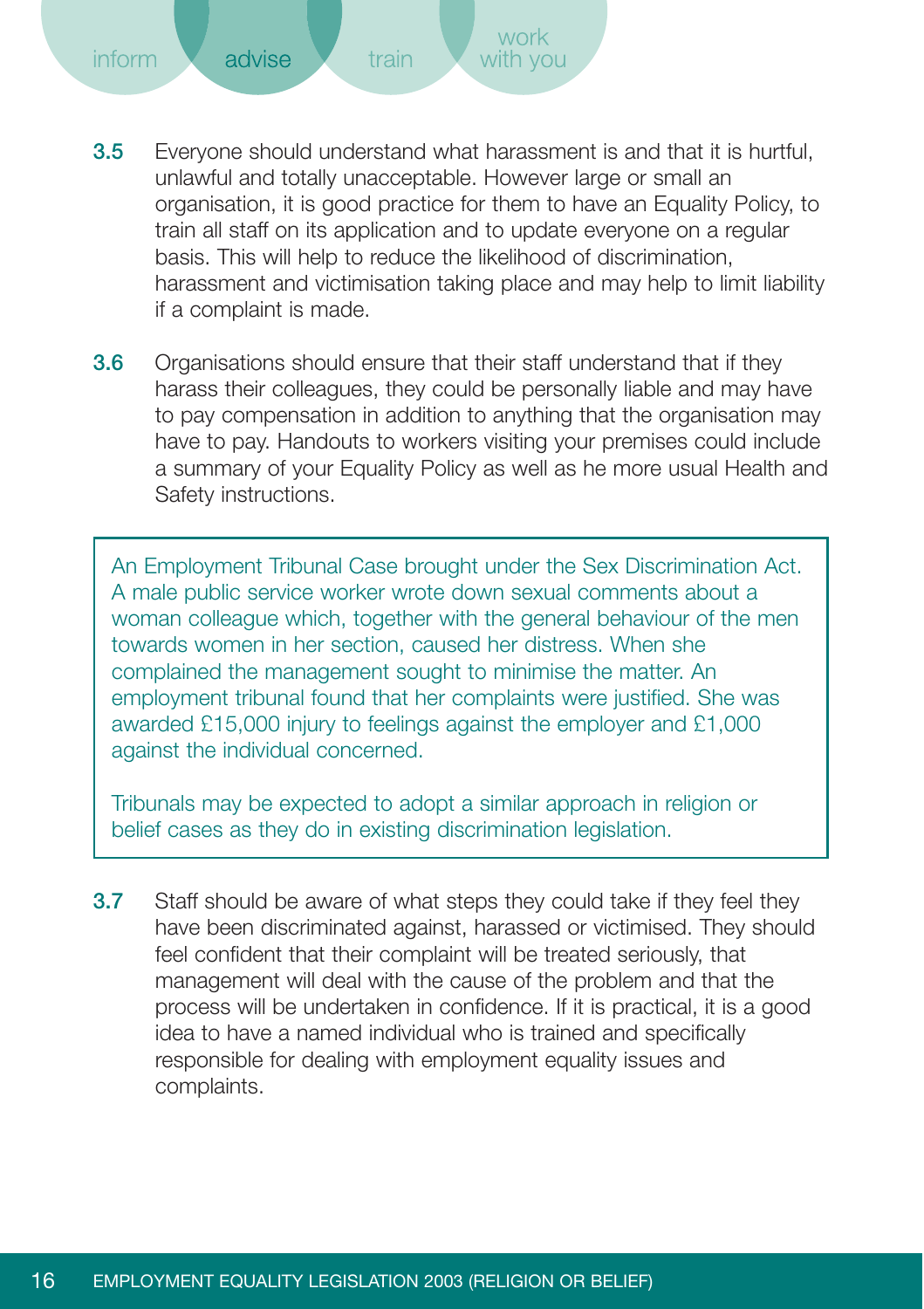**Example:** A particular religion featured largely in the media due to an international crisis. Stereotypical, pejorative and hurtful comments in the workplace were routinely made about all followers of that religion. A group of distressed workers complained to managers who promptly arranged a training session during which it was explained that not all followers of that religion agreed with what was happening elsewhere and that they were hurt and worried by their colleagues' comments. Better understanding helped to resolve the situation.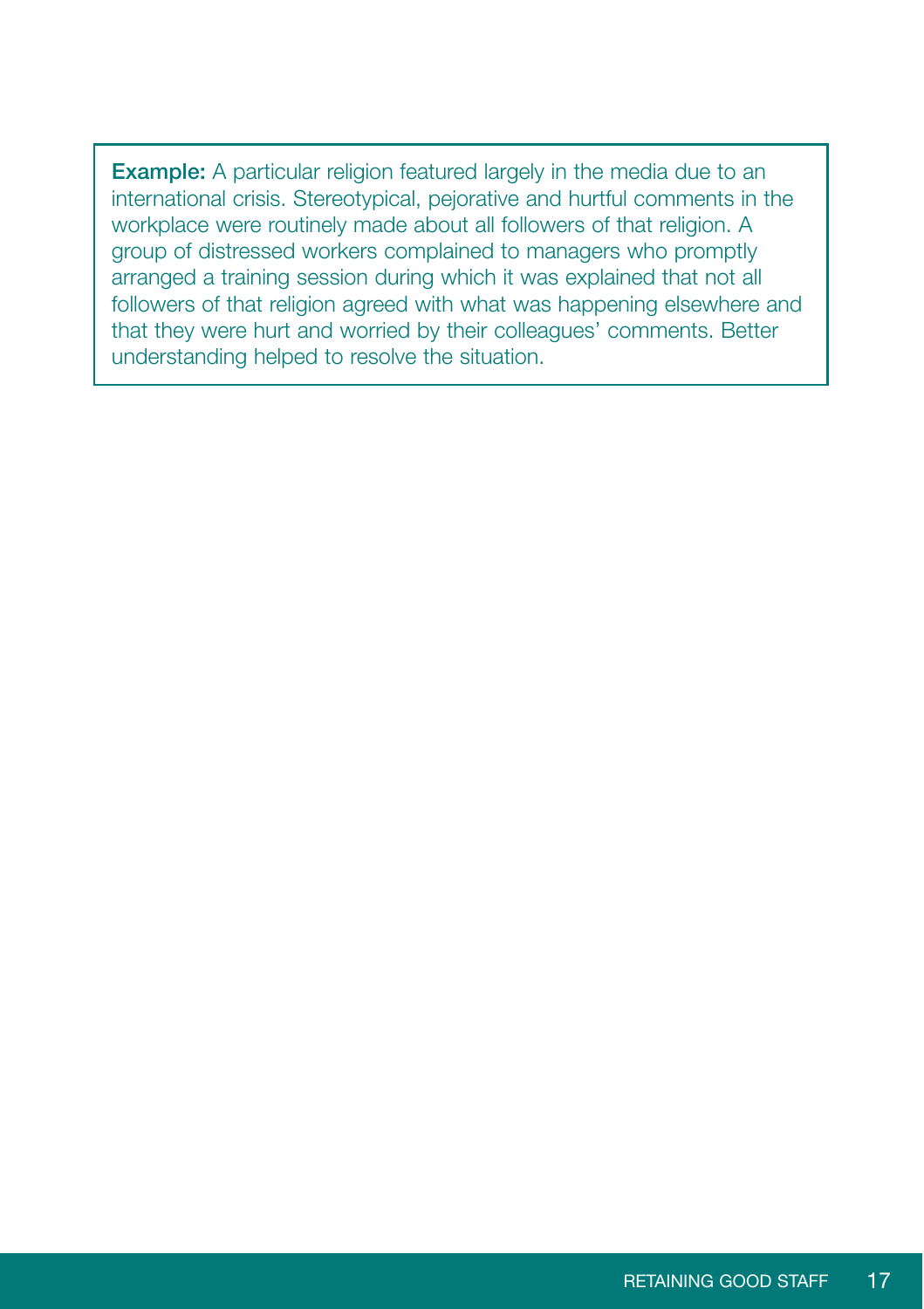Religious observance in the workplace

train

advise

*inform* 

**4.1** The Regulations do not say that employers must provide time and facilities for religious or belief observance in the workplace. However, employers should consider whether their policies, rules and procedures indirectly discriminate against staff of particular religions or beliefs and if so whether reasonable changes might be made.

work

with you

**4.2** Many religions or beliefs have special festival or spiritual observance days. A worker may request holiday in order to celebrate festivals or attend ceremonies. An employer should sympathetically consider such a request where it is reasonable and practical for the employee to be away from work, and they have sufficient holiday entitlement in hand.

While it may be practical for one or a small number to be absent it might be difficult if numerous such requests are made. In these circumstances the employer should discuss the matter with the employees affected, and with any recognised trade union, with the aim of balancing the needs of the business and those of other employees. Employers should carefully consider whether their criteria for deciding who should and who should not be granted leave may indirectly discriminate.

#### **Some things to consider:**

Successful equality policies may mean that your longest serving staff are less likely to be from minority groups than your more recently recruited staff. Could seniority of service therefore indirectly discriminate?

Women from some cultural backgrounds may be less assertive than men from the same backgrounds. Would a 'first come/first served' policy disadvantage them?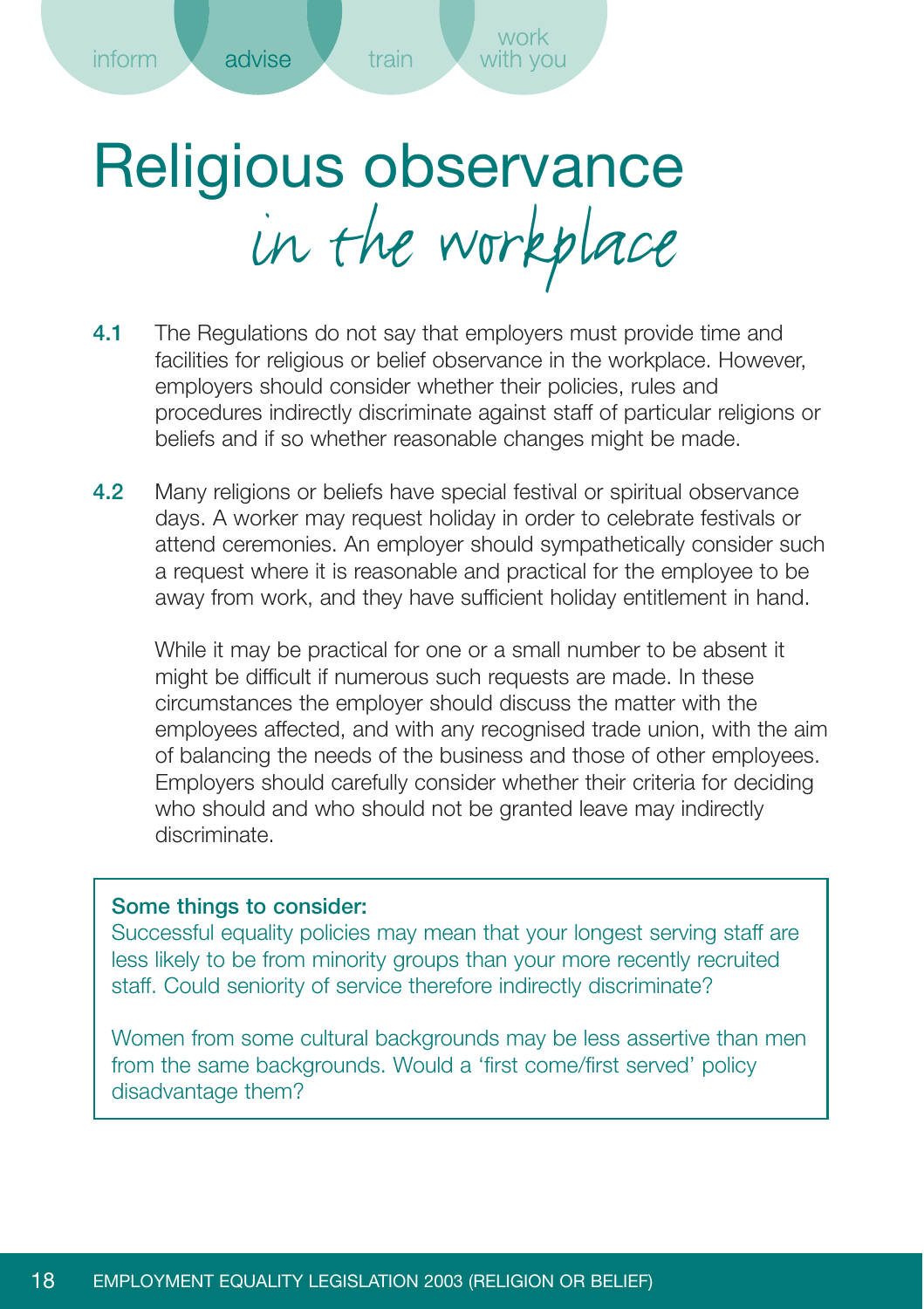**Example:** A small toy shop employing four staff may be unable to release an individual for a religious festival in the busy pre-Christmas period. It may be justifiable to refuse a request for such absence.

A large department store employing 250 staff would probably be unable to justify refusing the same absence for one person because it would not substantially impact on the business as other staff would be able to cover for the absence.

- **4.3** Employers who operate a holiday system whereby the organisation closes for specific periods when all staff must take their annual leave should consider whether such closures are justified as they may prevent individuals taking annual leave at times of specific religious significance to them. Such closures may be justified by the business need to undertake machinery maintenance for instance. However, it would be good practice for such employers to consider how they might balance the needs of the business and those of their staff.
- **4.4** Organisations should have clear, reasonable procedures for handling requests for leave and ensure that all staff are aware of and adhere to the procedures. Staff should give as much notice as possible when requesting leave and in doing so should also consider that there may be a number of their colleagues who would like leave at the same time. Employers should be aware that some religious or belief festivals are aligned with lunar phases and therefore dates change from year to year; the dates for some festivals do not become clear until quite close to the actual day. Discussion and flexibility between staff and managers will usually result in a mutually acceptable compromise. Organisations should take care not to disadvantage those workers who do not hold any specific religion or belief.
- **4.5** Some religions or beliefs have specific dietary requirements. If staff bring food into the workplace they may need to store and heat food separately from other food, for example Muslims will wish to ensure their food is not in contact with pork (or anything that may have been in contact with pork, such as cloths or sponges). It is good practice to consult your employees on such issues and find a mutually acceptable solution to any dietary problems.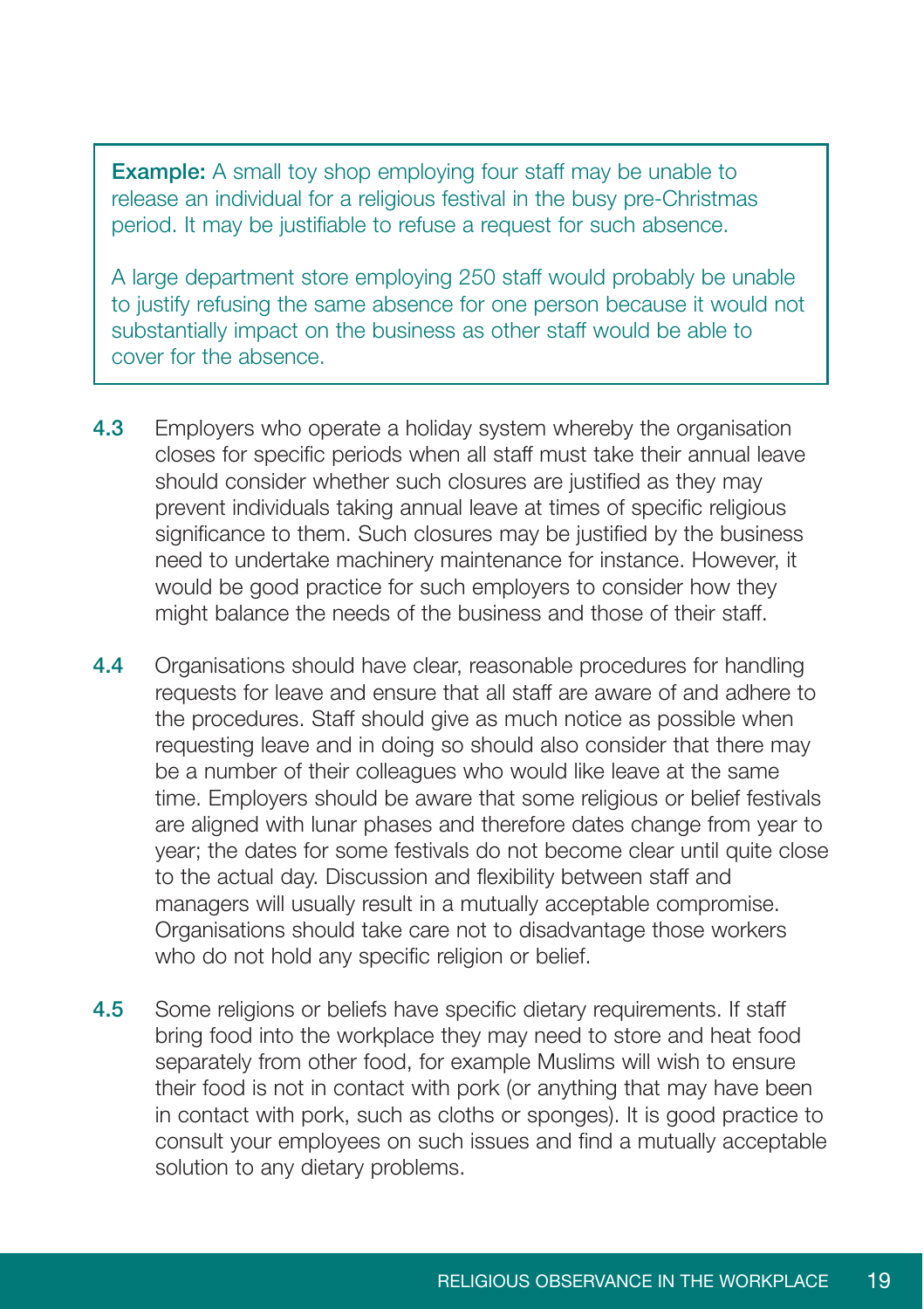**Example:** A worker who, for religious reasons, is vegetarian felt unable to store her lunch in a refrigerator next to the meat sandwiches belonging to a co-worker. Following consultation with the staff and their representatives, the organisation introduced a policy by which all food must be stored in sealed containers and shelves were separately designated 'meat' and 'vegetarian'. This arrangement met the needs of all staff and at no cost to the employer.

**4.6** Some religions require their followers to pray at specific times during the day. Staff may therefore request access to an appropriate quiet place (or prayer room) to undertake their religious observance. Employers are not required to provide a prayer room. However, if a quiet place is available and allowing its use for prayer does not cause problems for other workers or the business, organisations should agree to the request.

Where possible, it is good employee relations practice for organisations to set aside a quiet room or area for prayer or private contemplation. In consultation with staff, it may be possible to designate an area for all staff for the specific purpose of prayer or contemplation rather than just a general rest room. Such a room might also be welcomed by those for whom prayer is a religious obligation and also by those who, for example, have suffered a recent bereavement. Organisations should consider providing separate storage facilities for ceremonial objects.

**4.7** Employers are not required to enter into significant expenditure and/or building alterations to meet religious needs. In any event many needs will involve little or no change. For instance some religions or beliefs require a person to wash before prayer. This is often done symbolically or by using the existing facilities. However, it is good practice to consult with staff and to consider whether there is anything reasonable and practical which can be done to help staff meet the ritual requirements of their religion. It may help, for example, if all workers understand the religious observances of their colleagues thus avoiding embarrassment or difficulties for those practicing their religious obligations.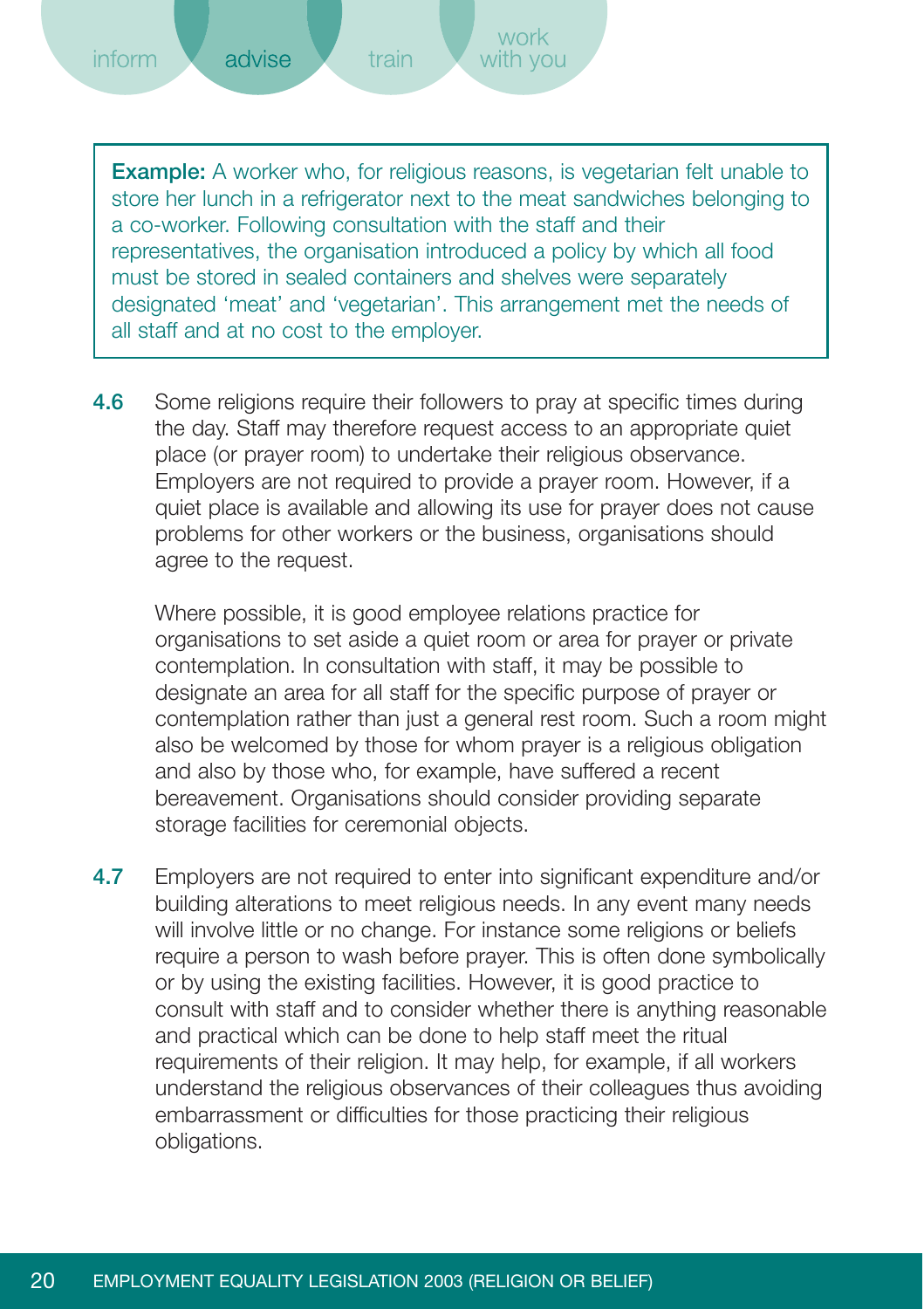- **4.8** Some religions or beliefs do not allow individuals to undress or shower in the company of others. If an organisation requires its staff, for reasons of health and safety, to change their clothing and/or shower, it is good employee relations practice to explore how such needs can be met. Insistence upon same-sex communal shower and changing facilities could constitute indirect discrimination (or harassment) as it may disadvantage or offend staff of a particular religion or belief whose requirement for modesty extend to changing their clothing in the presence of others, even of the same sex.
- **4.9** Some religions require extended periods of fasting. Employers may wish to consider how they can support staff through such a period. However, employers should take care to ensure that they do not place unreasonable extra burdens on other workers which may cause conflict between workers or claims of discrimination.
- **4.10** If it is practical and safe to do so, staff may welcome the opportunity to wear clothing consistent with their religion. Where organisations adopt a specific dress code, careful consideration should be given to the proposed code to ensure it does not conflict with the dress requirements of some religions. General dress codes which have the effect of conflicting with religious requirements may constitute indirect discrimination unless they can be justified for example, on the grounds of health and safety.

**Example:** Some religions require their female followers to dress particularly modestly. A dress code which requires a blouse to be tucked inside a skirt may conflict with that requirement as it accentuates body shape. However, if the individual is allowed to wear the blouse over the outside of the skirt it may be quite acceptable.

**4.11** If organisations have a policy on the wearing of jewellery, having tattoos or other markings, they should try and be flexible and reasonable concerning items of jewellery and markings which are traditional within some religions or beliefs. Unjustifiable policies and rules may constitute indirect discrimination.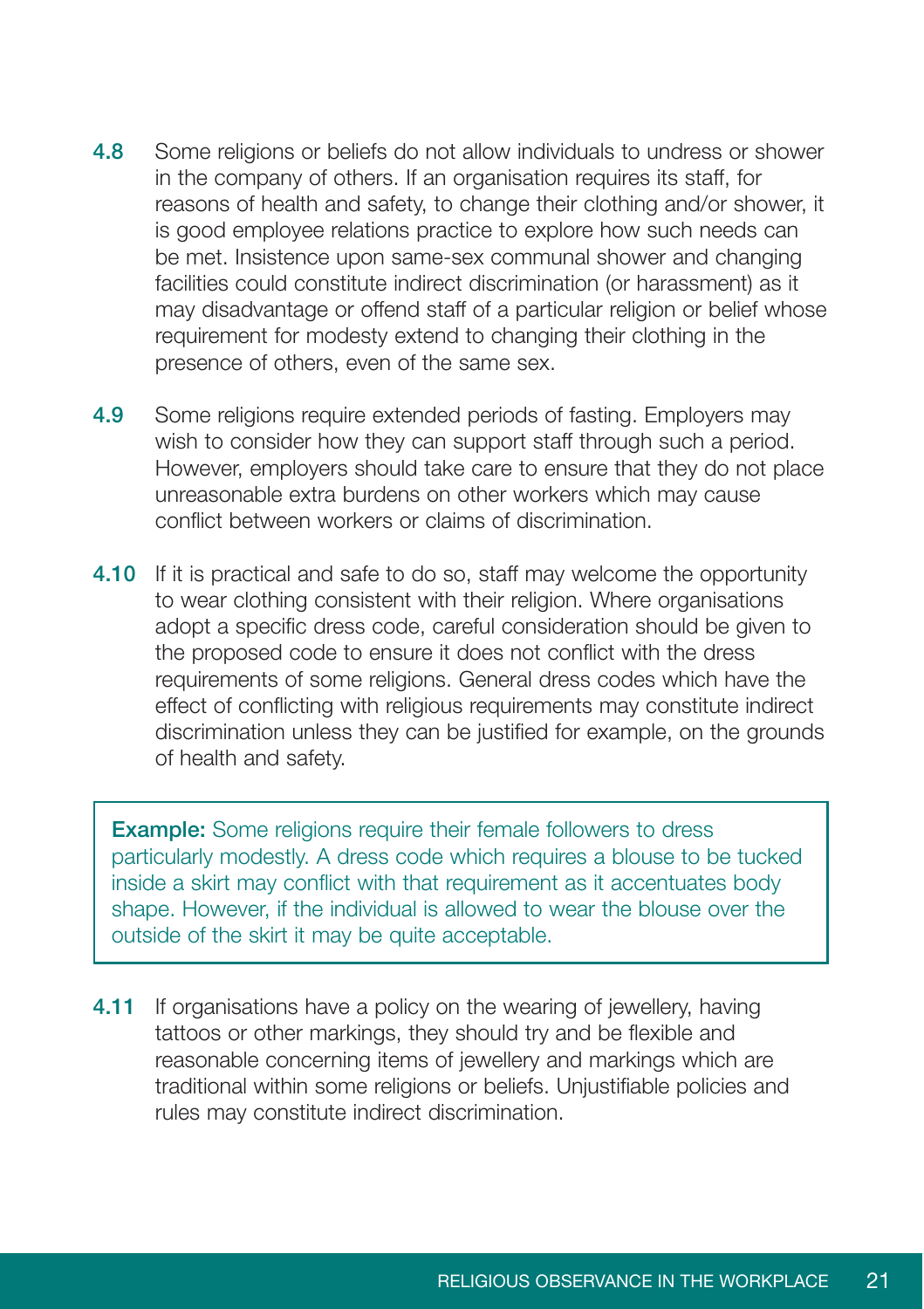**Example:** In addition to a wedding ring, many Hindu women wear a necklace (Mangal Sutra) which is placed around their neck during the wedding ceremony and is therefore highly symbolic. Some may find it distressing if they are not allowed to wear it in their place of work, unless the rule was for health and safety or other justifiable reasons.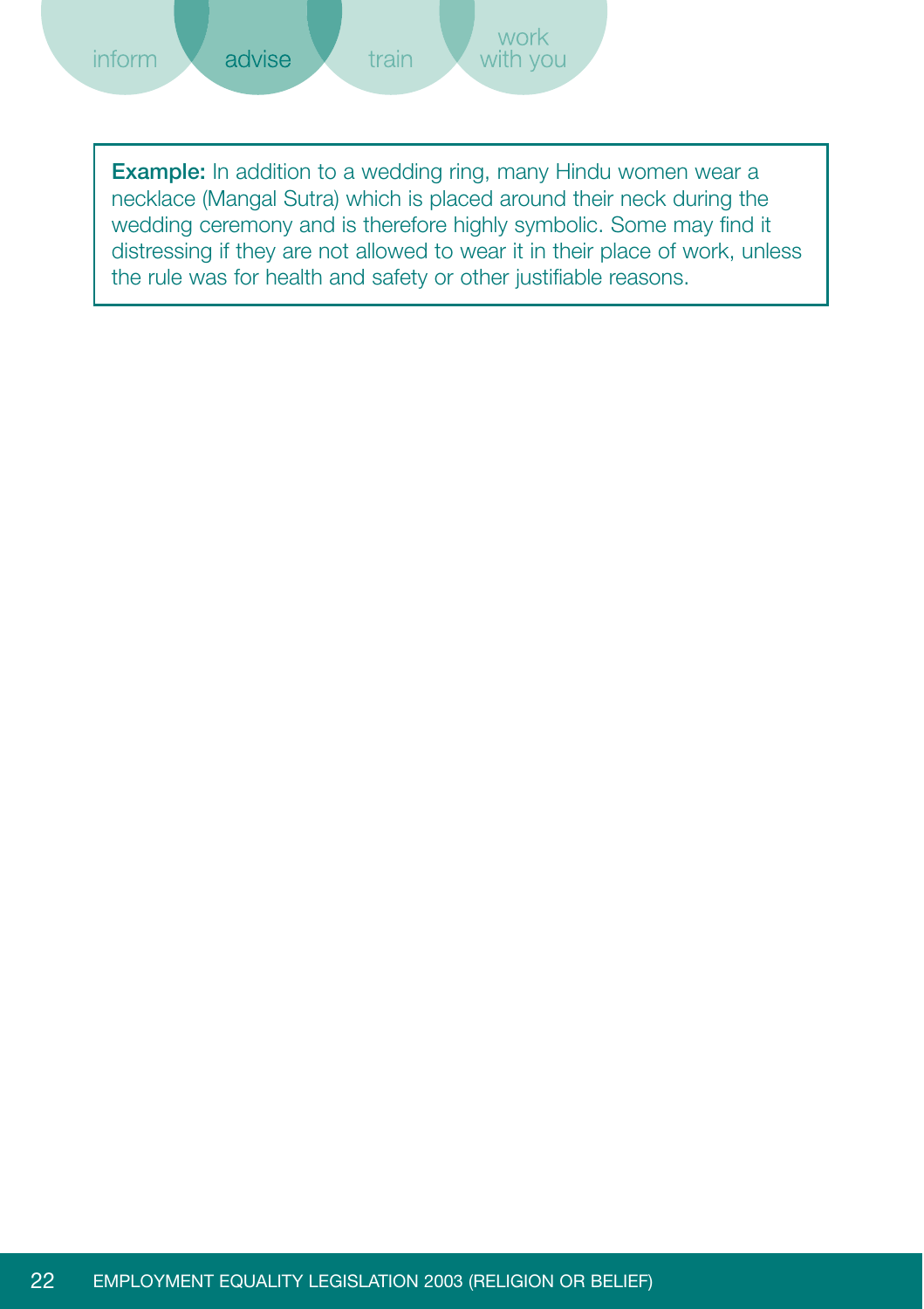

- **5.1** There is no legal requirement to keep information on how staff groups are made up (gender, ethnic groups, and age, those with disabilities) other than in the public sector where racial monitoring is a statutory requirement. However, such monitoring is considered good practice. Information helps organisations to make sure their equality policy is working to the benefit of all concerned and to test whether recruitment or training policies are reaching a wide audience reflecting the local community. It can also help organisations understand their employees' needs (eg when they may want to request leave for festivals), and monitor recourse to grievance procedures and ensure that staff turnover does not reflect a disproportionate number of people from specific religions or beliefs.
- **5.2** If organisations decide to include religion or belief in their equality monitoring processes, staff should be told why such information is being collected and how it will be used. Staff should be assured of confidentiality and anonymity. It should be explained that they are under no obligation to give such information. Employers are reminded that such information is sensitive under the Data Protection Act.
- **5.3** If organisations decide not to include religion or belief in their equality monitoring processes, they may consider including a question on their staff attitude surveys to ascertain whether workers have ever felt harassed on a range of issues which should include religion or belief. Employers should take these issues seriously and make it known that discrimination is a disciplinary issue and give support to the victims.
- **5.4** Managers/supervisors should be as flexible and open minded as the operating environment allows. This will encourage staff to be equally flexible and open minded, and is the best way of making sure that both the needs of the organisation and those of individuals can be met.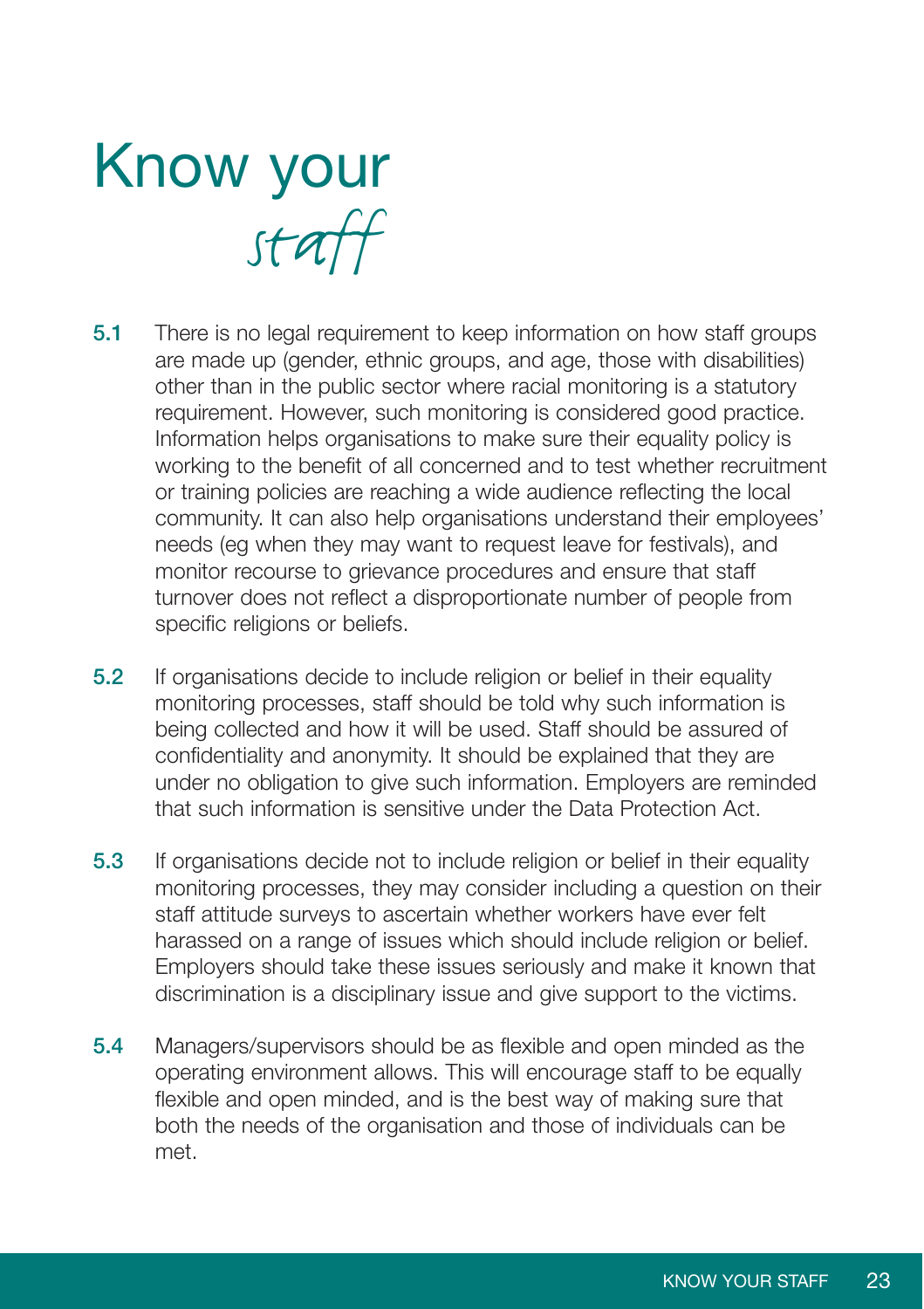What to do if you think you have suffered discrimination or harassment

train

advise

*inform* 

work

with you

- **6.1** If you think you are being harassed or discriminated against it is a good idea to make it clear to the person who is harassing you that their behaviour is unwelcome and that you want it to stop. However, you do not have to do this, particularly if you are feeling bullied or intimidated. If you do choose to address your concerns to the person be clear and assertive but take care that you are not perceived to be bullying the individual. Individuals may find it helpful to ask a friend, colleague, welfare officer or trade union representative to be with them in a support role.
- **6.2** If speaking to the person in question has failed to stop the problem, you should talk to your manager or your trade union representative. If it is your manager or supervisor who is harassing you, speak to someone higher up. Employers should deal with such complaints quickly, thoroughly and sympathetically.
- **6.3** It is usually best to try and sort things out quickly and as close to the problem as possible. If your organisation has a personnel or human resources department or an equality adviser you might find it helpful to talk to them. Discrimination can happen accidentally or through thoughtlessness. Harassment can be unintentional. Often, once a manager understands the problem, he or she will be willing to try and put things right.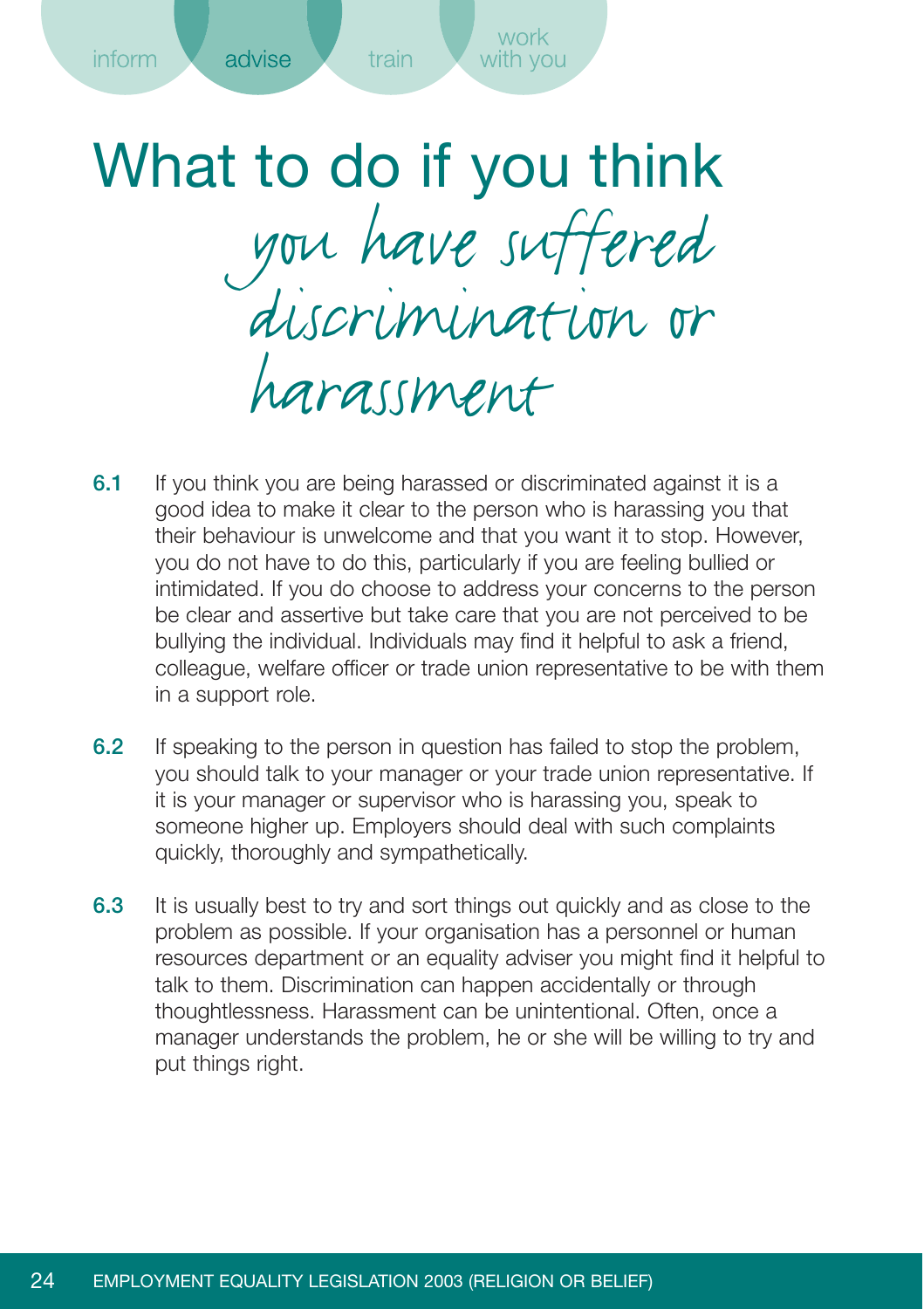- **6.4** If your manager is unable to help you, or refuses to help you, you should use your organisation's grievance procedure. You have a legal right to be accompanied by a trade union representative or a work colleague at any hearing into your grievance.
- **6.5** If you are not satisfied with the result of a grievance procedure, you have a right of appeal which should be heard, if the organisation's size allows it, by someone different from the person who conducted the original grievance hearing. You have a right to be accompanied by a trade union representative or a work colleague during the appeal hearing.
- **6.6** If you have tried all these things, you may be able to bring a complaint to an employment tribunal under the Employment Equality (Religion or Belief) Regulations 2003. You do not have to hand in your notice to bring such a complaint. As part of your Employment Tribunal claim, you can require your employer to answer a set of questions about discrimination in your workplace. A questionnaire is available on the DTI website (www.dti.gov.uk) and from Jobcentres and Citizens Advice Bureaux.
- **6.7** You and any witnesses have a right not to be victimised for following up a grievance or complaining to an employment tribunal under these Regulations provided the complaint was made in good faith.
- **6.8** If you have been dismissed because you objected to conduct towards you, you may be able to bring a complaint of unfair dismissal to an employment tribunal.
- **6.9** Complaints to an employment tribunal must normally be brought within three months of the act you are complaining about. Care should be taken to ensure that the three month point is not exceeded during any internal grievance/appeals process.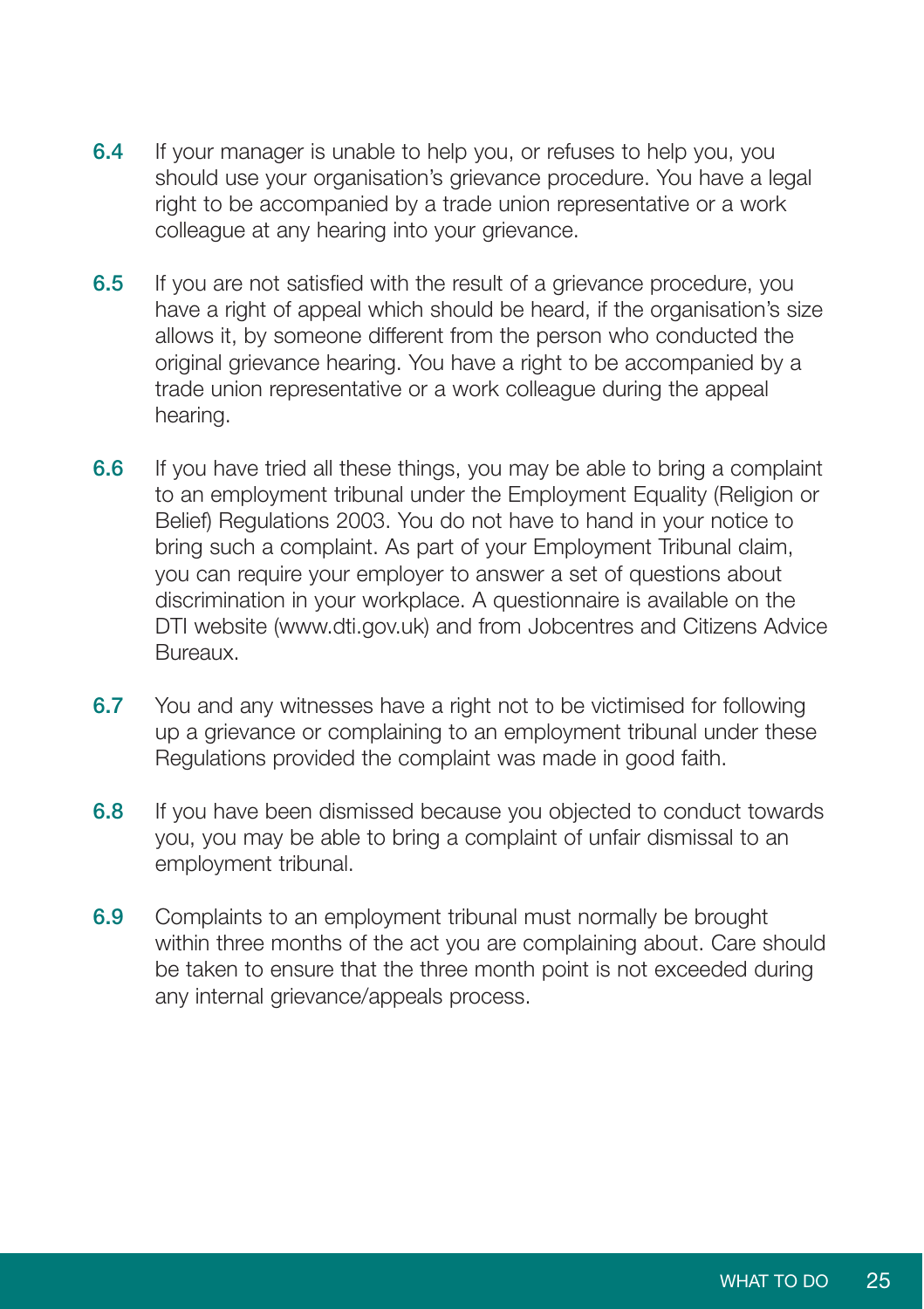

# 7. Some frequently asked questions

#### **Q Do organisations have to do anything new or different as a result of the legislation?**

**A** They should ensure that religion and belief are included in their Equality Policy. It is a good idea to revisit the Equality Policy from time to time to ensure it has not become outdated, to test any new employment policies and procedures for discrimination and to ensure the policy itself meets current legislation requirements.

Staff need to be made aware (through training, noticeboards, circulars, contracts of employment, etc) that it is not only unacceptable to discriminate, harass or victimise someone on the grounds of religion or belief, it is also unlawful. Organisations should also make it clear that they will not tolerate such behaviour. Staff should know what to do if they believe they have been discriminated against or harassed, or if they believe someone else is being discriminated against or harassed, and this should be included in the grievance procedure. Organisations should also consider adding all forms of discrimination and harassment (religion or belief, sex, race, disability, gender reassignment and sexual orientation) to their disciplinary rules which should also include bullying. It is good practice to include age in your policies ahead of age discrimination becoming unlawful in October 2006.

**Reminder:** The Employment Act 2002 requires all employers, however large or small, to have both a disciplinary procedure and a grievance procedure.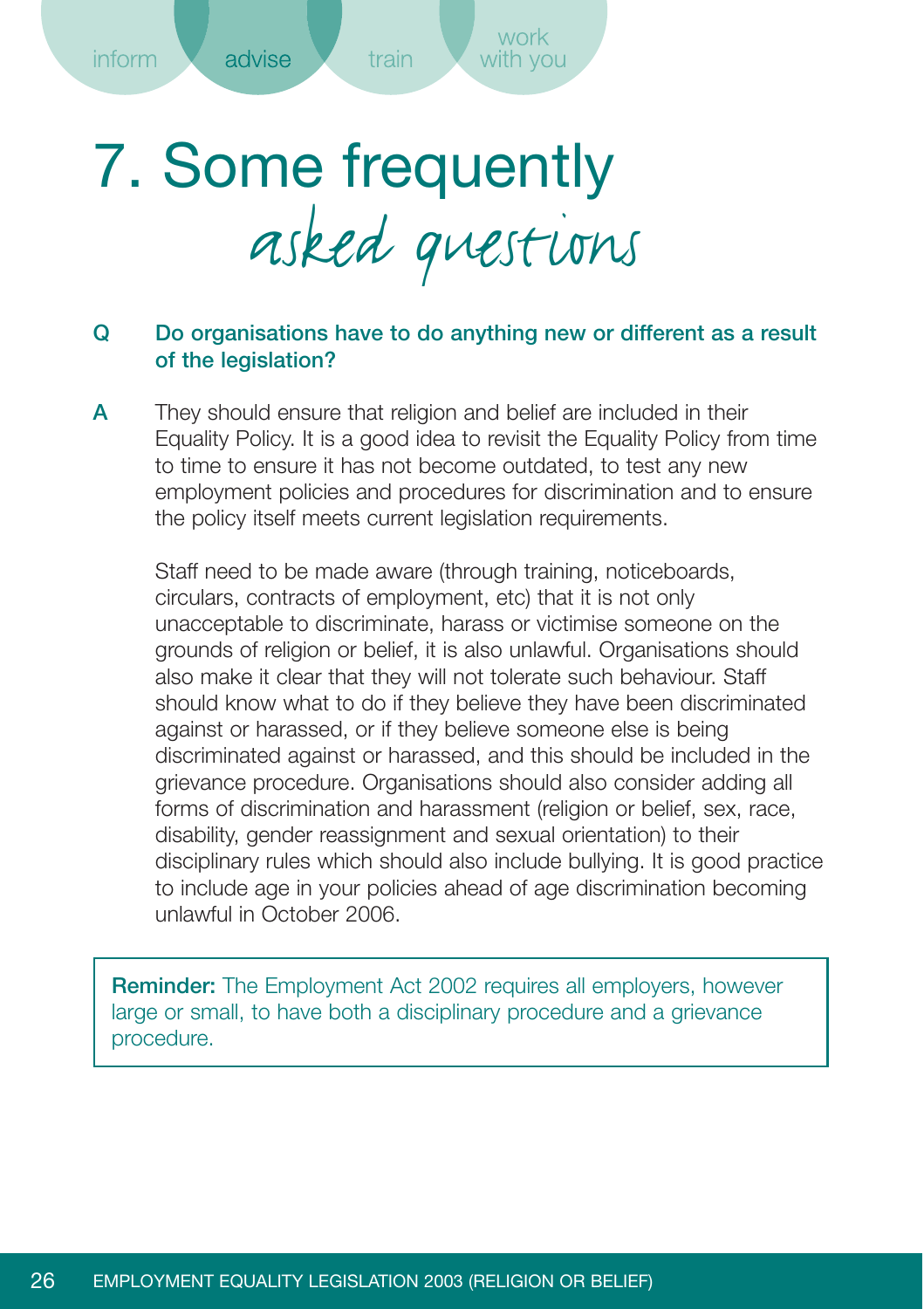#### **Q Must organisations have an Equality Policy?**

**A** Whilst organisations do not have to have an Equality Policy, implementing and observing such a policy is a commonplace means of demonstrating that an employer has taken reasonably practicable steps to prevent employees discriminating against or harassing other employees. The policy should set out minimum standards of behaviour expected of all staff through recruitment and onwards and what staff can expect of the organisation. It acts as a reminder, gives staff confidence that they will be treated with dignity and respect, and may be used as an integral part of a grievance or disciplinary process if necessary.

If organisations do not have an Equality Policy and would like help in putting in place an effective policy Acas can help.

#### **Q Do the Regulations cover all religions and beliefs?**

**A** It is unlawful to discriminate against a person on the grounds of religion, religious belief, perceived religion or religious belief, or similar philosophical belief. Political beliefs are specifically excluded from these Regulations (see 1.7).

It is as unlawful to discriminate against a person for not holding a specific religion or belief as it is to discriminate against someone for actually holding to or subscribing to a particular religion or belief.

#### **Q Do these Regulations cover all workers?**

**A** The Regulations apply to all workers, including office holders, police, barristers, partners in a business and members of the armed forces. They also cover related areas such as membership of trade organisations, the award of qualifications, the services of careers guidance organisations, employment agencies and vocational training providers, including further and higher education institutions.

The Regulations cover anyone who applies to an organisation for work, or who already works for an organisation whether they are directly employed or work under some other kind of contract or are an agency worker. Organisations are also responsible for the behaviour of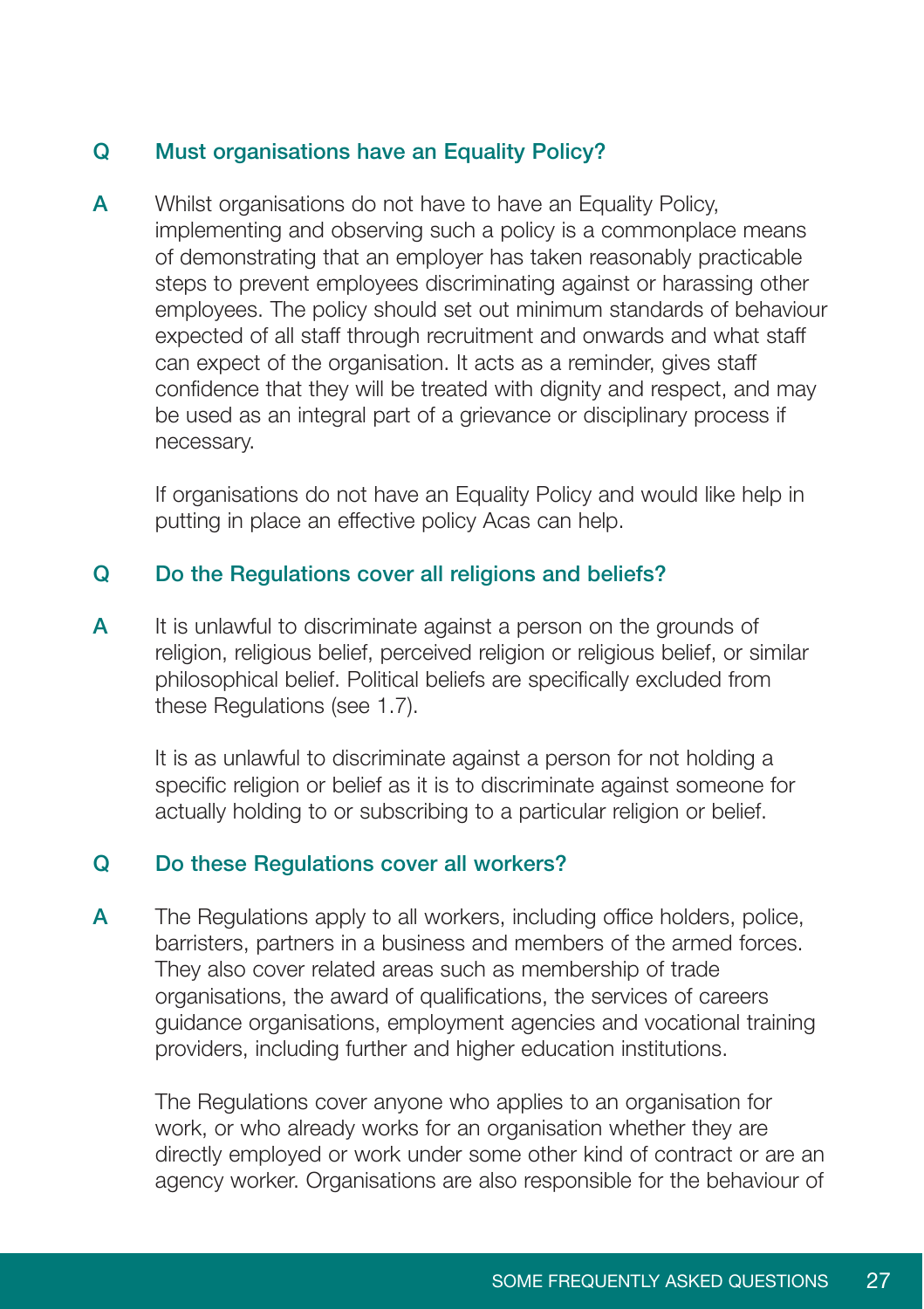their staff towards an individual working for someone else but on their premises, for example someone from another organisation repairing a piece of equipment.

Workers are sometimes harassed by third parties, such as customers or clients. Where possible, organisations should protect their staff from such harassment and should take steps to deal with actual or potential situations of this kind. This will enhance the organisation's reputation as a good employer and make the organisation a welcoming and safe place to work.

Many organisations provide visitors and visiting workers with guidance on Health and Safety matters. It may be appropriate to include some comments in any policy your organisation has on harassment.

#### **Q Do organisations have to ask about someone's religion or belief at interview?**

**A** No. Interviews are about finding out whether someone has the right skills for the job. Personal questions about an individual's beliefs should not be asked unless they are relevant to the duties of the job in question. It is good practice not to ask any personal questions at interview unless it is to make sure that appropriate adjustments are made for anyone with a disability.

Organisations do not have to employ people whose beliefs mean they are unable to undertake essential parts of the job. It should be made clear to candidates what type of work the organisation does and what duties the job involves so they can consider whether there is any chance it might conflict with their religion or beliefs.

**Example:** An individual applying for a job in a large supermarket stacking shelves may not be willing to handle pork products for religious reasons. Such products probably represent only a small proportion of the goods displayed on the shelves. It may not be reasonable to reject such job applicants if it is practicable to allocate work in a way that does not involve handling pork products.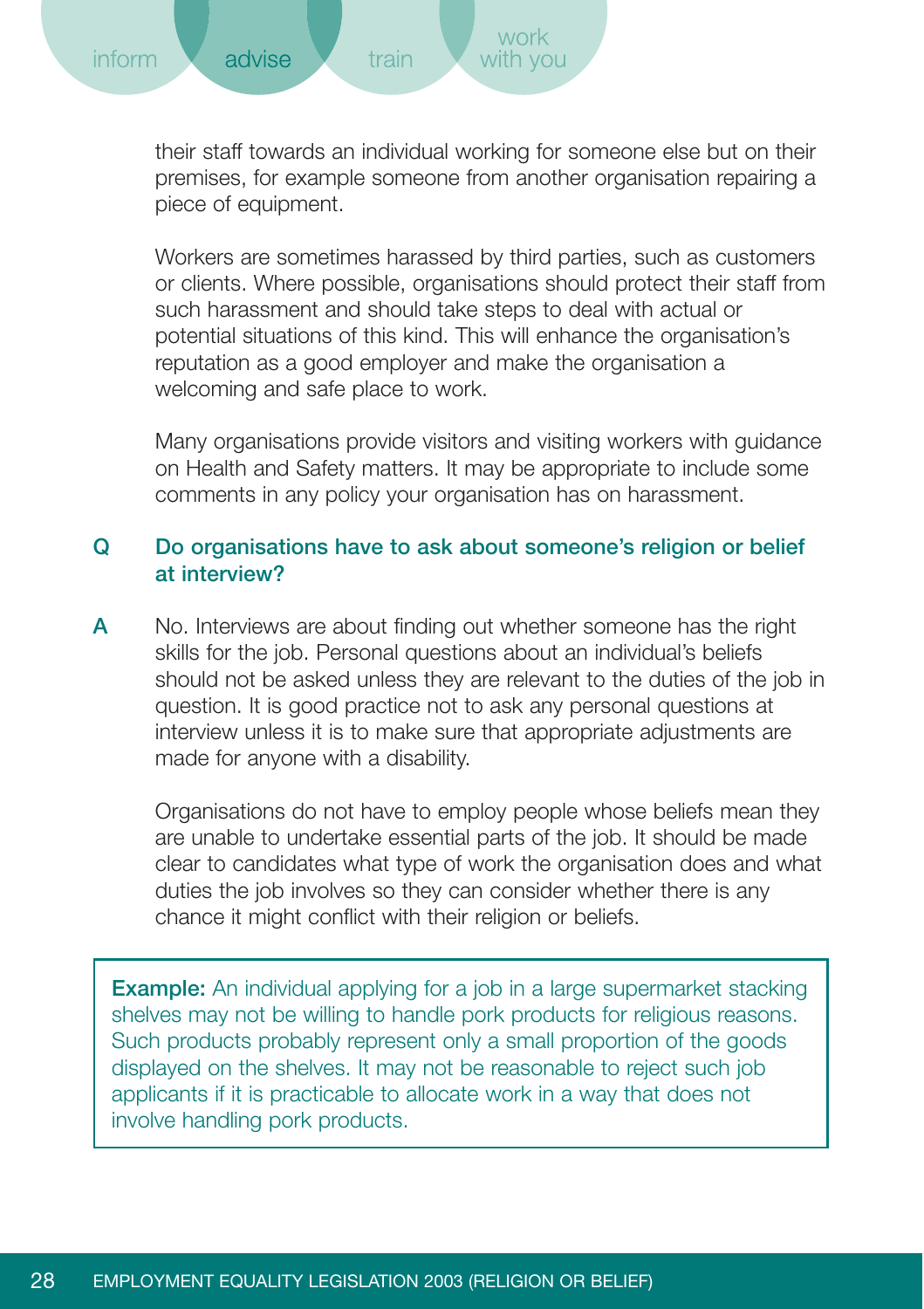However, it may not be practical for the store to adjust the work of a checkout operative in order that they are not required to handle pork products.

**Example:** A waiter who is a Sikh may not be prepared to serve meat which has not been slaughtered in a manner he or she considers to be humane. In this case, redistribution of the work may not be possible if the restaurant serves such meat and it may be reasonable to reject the job application on the grounds of religion or belief.

If an organisation changes the type of work it does they should give careful consideration to the effect it may have on their staff for reasons of religion or belief. Early consultation with staff and/or their trade union will usually result in a mutually acceptable arrangement.

#### **Q Do organisations have to collect data on religion or belief?**

**A** The Regulations do not require the collection of such data but it may help organisations to provide appropriate facilities for their staff and to understand employees' needs (eg when they might seek annual leave). It is important that managers talk to people and/or their trades unions to ensure an understanding of individual needs and to avoid making assumptions about them. Not all followers of each religion or belief will necessarily have the same practices or follow their religion in exactly the same way.

If an organisation decides to collect data, it may give staff added confidence if it is made clear why they want the information, how it is going to be used and that giving such information is entirely voluntary. All such information should be confidential and anonymous. It is designated 'sensitive' under the Data Protection Act 1998. Staff permission should be obtained before using such information.

#### **Q How will organisations know if they are discriminating inadvertently?**

**A** Individual staff, or their trade union, will generally tell managers, particularly if managers are able to create a culture whereby staff feel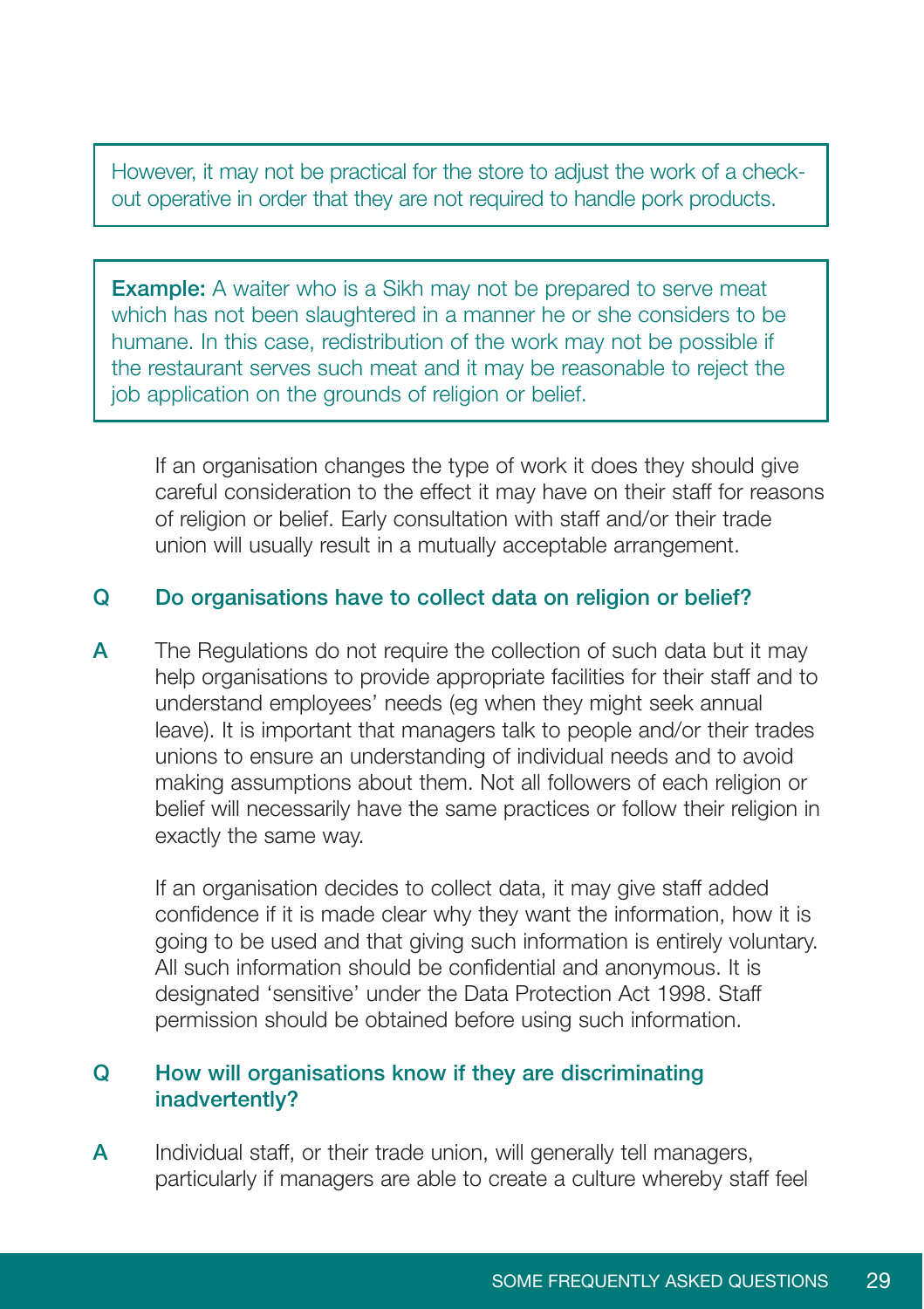comfortable in sharing such information. It can be helpful for organisations to have a designated individual to whom people can go in confidence. It is a good idea for management teams, staff representatives or a specially convened group of employees to think through and test whether any organisational policies and procedures impact on people's religion or belief, or discriminate on any other grounds such as disability, sexual orientation, sex or race. It is good practice to include age in your equality policies ahead of age discrimination becoming unlawful in October 2006.

Organisations should consider carefully whether they are inadvertently discriminating indirectly. For example, if team meetings always take place on a Friday afternoon this may discriminate against Jewish and Muslim staff for whom Friday afternoon has a particular religious significance, although not everyone follows their faith in the same way. Employers will not escape liability in an Employment Tribunal by showing that discrimination was inadvertent or accidental.

#### **Q No one in my organisation has ever complained of discrimination or harassment so we don't need to do anything new, do we?**

**A** People do not always feel able or confident enough to complain, particularly if the harasser is a manager or senior executive. Sometimes they will simply resign. One way to find out is to undertake exit interviews when people leave your organisation and as part of that process to ask if they have ever felt harassed, bullied or discriminated against at work. If it is possible, exit interviews should be undertaken by someone out of the individual's line of management, for instance a personnel officer.

Discrimination includes harassment which can take place without management being aware of it. Organisations should make sure all their staff understand that harassment means any unwanted behaviour that makes someone feel either intimidated, humiliated or offended and that includes teasing, tormenting, name calling, etc and applies to whoever the perpetrator may be. The victim's perception of the effect of the behaviour is also important. Managers should take all practical steps to make sure staff understand that organisations and their management teams will not tolerate such behaviour and that they will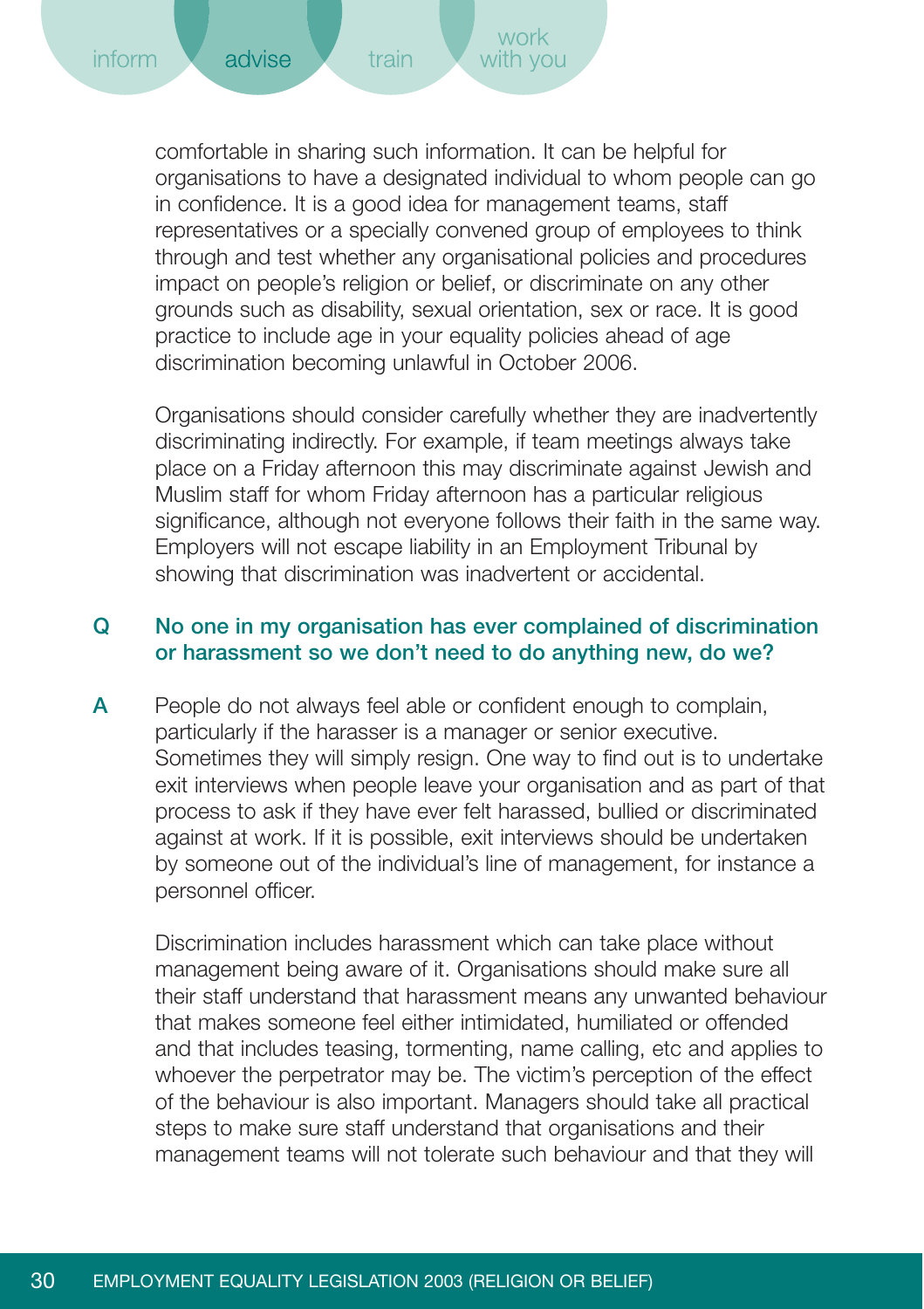deal with whoever is causing the problem through the disciplinary process.

#### **Q Should we ban discussions about religion and belief in the workplace? We are concerned that someone might complain about harassment.**

**A** If harassment has been explained to staff they should be able to distinguish between reasonable discussion and offensive behaviour. Staff should be aware that if their discussions cause offence then this may be considered to be harassment and therefore unlawful. A ban on discussions about religion or belief may create more bad feeling amongst staff and cause more problems than it solves.

#### **Q Do organisations have to provide a prayer room?**

**A** The Regulations do not say that organisations have to provide a prayer room (see 4.4). However, if employees request access to a quiet place in which to meet their religious obligations and such a place is available without it having any adverse impact on the business or other staff, then employers may be acting in a discriminatory way if they refuse such a request.

**Example:** It may not be reasonable or practical to provide a prayer room for staff in a small motor garage employing 12 staff, where the only space available is a communal kitchen/rest room.

However, a larger organisation with meeting/conference rooms that are often unused may be considered unreasonable if it is not willing to organise its operations in such a way as to make such a room available for prayer at specific and known times each day.

If employers are able to do so, it is good practice to consider providing a suitable area for religious observance or private contemplation by anyone wishing to use it for that purpose.

Be careful when providing such a room not to put staff that do not have need of a prayer room at an unjustifiable disadvantage. For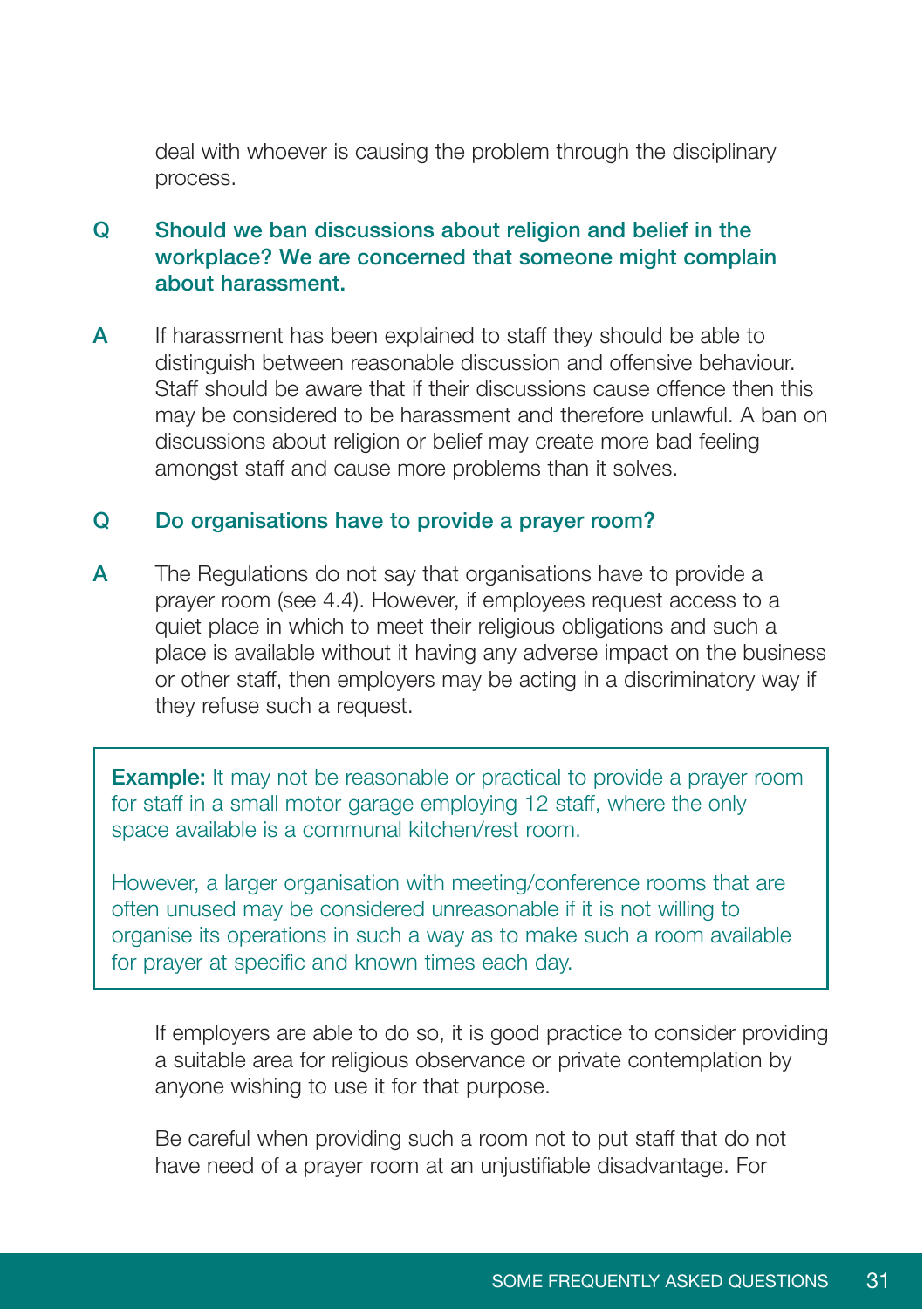example, if an organisation were to convert their only rest room into a prayer room then staff who do not have need of a prayer room would be disadvantaged and may have a grievance on the grounds of religion or belief.

It is a good idea to consult with staff representatives or individuals about policies for the use of such a room. Amicable agreement can be reached on issues such as the storage and display of religious symbols and the wearing or otherwise of shoes within the room.

#### **Q Do organisations have to release staff for prayer outside normal rest/break periods or religious festivals?**

**A** Organisations do not have to release staff for prayer outside normal rest breaks or holiday periods. Under the Working Time Regulations 1998, (further details available at Appendix 2) staff are, in general, entitled to a rest break of not less than 20 minutes where working time is more than six hours. Staff may request that their rest break coincide with their religious obligations to pray at certain times of the day. Employers may be justified in refusing such a request if, for example, it conflicts with legitimate business needs which they are unable to meet in any other way. If they are unable to justify such a refusal this may be discrimination.

The Working Time Regulations also provide that staff are entitled to not less than four weeks annual leave each year (see introduction to Appendix 2). Staff may request annual leave to coincide with religious festivals (see 4.1 and 4.2). Refusal to grant such leave may be discriminatory if it cannot be justified by a legitimate business need which cannot be met by any other reasonable means.

Managers should try to be flexible about when rest breaks or annual holidays are taken. It is good practice to ensure that staff know how to request such flexibility and how much reasonable notice is required to meet their needs. There may be a few jobs where it is not possible to be flexible but explanation and discussion may enable a compromise to be achieved. No organisation is expected to accept unreasonable disruption to its activities. Managers may wish to consider that the time taken for prayer is rarely longer than that of a tea or coffee break. Staff need to understand that they have a responsibility to be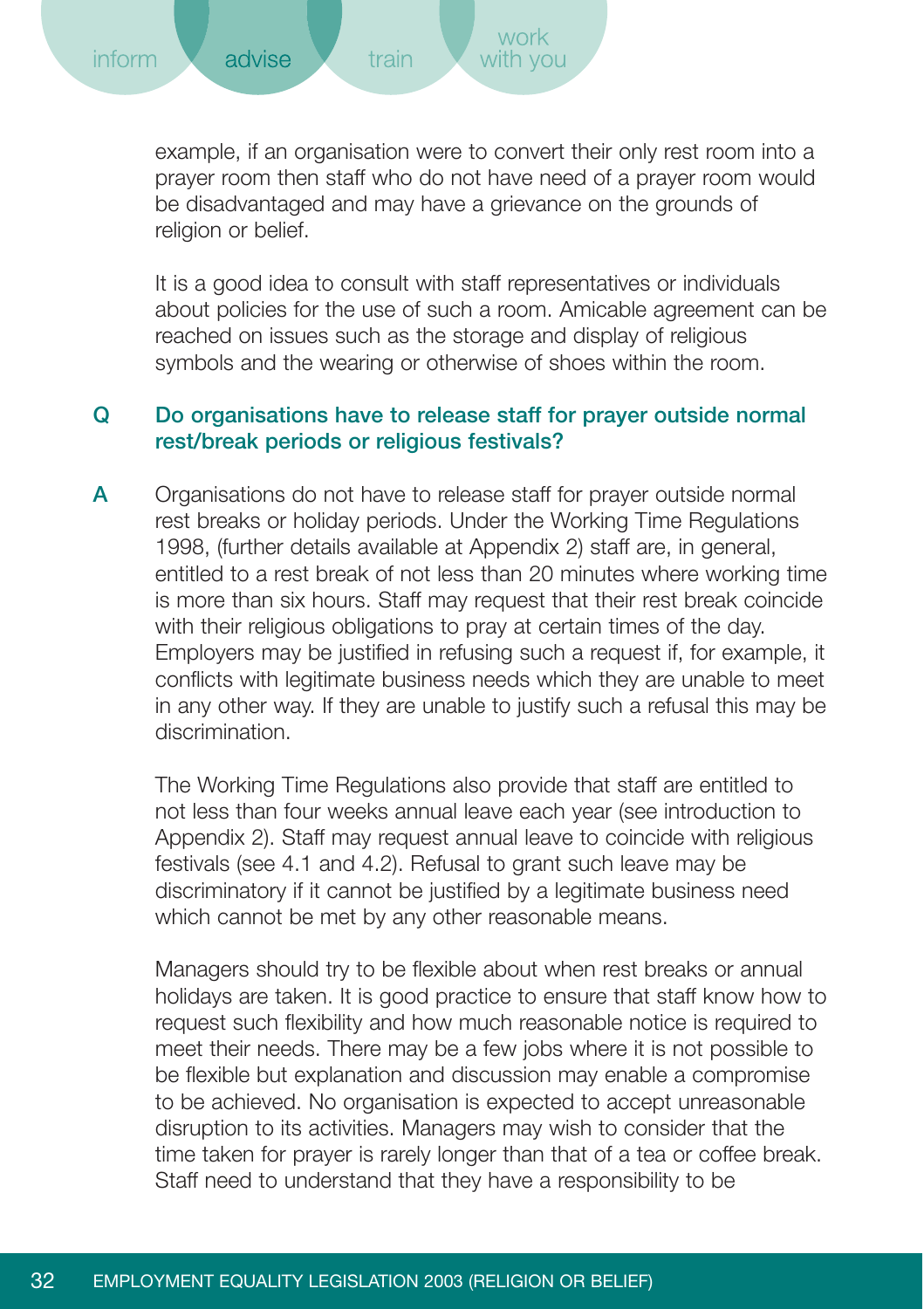reasonable to both their employer and their colleagues when asking for time off.

#### **Q My organisation has rules on personal appearance and dress. Are we in breach of the legislation?**

**A** If your company rules are in place for health and safety reasons or to protect your image with customers they may be lawful. It is important to explain the company's policy on dress and appearance, but organisations should try to be flexible where they can to enable staff to dress in accordance with their beliefs but still meet the organisation's requirements.

Some religions require their women to dress modestly and organisations should consider whether this requirement is contravened by their dress code. For example, Jewish women may wish to wear a shirt or blouse outside their skirt in order to avoid accentuating their body shape. This may also apply to women from other religions.

There are items of jewellery which are culturally specific to some religions, for instance Hindu men wear neck beads (known as Kanthi Mala) which are an indication of their faith. Additionally, some religions are designated by body markings such as a red spot on the forehead (Bindi Sindur) and organisations should consider allowing for these within their policies.

#### **Q I am concerned that, on the grounds of religion, some of my staff may refuse to work with their gay or lesbian colleagues.**

**A** Some religions do have strong views concerning sexual orientation but most do not advocate persecution of people because of their sexual orientation. Everyone has the right to be treated with dignity and respect in the workplace whatever their sex, race, colour, disability, age, religion or sexual orientation. You should include this overriding premise in your Equality Policy and show that you take a robust view when this principle is not adhered to. Your workers do not have to be friends but you can insist that they treat each other professionally.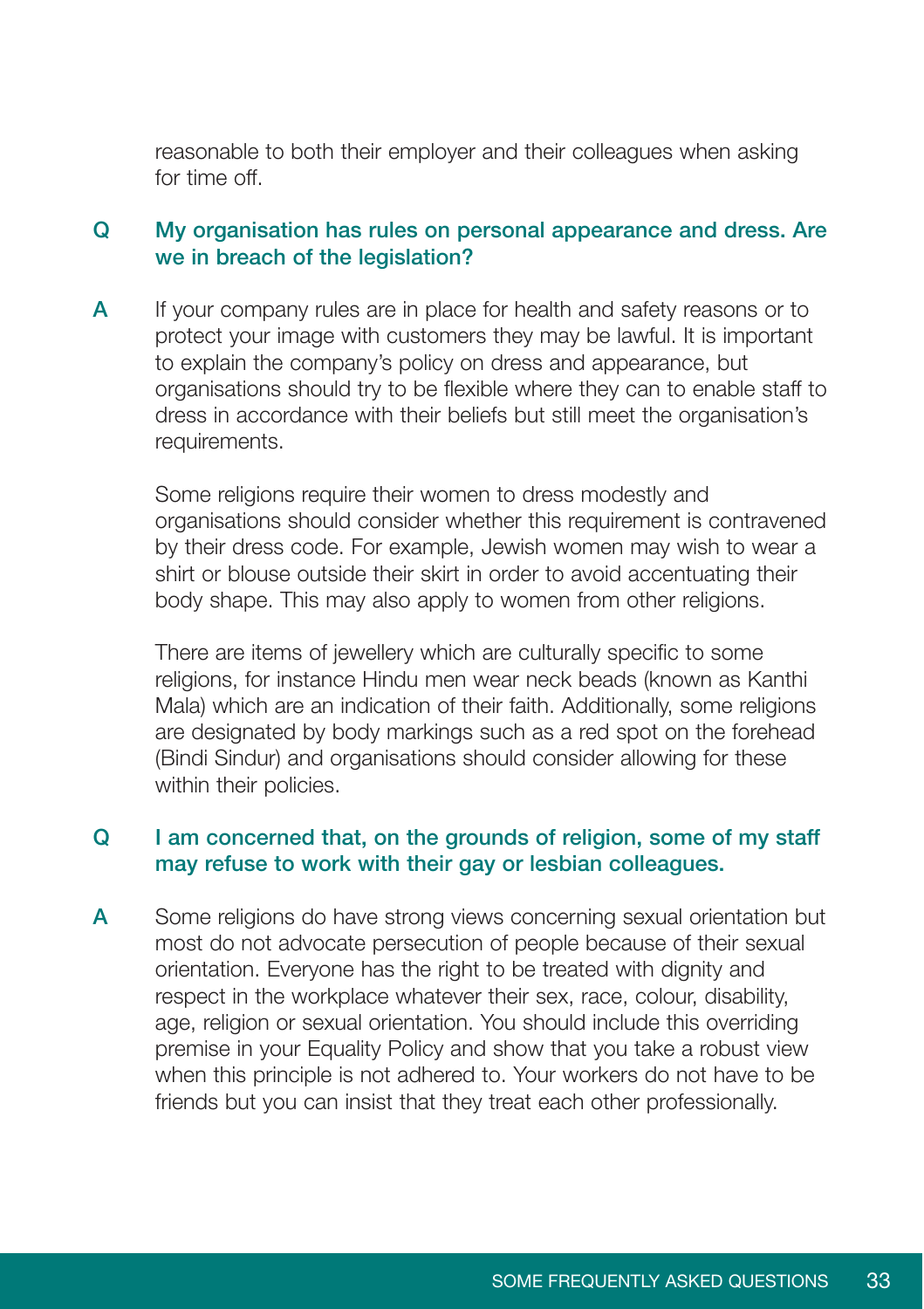#### **Q Our organisation has a religious ethos. How do we determine if a person's religion or belief can be justified as a genuine occupational requirement for a post?**

train

**A** Staff can be recruited on the basis of their religion or belief where this is a genuine occupational requirement for the job. The Regulations require you to consider the nature of the job and the context within which it is carried out when considering whether the job holder needs to practice a specific religion in order to undertake the role within the ethos of the organisation. Appendix 1 provides some further guidance on this subject.

When considering applying such a requirement look at each post individually both in terms of the duties of the job and the context within which it is carried out. Organisations should not expect to apply a blanket requirement to all its posts even if it has a religious ethos.

Organisations should consider whether there are alternatives to applying an occupational requirement. For instance, if only a small part of the job needs someone from that religion then it may be possible to redistribute work or reorganise roles in such a way as to avoid applying a religious requirement to a particular post. Organisations can reasonably expect their staff to keep to their organisational values and culture and should bear in mind that people may be able to maintain those values and culture, and therefore the ethos of the organisation, without actually belonging to the particular religion or belief.

Organisations should be clear about the link between the requirements of the job and the requirement to be of a particular religion or belief as, in the event of an Employment Tribunal claim on the grounds of religious or belief discrimination, the burden of proof will be on the employer to show a genuine occupational requirement. Tribunals tend to interpret such requirements very narrowly since they effectively go against the principle of equal treatment.

A genuine occupational requirement on the grounds of religion or belief should not be used to discriminate on any other grounds such as sex, race or disability; although in some very limited circumstances a religious organisation may lawfully be able to discriminate on the grounds of sexual orientation or sex.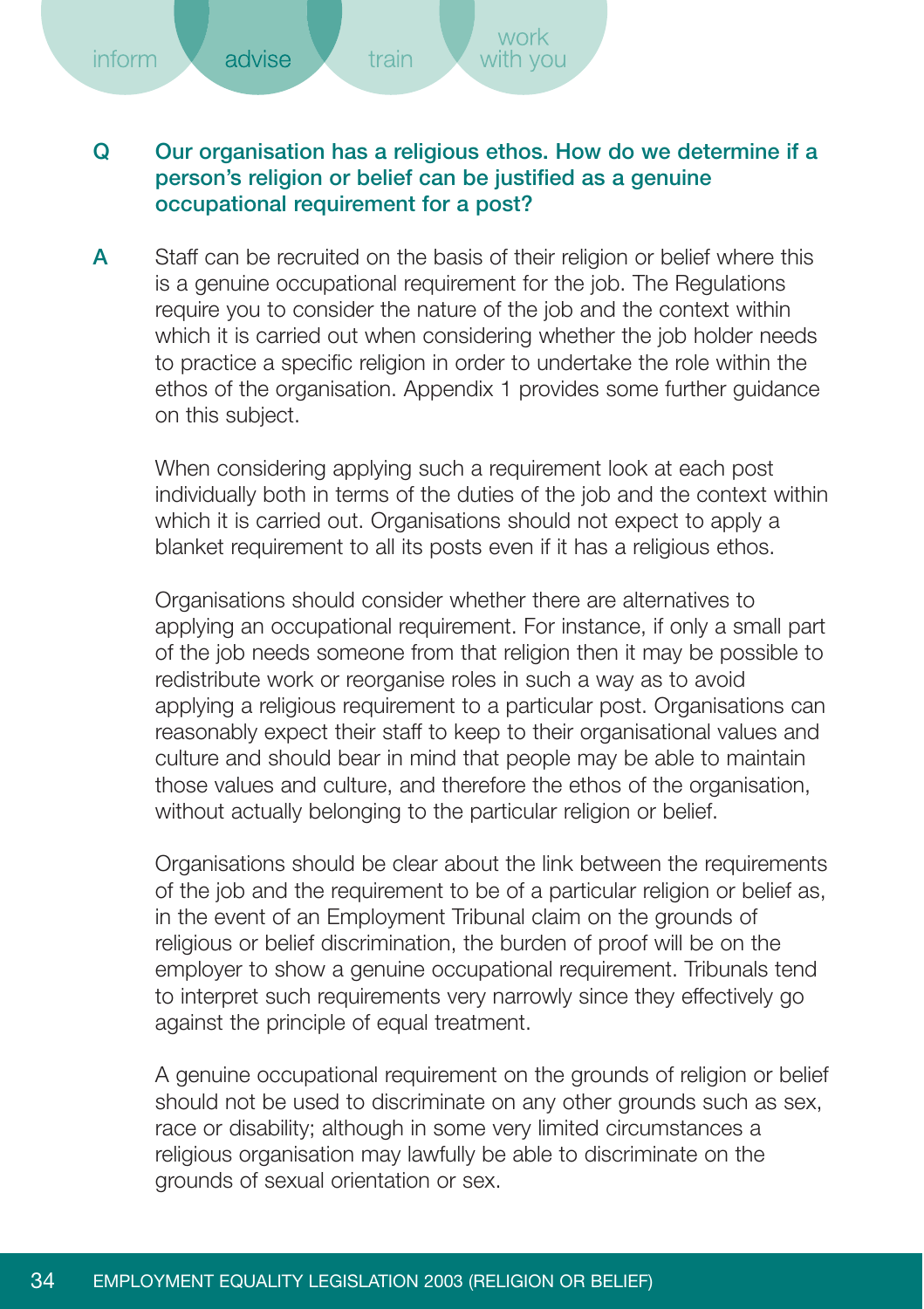# Appendix 1

### Genuine Occupational Requirements – Guidance

The regulations allow an employer, when recruiting for a post, to treat job applicants differently on the grounds of religion or belief, if possessing a particular religion or belief is a genuine and determining (ie decisive) occupational requirement ("GOR") for that post. Employers should bear in mind the following points:

**1.** GORs should be identified at the beginning of the recruitment, training or promotion process, before the vacancy is advertised. Advertisements and material sent to potential applicants should clearly show that the employer considers that a GOR applies and the point should be reiterated during the selection process.

**Reminder:** Applicants who do not agree that there is a GOR for the post holder are at liberty to make a claim to an Employment Tribunal because they believe they have been prevented from applying for the post on the grounds of religion or belief. It would be for the employer to show that such a GOR is justified.

- **2.** If an employer wishes to claim a GORs/he must consider what the duties are, for which an exemption is to be claimed; a GOR cannot be claimed unless some or all of those duties, or the totality of the role, are covered by a specific exemption and an assessment has been made showing that it would be unreasonable to require other employees of the appropriate religion or belief to undertake those duties. Also it must be shown that those duties must be carried out to achieve the objectives of the job.
- **3.** In an organisation a GOR exemption cannot be claimed in relation to particular duties if the employer already has sufficient employees who are capable of carrying out the required duties and whom it would be reasonable to employ on those duties without undue inconvenience.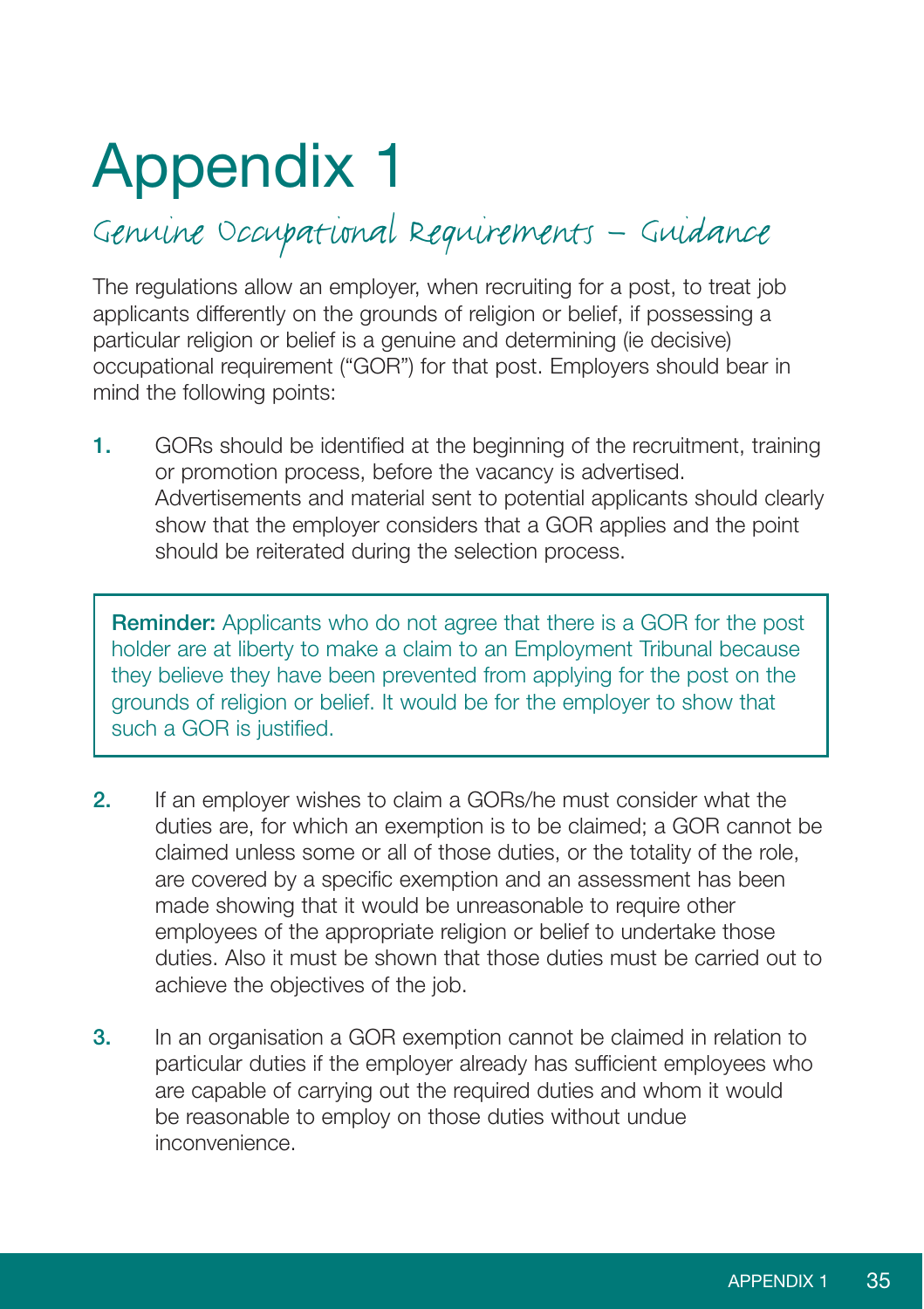

Where the organisation has a religious ethos, a GOR exemption cannot be claimed if the nature of the role and the context within which it is carried out is not of sufficient profile or impact within the organisation to affect the overall ethos of the organisation.

- **4.** Each job for which a GOR may apply must be considered individually; it should not be assumed that because a GOR exists for one job it also exists for jobs of a similar nature or in a similar location. The nature or extent of the relevant duties may be different or, for instance, there may be other employees who could undertake those duties.
- **5.** A GOR can be claimed where it is necessary for the relevant duties to be carried out by someone of a specific religion or belief because being of that religion or belief is an essential requirement for the job, for example in the Islamic faith a halal butcher must be Muslim.
- **6.** A GOR must be reassessed on each occasion a post becomes vacant to ensure that it can still be validly claimed. Circumstances may have changed, rendering the GOR inapplicable.
- **7.** A GOR cannot be used to establish or maintain a balance or quota of employees of a particular religion or belief.
- **8.** GORs are always open to challenge by an individual. The burden of proof lies with the employer to establish the validity of a GOR by providing evidence to substantiate a claim.
- **9.** Only an Employment Tribunal or a higher court can give an authoritative ruling as to whether or not a GOR is valid.
- **10.** The following legislation remains extant:
	- School Standards and Framework Act 1998
	- The Amendments to the School Standards and Framework Act 2003
	- The Education (Scotland) Act 1980.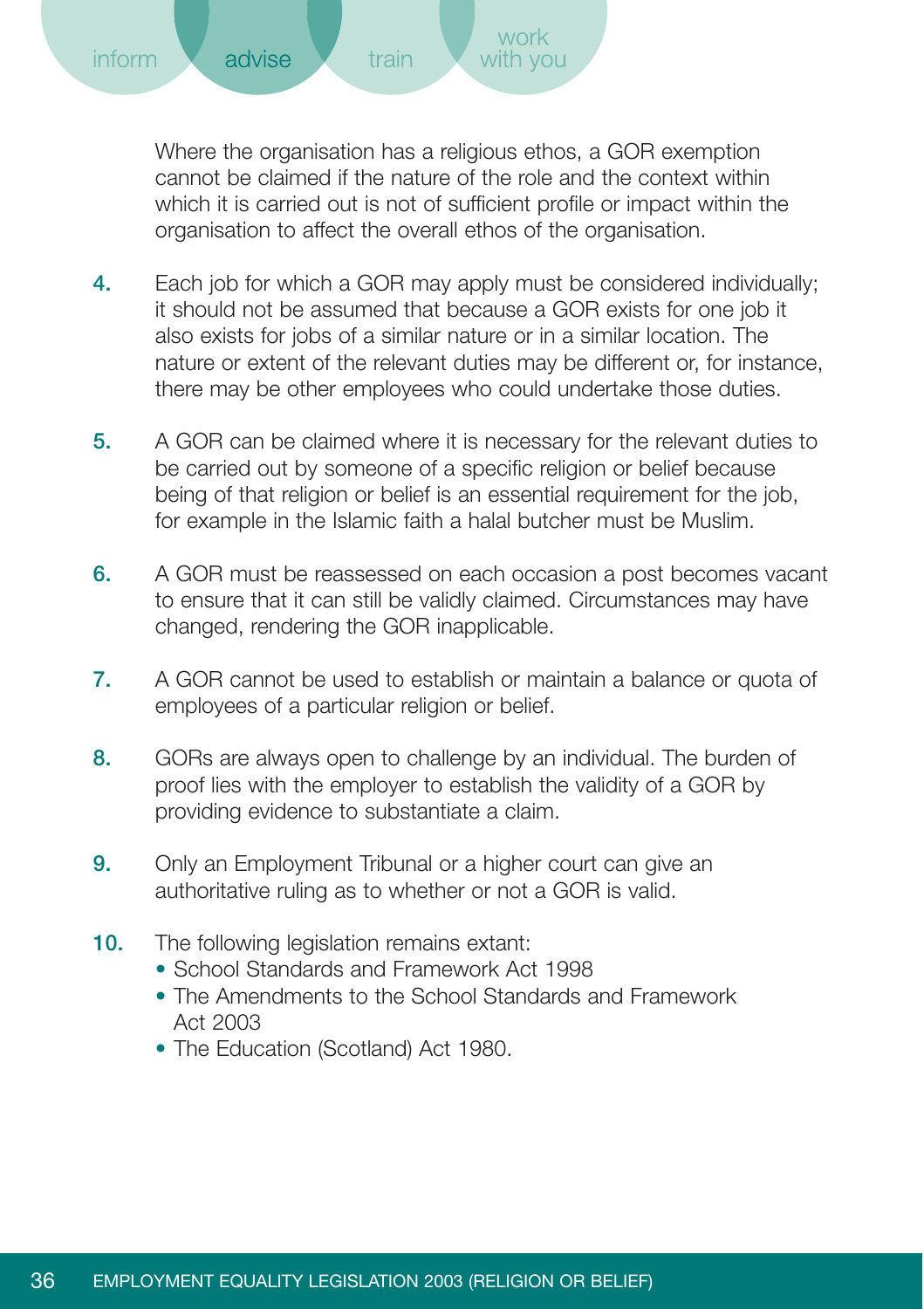# Appendix 2

### Guidance on commonly practised religions

The Regulations cover religion, religious belief and similar philosophical beliefs. Until the Courts and Tribunals have had an opportunity to consider which religions or beliefs are covered by these Regulations, it is not possible to provide definitive guidance. However, those listed below are some of the most commonly practised religions and beliefs in Britain. They are listed in alphabetical order for ease of reference only. However, there are many more and this list should not be considered to be exhaustive.

The information is intended for guidance only. It may assist employers to plan and implement policies and systems which meet the needs of both the employer and employee. Calendars indicating festivals in world religions are available from a number of sources.

Not all members of each religion follow all the practices and observances. Neither will every member of each religion request time off for each and every festival. In some instances, an adjustment to the working day to allow time to attend a prayer meeting before or after work may be all that is requested. In many instances nothing will be requested. Whilst employers are encouraged to be flexible where reasonable and appropriate, employees should recognise that they also have a responsibility to be reasonable and to consider the needs of the business in which they are employed.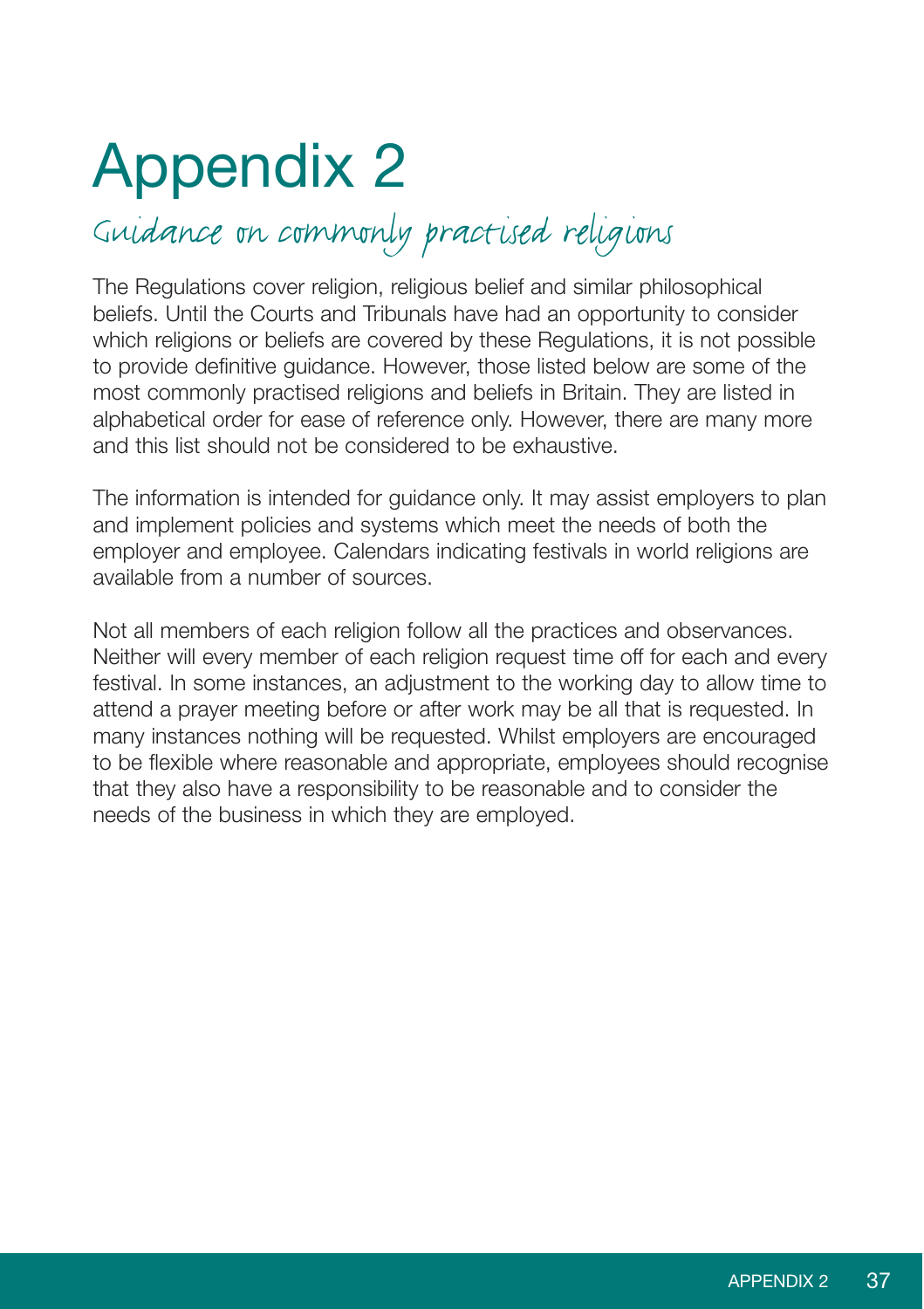**Reminder:** The Working Time Regulations 1998 provide most workers with an entitlement to 4 weeks annual leave per year; that is 4 weeks x normal working week. If a worker normally works a 6 day week his/her leave annual entitlement is 24 days per year. If a worker works a 2 day week his/her annual leave entitlement is 8 days. The Working Time Regulations do not apply to workers on board sea-going fishing vessels, to certain sea-farers nor to workers on board most ships which operate on inland waterways. In addition, the annual leave entitlement does not apply to the armed forces, police nor to certain specific activities in the civil protection services; to mobile staff in civil aviation. Under the Regulations this leave entitlement is not additional to bank holidays, unless otherwise stated in the worker's Terms and Conditions.

Employers can set the times that staff take their leave, for example, for a Christmas shutdown. However, employers should consider whether setting times for annual leave may be discriminatory because of religion or belief.

Under the Working Time Regulations an employer can require an employee to give twice as many days notice of annual leave as the number of days to be taken as annual leave. Therefore two days annual leave may require four days notice.

Further information on the Working Time Regulations is available from Acas or the DTI.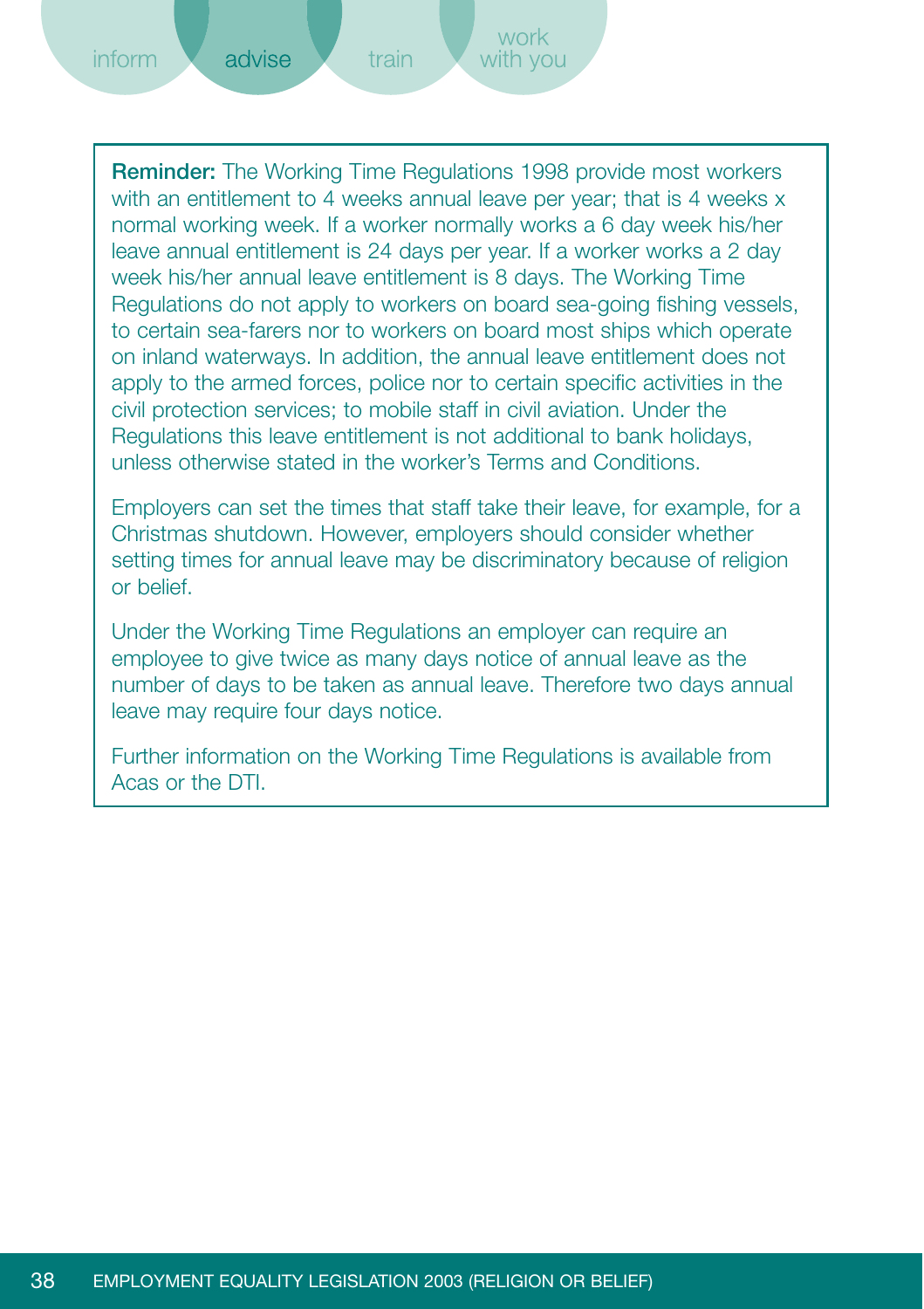# Baha'i

Baha'is should say one of three obligatory prayers during the day. Prayers need to be recited in a quiet place where the Baha'i will wish to face the Qiblih (the Shrine of Baha'u'llah, near Akka, Israel), which is in a southeasterly direction from the UK. Two of the prayers require movement and prostrations.

Baha'is are required to wash their hands and face before prayers but can use a normal washroom facility for this purpose.

**Festivals:** Baha'i festivals take place from sunset to sunset and followers may wish to leave work early in order to be home for sunset on the day prior to the festival date. Baha'is will wish to refrain from working on the key festival dates.

#### The Baha'i Fast 2 March – 20 March

Baha'is refrain from eating or drinking from sunrise to sunset during this period. Baha'is working evening or night shifts will appreciate the opportunity to prepare food at sundown. There are exemptions from fasting for sickness, pregnancy, travelling and strenuous physical work.

Naw-Ruz (Baha'i New Year) 21 March

Ridvan 21 April – 2 May

Ridvan is the most important of the Baha'i festivals and includes three holy days on which Baha'is would wish to refrain from working. They are:

| 1st Day of Ridvan            | 21 April    |
|------------------------------|-------------|
| 9th Day of Ridvan            | 29 April    |
| 12th Day of Ridvan           | 2 May       |
| Declaration of the Bab       | 23 May      |
| Ascension of the Baha'u'llah | 29 May      |
| Martyrdom of the Bab         | 9 July      |
| Birth of the Bab             | 20 October  |
| Birth of Baha'u'llah         | 12 November |

**Food:** As a matter of principal most Baha'is do not take alcohol. Otherwise there are no dietary restrictions.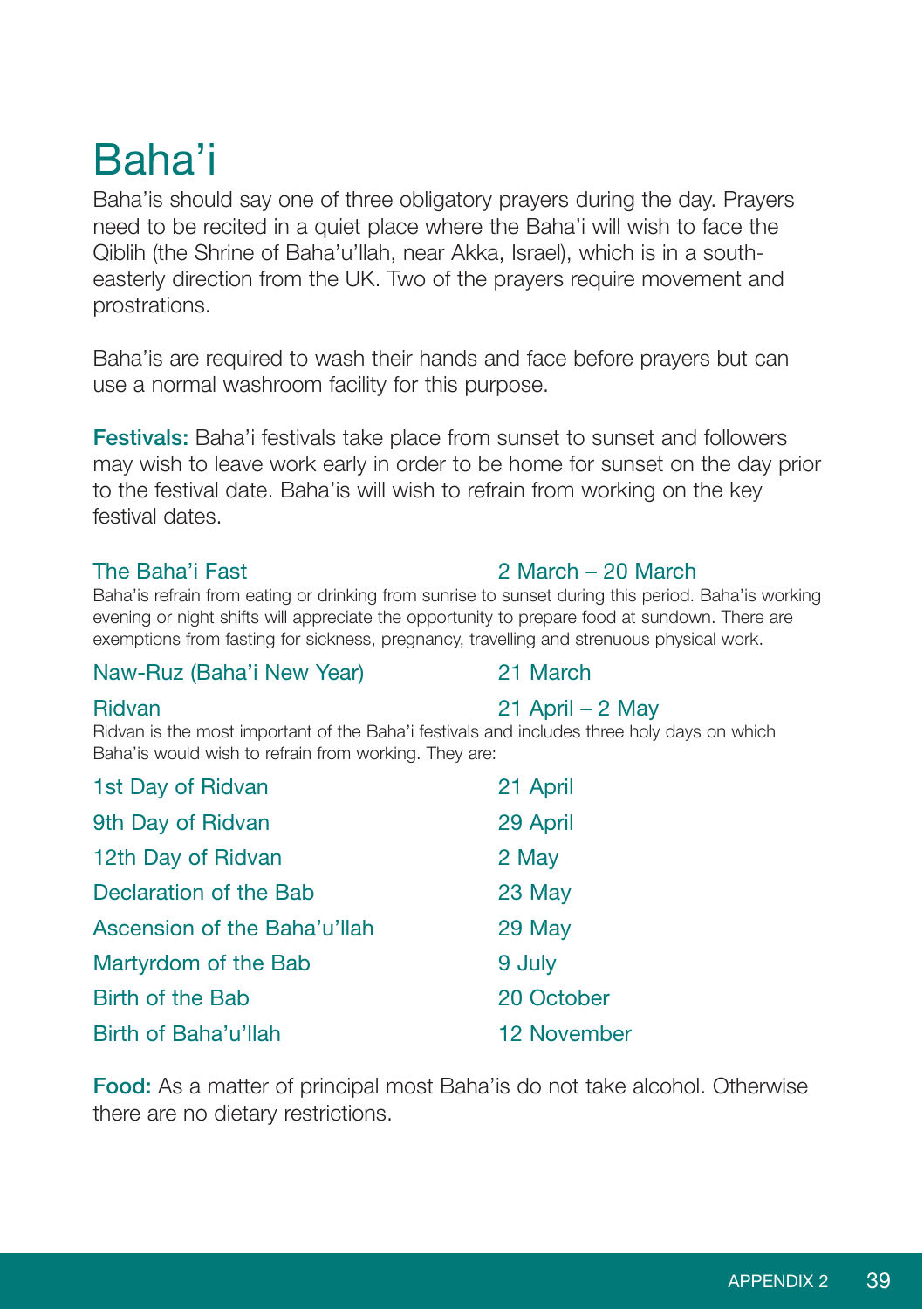**Bereavement:** Burial should take place as soon as possible after legal formalities and funeral arrangements can be put in hand. The body should be transported no more than one hour's journey from the place where the person died, so funerals take place relatively close to the place of death. The usual arrangements for compassionate leave should generally suffice. Baha'is have no specific period of mourning.

# Buddhism

**Festivals:** There are a number of different traditions in Buddhism arising from different cultural and ethnic backgrounds. Different traditions will celebrate different festivals. Some Buddhist traditions do not celebrate any festivals. Buddhist members of staff should be asked which festivals are important to them.

Festivals follow the lunar calendar and will therefore not take place on the same day each year.

| Saindran Memorial Day              | January                         |
|------------------------------------|---------------------------------|
| Parinirvana                        | February                        |
| Magha Puja Day                     | February/March                  |
| Honen Memorial Day                 | March                           |
| Buddha Day (Vesak or Visakah Puja) | May                             |
| The Ploughing Festival             | May                             |
| <b>Buddhist New Year</b>           | Varies according to tradition   |
| Asalha Puja Day (Dhamma Day)       | July                            |
| Ulambana (Ancestor Day)            | July                            |
| Abhidhamma Day                     | October                         |
| <b>Kathina Day</b>                 | October                         |
| The Elephant Festival              | <b>November</b>                 |
| Loy Krathorg                       | December                        |
| Bodhi Day                          | December                        |
| Uposatha                           | weekly on the lunar quarter day |
| Avalokitesvara's Birthday          |                                 |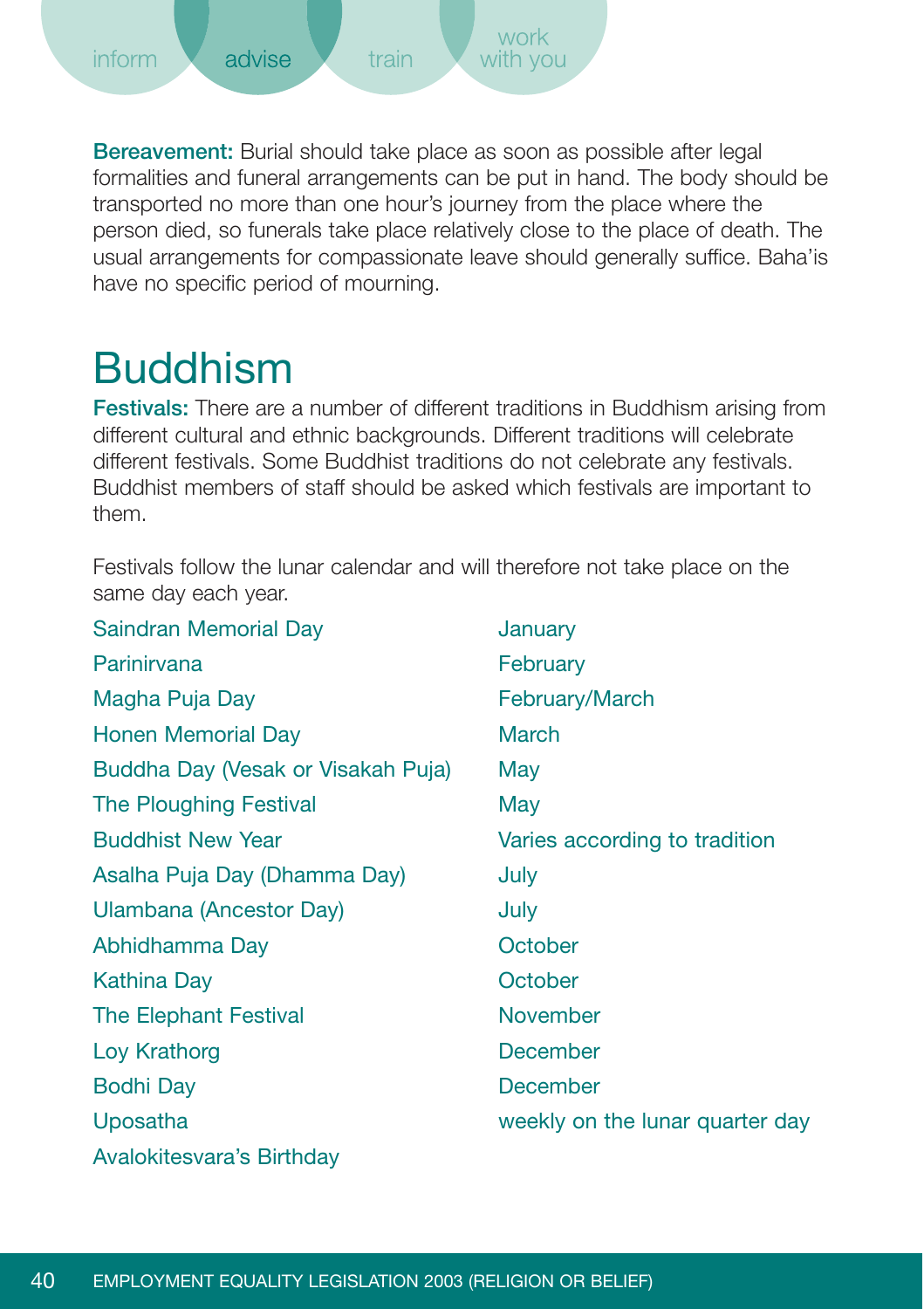**Food:** Most Buddhists are vegetarian reflecting their adherence to the precept of non-harm to self and others. Many would not want to prepare or serve meat for others. Buddhists upholding the precept to avoid intoxication may not wish to drink alcohol, or serve it.

**Clothing:** Many Buddhists would prefer to wear clothing which reflects their adherence to non-harm eg not wearing leather clothing and leather shoes.

# **Christianity**

There are a wide variety of Christian Churches and organisations all of which have their own specific needs, rituals and observations.

| Christmas Day                                            | 25 December                                 |
|----------------------------------------------------------|---------------------------------------------|
| Ash Wednesday                                            | Feb/March<br>(date set by lunar calendar)   |
| This is a day of fasting/abstinence for many Christians. |                                             |
| Maundy Thursday                                          | March/April<br>(date set by lunar calendar) |
| <b>Good Friday</b>                                       | March/April<br>(date set by lunar calendar) |
| Easter Sunday                                            | March/April<br>(date set by lunar calendar) |
| <b>All Saints Day</b>                                    | 1 November                                  |
| <b>Christmas Eve</b>                                     | 24 December                                 |

In addition there are a number of 'holy days of obligation' when Christians may wish to attend a church service and request a late start to the working day, or early finish in order that they can attend their local church. Many practising Christians will wish to attend their Church on Sundays throughout the year.

**Food:** Some Christians avoid alcohol.

**Clothing:** Some Christian churches forbid the use of cosmetics and require their female members to dress particularly modestly.

**Bereavement:** No special requirements beyond normal compassionate leave.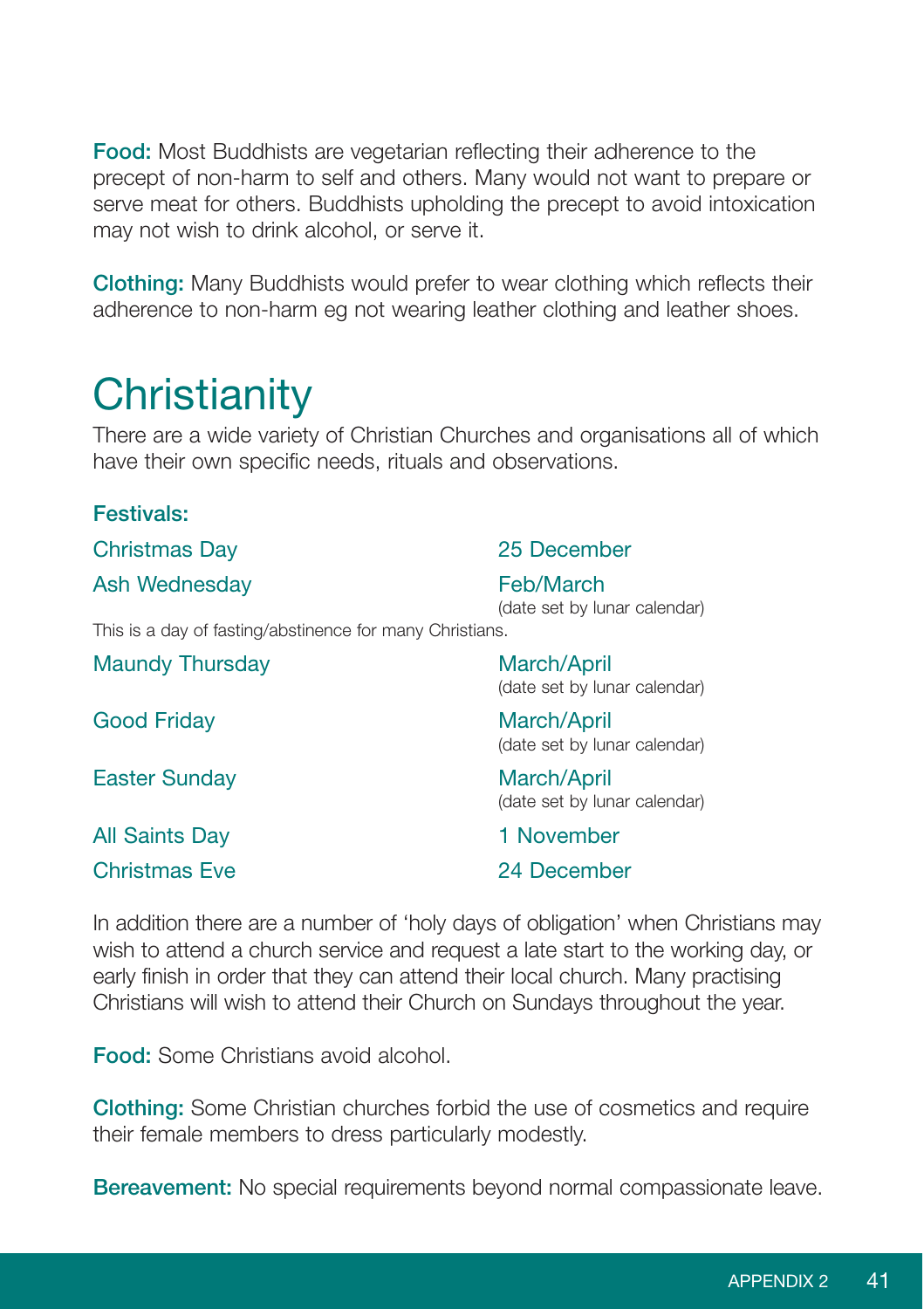

# Hinduism

**Festivals:** Hinduism is a diverse religion and not all Hindus will celebrate the same festivals.

| Makar Sakranti             | 14 January                  |
|----------------------------|-----------------------------|
| Maha Shiva Ratri           | February                    |
| Holi                       | March                       |
| Ramnavami                  | April                       |
| Rakshabandham              | August                      |
| Janmashtami                | August                      |
| <b>Ganesh Chaturthi</b>    | August/September            |
| <b>Navaratri</b>           | September/October           |
| Dushera (aka Vijayadashmi) | September/October           |
| <b>Karava Chauth</b>       | October                     |
| <b>Diwali</b>              | Late October/Early November |
| New Year                   | Late October/Early November |

There are a number of occasions through the year when some Hindus fast.

**Clothing:** Hindu women will often wear a *bindi* which is a red spot worn on the forehead and denotes that she is of the Hindu faith. In addition, many married Hindu women wear a necklace (*mangal sutra*) which is placed around their necks during the marriage ceremony and is in addition to a wedding ring.

A few Orthodox Hindu men wear a small tuft of hair (*shikha*) similar to a ponytail but this is often hidden beneath the remaining hair. Some Orthodox Hindu men also wear a clay marking on their foreheads known as a tilak.

**Food:** Most Hindus are vegetarian and will not eat meat, fish or eggs. None eat beef.

**Bereavement:** Following cremation, close relatives of the deceased will observe a 13 day mourning period during which they will wish to remain at home. The closest male relatives may take the ashes of the deceased to the Ganges, in India. They may therefore request extended leave. Close male relatives of the deceased may shave their heads as a mark of respect.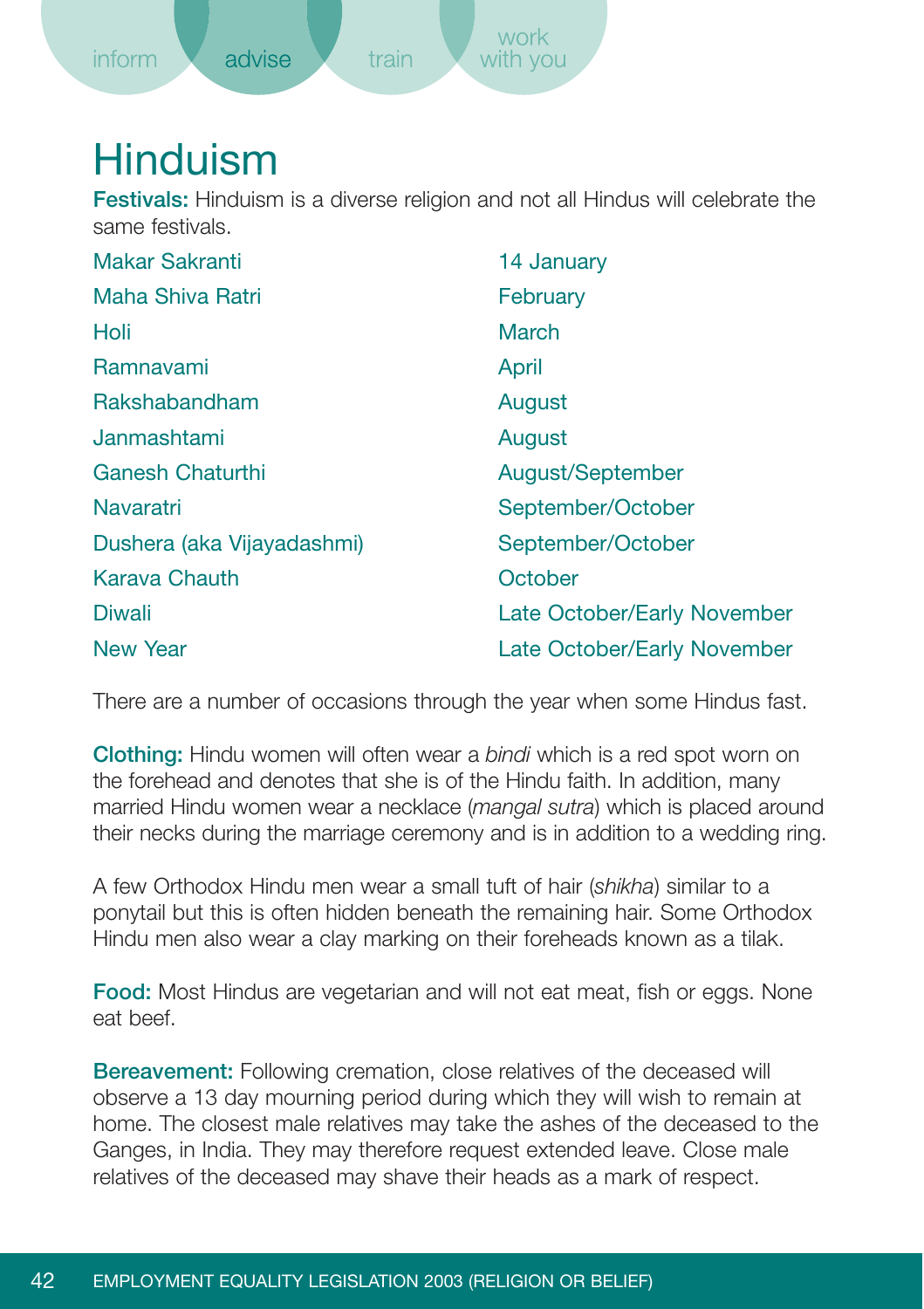# Islam (Muslims)

Observant Muslims are required to pray five times a day. Each prayer time takes about 15 minutes and can take place anywhere clean and quiet. Prayer times are: At dawn (Fajr) At mid-day (Zuhr) in Winter sometime between 1200 – 1300hrs and in Summer between 1300 – 1600hrs Late Afternoon (Asr) in Winter 1430 – 1530hrs After Sunset (Maghrib) Late Evening (Isha)

Friday mid-day prayers are particularly important to Muslims and may take a little longer than other prayer times. Friday prayers must be said in congregation and may require Muslims to travel to the nearest mosque or prayer gathering.

Before prayers, observant Muslims undertake a ritual act of purification. This involves the use of running water to wash hands, face, mouth, nose, arms up to the elbows and feet up to the ankles, although often the washing of the feet will be performed symbolically.

**Festivals:** The dates of festivals are reliant on a sighting of the new moon and will therefore vary from year to year. Whilst approximate dates will be known well in advance, it is not always possible to give a definitive date until much nearer to the time.

Ramadan, which takes place in the ninth month of the Muslim lunar calendar, is a particularly significant time for Muslims. Fasting is required between dawn and sunset. Most Muslims will attend work in the normal way but in the winter they may wish to break fast with other Muslims at sunset. This could be seen as a delayed lunch break. For those working evening or night shifts, the opportunity to heat food at sunset and/or sunrise will be appreciated.

Eid Al-Fitr – three days to mark the end of Ramadan – most Muslims will only seek annual leave for the first of the three days.

Eid al-Adha takes place two months and 10 days after Eid Al-Fitr and is a three-day festival. Again, most Muslims will usually only seek leave for the first of the three days.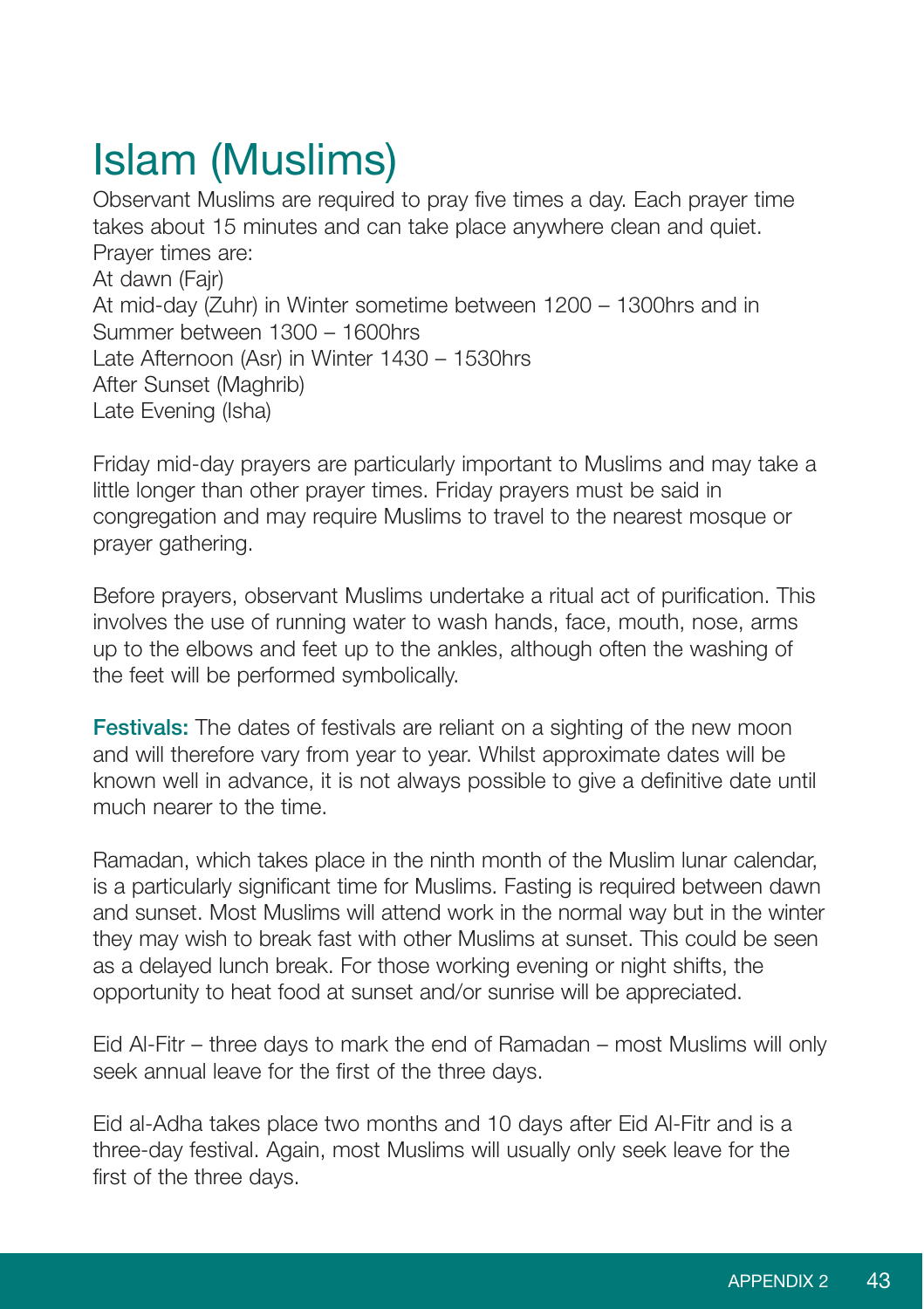All Muslims are required to make a pilgrimage to Mecca once in their lifetime. Muslims may therefore seek one extended leave period in which to make such a pilgrimage.

**Clothing:** Muslims are required to cover the body. Men may therefore be unwilling to wear shorts. Women may wish to cover their whole body, except their face, hands and feet.

**Food:** Muslims are forbidden to eat any food which is derived from the pig, this includes lard which may be present in bread or even ice cream. In addition they are forbidden to eat any food which is derived from a carnivorous animal. Meat that may be consumed must be slaughtered by the Halal method. Islam also forbids the consumption of alcohol which includes its presence in dishes such as risotto or fruit salad.

**Bereavement:** Burial must take place as soon as possible following death and may therefore occur at short notice.

#### **Other:**

- 1. Any form of gambling is forbidden under Islam.
- 2. Observant Muslims are required to wash following use of the toilet and will therefore appreciate access to water in the toilet cubicle, often Muslims will carry a small container of water into the cubicle for this purpose. By agreement with other staff and cleaners, these containers could be kept in the cubicle.
- 3. Physical contact between the sexes is discouraged and some Muslims may politely refuse to shake hands with the opposite sex. This should not be viewed negatively.

# Jainism

Jains are required to worship three times daily, before dawn, at sunset and at night. Jains working evening or night shifts may wish to take time out to worship or take their meals before sunset.

**Festivals:** Jain festivals are spiritual in nature.

#### Oli **April and October April and October**

Eight days semi-fasting twice a year when some take one bland, tasteless meal during day time.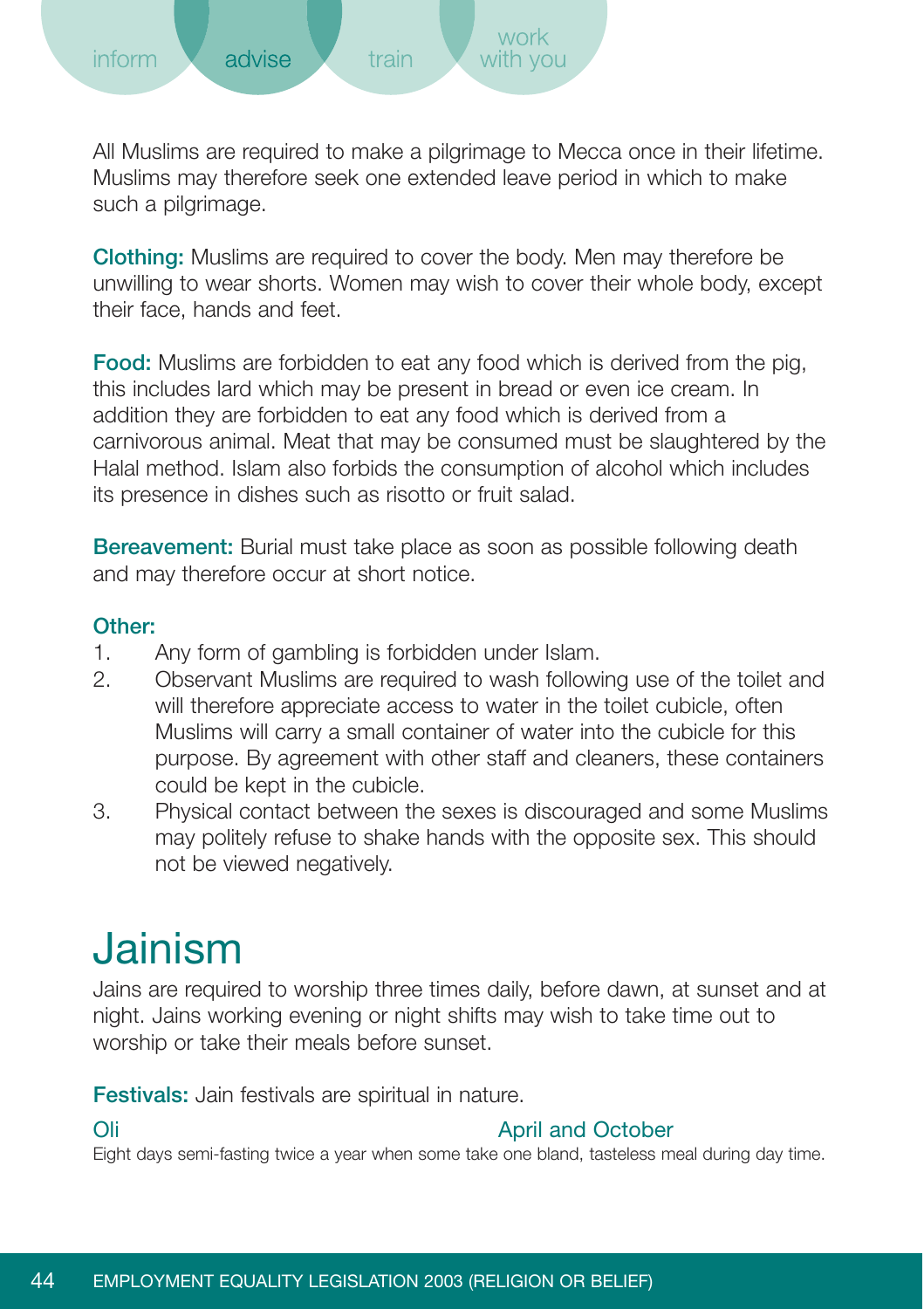#### Mahavira Javanti **April** April

Birth anniversary of Lord Mahavira

#### Paryusan **August/September**

During this sacred period of fasting and forgiveness for eight days Jains fast, observe spiritual rituals, meditate and live a pious life taking only boiled water during day time.

#### Samvatsari September

The last day of Paryushan when Jains ask for forgiveness and forgive one another.

#### Diwali October/November

Death anniversary of Lord Mahavira, includes a two-day fast and listening to the last message of Mahavira.

**Food:** Jains practice avoidance of harm to all life – self and others. They are, therefore, strict vegetarians including the avoidance of eggs; some may take milk products. Many also avoid root vegetables. Jains do not eat between sunset and sunrise. Jains do not drink alcohol.

**Bereavement:** Cremation will take place as soon as practical after death (usually three to five days). There is no specified mourning period and normal compassionate leave arrangements will suffice.

### Judaism (Jews)

Observant Jews are required to refrain from work on the Sabbath and Festivals, except where life is at risk. This includes travelling (except on foot), writing, carrying, switching on and off electricity, using a telephone and transactions of a commercial nature (that is buying and selling). The Sabbath and all other Festivals begin one hour before dusk and so practising Jews need to be home by then. Sabbath begins one hour before dusk on Friday.

#### **Festivals:**

| Passover                    | March/April | 2 sets of 2 days |
|-----------------------------|-------------|------------------|
| Pentecost (Shavuoth)        | May/June    | 2 days           |
| New Year                    | Sept/Oct    | 2 days           |
| Day of Atonement            | Sept/Oct    | 1 day fasting    |
| <b>Tabernacles (Sukkot)</b> | Sept/Oct    | 2 sets of 2 days |

#### APPENDIX 2 45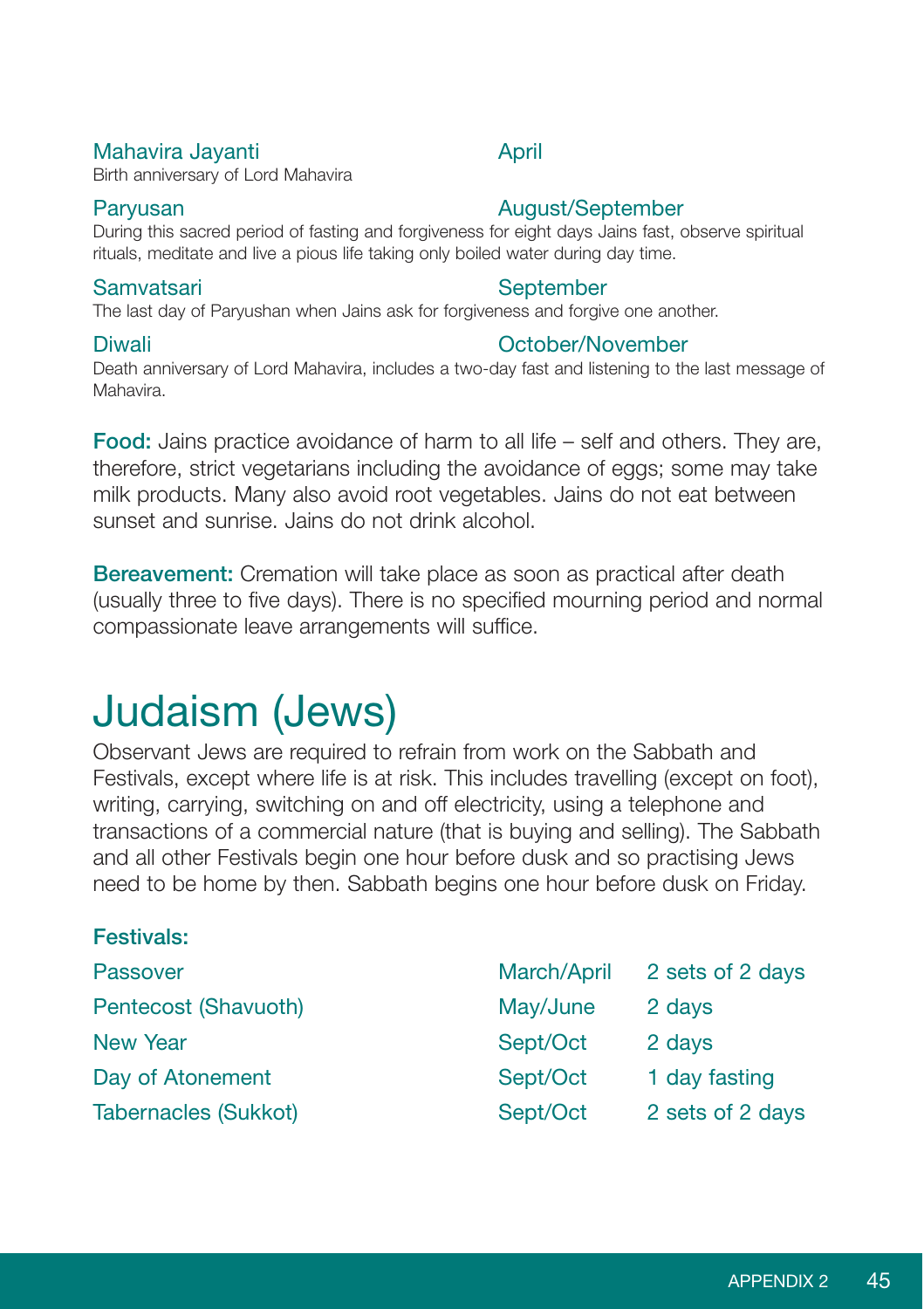

**Clothing:** Orthodox Jewish men keep their head covered at all times. Orthodox Jewish women will wish to dress modestly and may not want to wear trousers, short skirts or short sleeves; some may wish to keep their heads covered by a scarf or beret.

**Food:** Jews are required to eat only kosher food (which has been treated and prepared in a particular manner).

**Bereavement:** Funerals must take place as soon as possible following the death – the same day where possible – and therefore take place at short notice. Following a death, the immediate family must stay at home and mourn for seven days (Shiva). Following the death of a Father or Mother, an observant Jewish man will be required to go to a Synagogue to pray morning, afternoon and evening for 11 months of the Jewish calendar.

# Muslim (see Islam)

# Other Ancient Religions

These include religions covered by the Council of British Druid Orders and examples are Druidry, Paganism and Wicca.

**Festivals:** Some examples of Festivals

| Candlemas                | 2 February      |
|--------------------------|-----------------|
| Spring Equinox *         | 21/22 March     |
| <b>Beltaine</b>          | 30 April        |
| <b>Summer Solstice *</b> | 21/22 June      |
| Lughnasadh               | 2 August        |
| Autumn Equinox *         | 21/22 September |
| Samhain                  | 31 October      |
| <b>Winter Solstice *</b> | 21/22 December  |
|                          |                 |

\*Dates moveable due to astronomical times set in accordance with GMT.

**Food:** Generally vegetarian or vegan, although not always.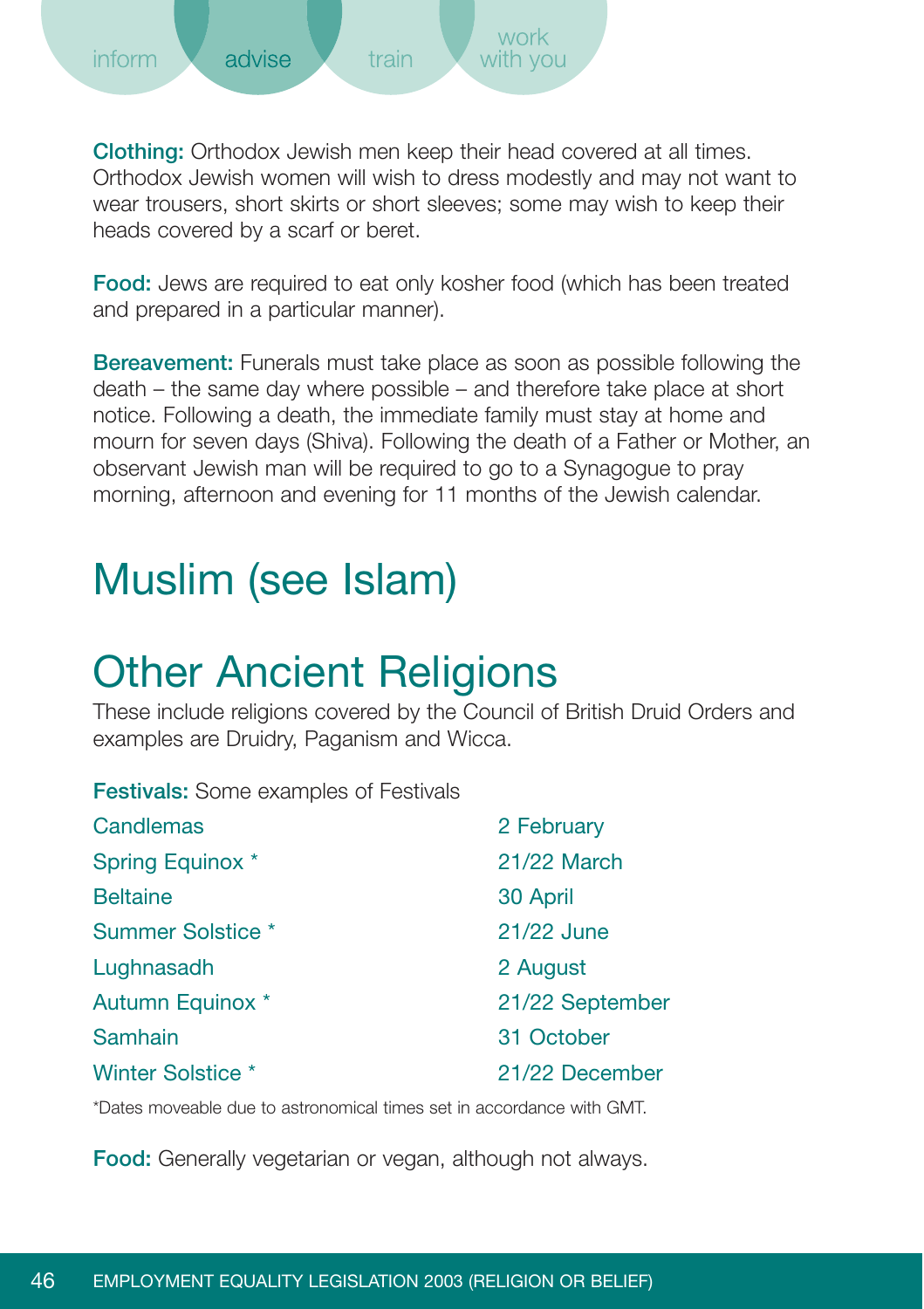**Clothing:** Some items of jewellery as associated with Pagan faiths such as ankh, pentagram, hammer and crystal.

**Bereavement:** No specific requirements beyond that of normal compassionate leave.

There are also other ancient religions such as Astaru, Odinism and Shamanism.

### Parsi (see Zorastrianism)

### Rastafarianism

**Festivals:**

| . Couvaio.                     |              |
|--------------------------------|--------------|
| Birthday of Haile Selassie I   | 23 July      |
| Ethiopian New Year             | 11 September |
| Anniversary of the Crowning of |              |
| Haile Selassie I               | 2 November   |
| Christmas                      | 25 December  |

**Food:** Vegetarian including the avoidance of eggs. Many Rastafarians eat only organic food as close to its raw state as possible.

**Clothing:** Hair is worn uncut and plaited into 'dreadlocks'. It is often covered by a hat which is usually red, green and gold.

**Other:** Whilst the faith supports the smoking of ganga (marijuana) this practice remains unlawful in the UK, and is unaffected by the Employment Equality (Religion or Belief) Regulations 2003.

**Bereavement:** No specific requirements beyond that of normal compassionate leave.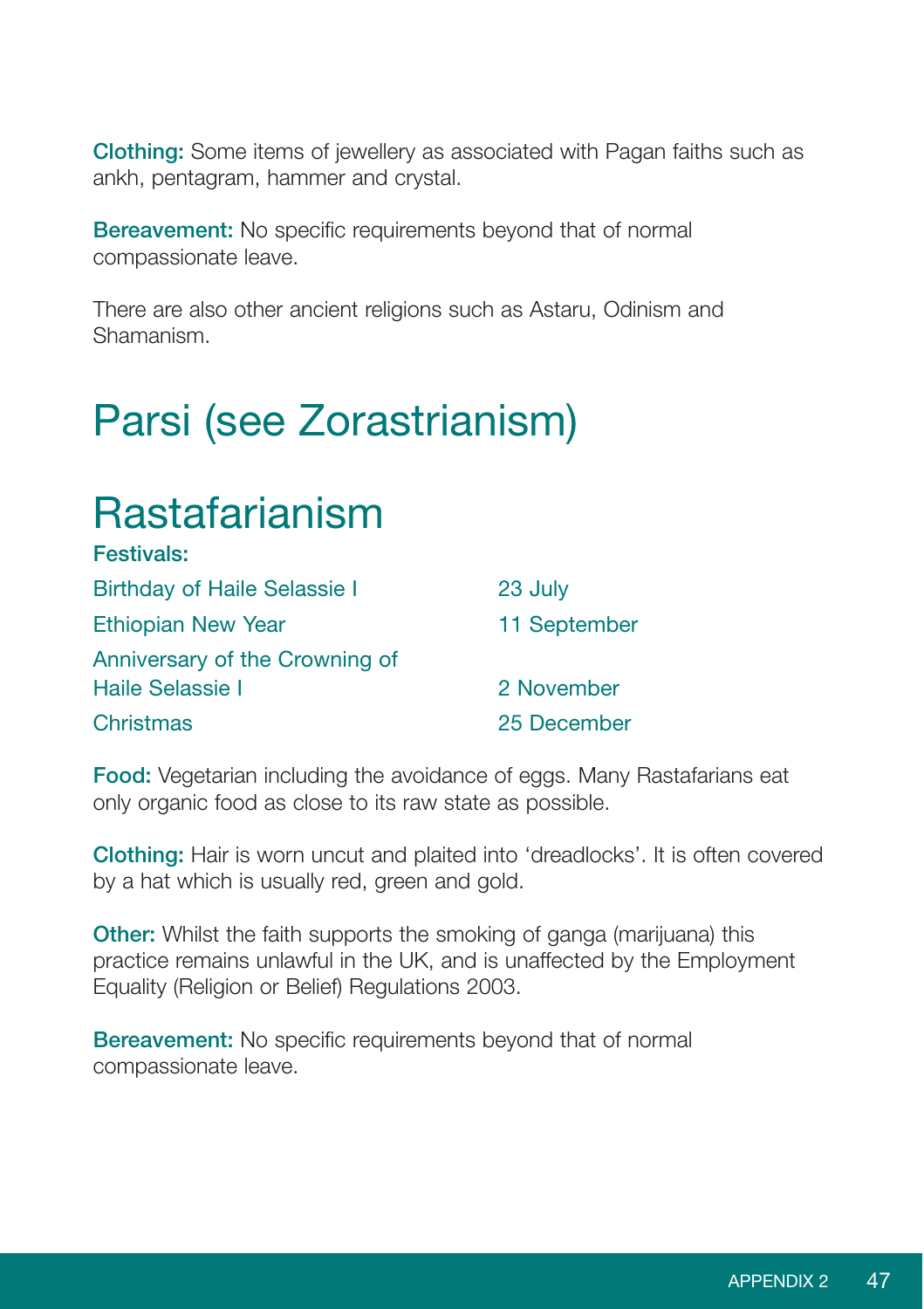| advise<br>inform<br>train      | work<br>with you                                 |
|--------------------------------|--------------------------------------------------|
| Sikhism                        |                                                  |
| Festivals:                     |                                                  |
| Birthday of Guru Gobind Singh  | 5 January                                        |
| Vaisakhi                       | 14 April                                         |
| Martyrdom of Guru Arjan Dev    | 16 June                                          |
| Sri Guru Granth Sahib Day      | 1 September                                      |
| Divali (Diwali)                | October/November<br>(date set by lunar calender) |
| Martyrdom of Guru Tegh Bahadur | 24 November                                      |
| Birthday of Guru Nanak         | November                                         |
|                                |                                                  |

**Food:** Sikhs do not eat Halal meat. Some do not eat beef and many are vegetarian.

**Clothes:** Practising male Sikhs observe the 5 Ks of the faith. These are:

| Kesh       | Uncut hair. Observant Sikhs do not remove or cut any hair<br>from their body. Sikh men and some women will wear a<br>turban. |
|------------|------------------------------------------------------------------------------------------------------------------------------|
| Kangha     | Wooden comb usually worn in the hair.                                                                                        |
| Kara       | Metal bracelet worn on the wrist                                                                                             |
| Kachhahera | Knee length underpants                                                                                                       |
| Kirpan     | Short sword worn under the clothing so that it is not visible.                                                               |

**Bereavement:** Sikhs are cremated and have a preference for this to take place as soon after the death as possible. There is no specified mourning period and normal compassionate leave arrangements will suffice.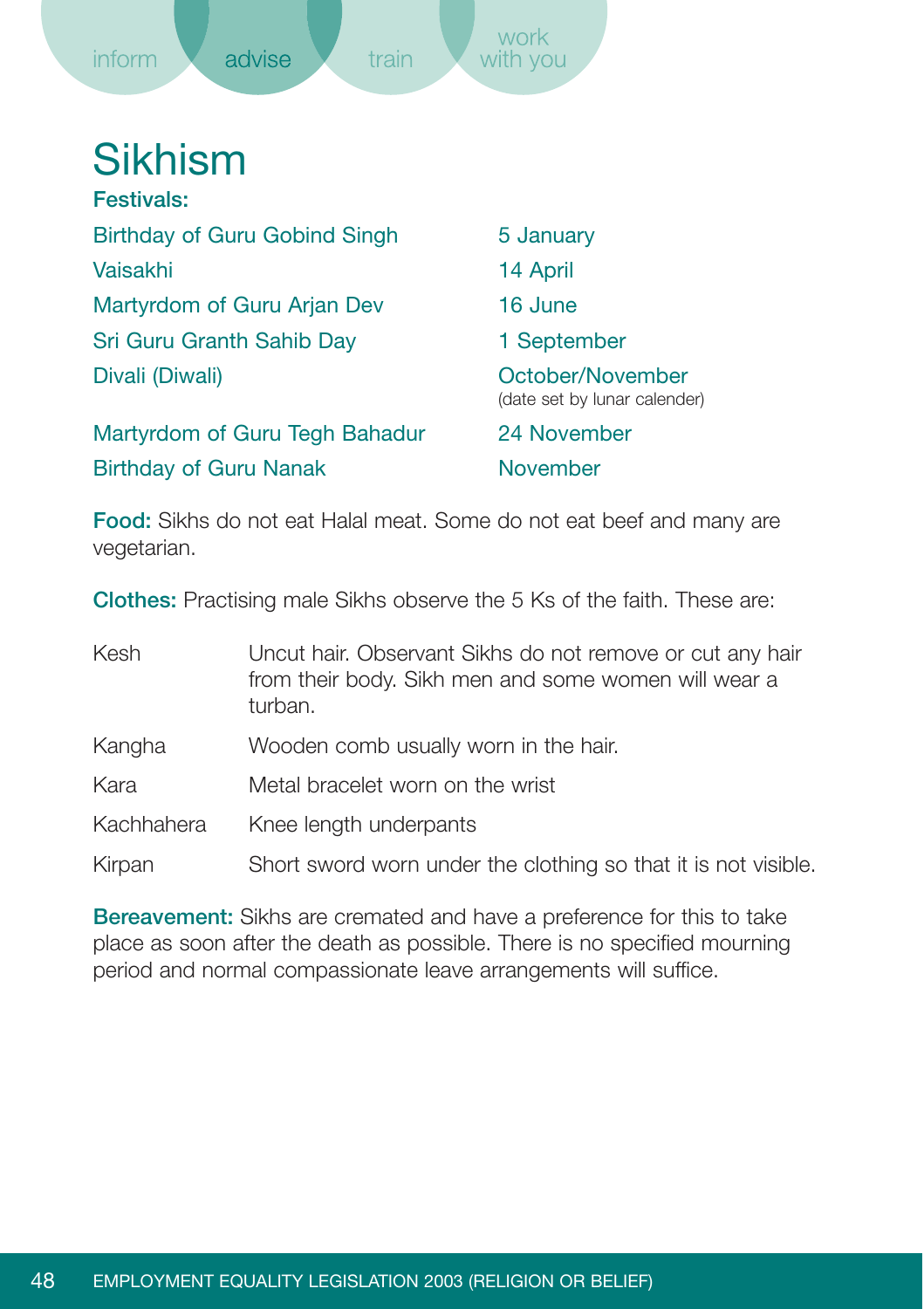# Zoroastrians (Parsi)

Zoroastrians are required to pray five times during the day, saying a special prayer for each part of the day.

| Hawab          | (sunrise to midday)       |
|----------------|---------------------------|
| Rapithwin      | (midday to mid-afternoon) |
| <b>Uzerin</b>  | (mid-afternoon to sunset) |
| Aiwisruthrem   | (sunset to midnight)      |
| <b>Ushahin</b> | (midnight to dawn)        |

Prayers should be said in front of a fire – or a symbolic replica of fire.

In addition, a ritual is performed each time a Zorostrain washes his/her hands although the ritual is not always strictly performed in all its detail. When it is performed, the individual will stand on the same spot and must speak to no one during the ritual. No special facilities are required. A prayer will also be said before eating.

**Festivals:** Dates follow the lunar calendar and will therefore vary from year to year.

Khordad Sal – The Prophet's Birthday Fravardigan – Remembrance of departed souls Tiragan – Water Festival Mehergan – Harvest Festival Ave roj nu Parab – Water Festival Adar roj nu Parab – Fire Festival Jashn-e-Sadeh – Mid Winter Festival Zardosht no Disco – Death of the Prophet Maktad – Festival of All Souls

NoRuz – New Year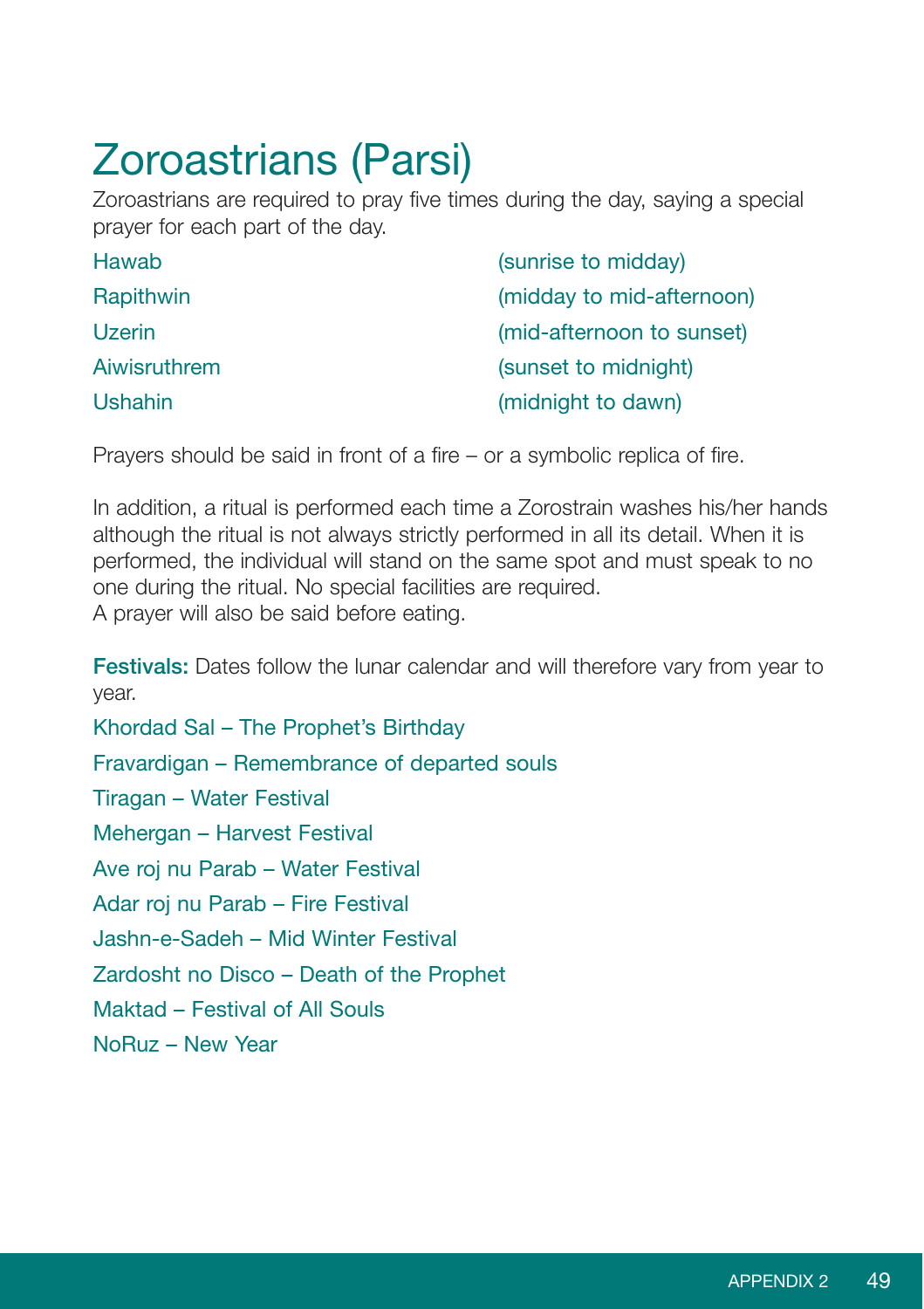

In addition there are six seasonal festivals

| Maidyoizaremaya  | <b>Mid Spring</b>   |
|------------------|---------------------|
| Maidyoishema     | <b>Mid Summer</b>   |
| Paitishahya      | <b>Early Autumn</b> |
| Ayathrima        | Mid Autumn          |
| Maidhyairya      | <b>Mid Winter</b>   |
| Hamaspathmaedaya | Pre-Spring          |

**Clothes:** Zoroastrians, both male and female, wear two pieces of sacred clothing. The Sudreh (shirt) and the Kusti (cord) which is a string which passes loosely around the waist three times and is tied in a double knot at the back.

It is the Kusti which is ritualistically retied each time the hands are washed.

**Bereavement:** Following the death of a close family member there is a mourning period of 10 days followed by a ceremony to mark the first month, the sixth month and the twelfth month of bereavement.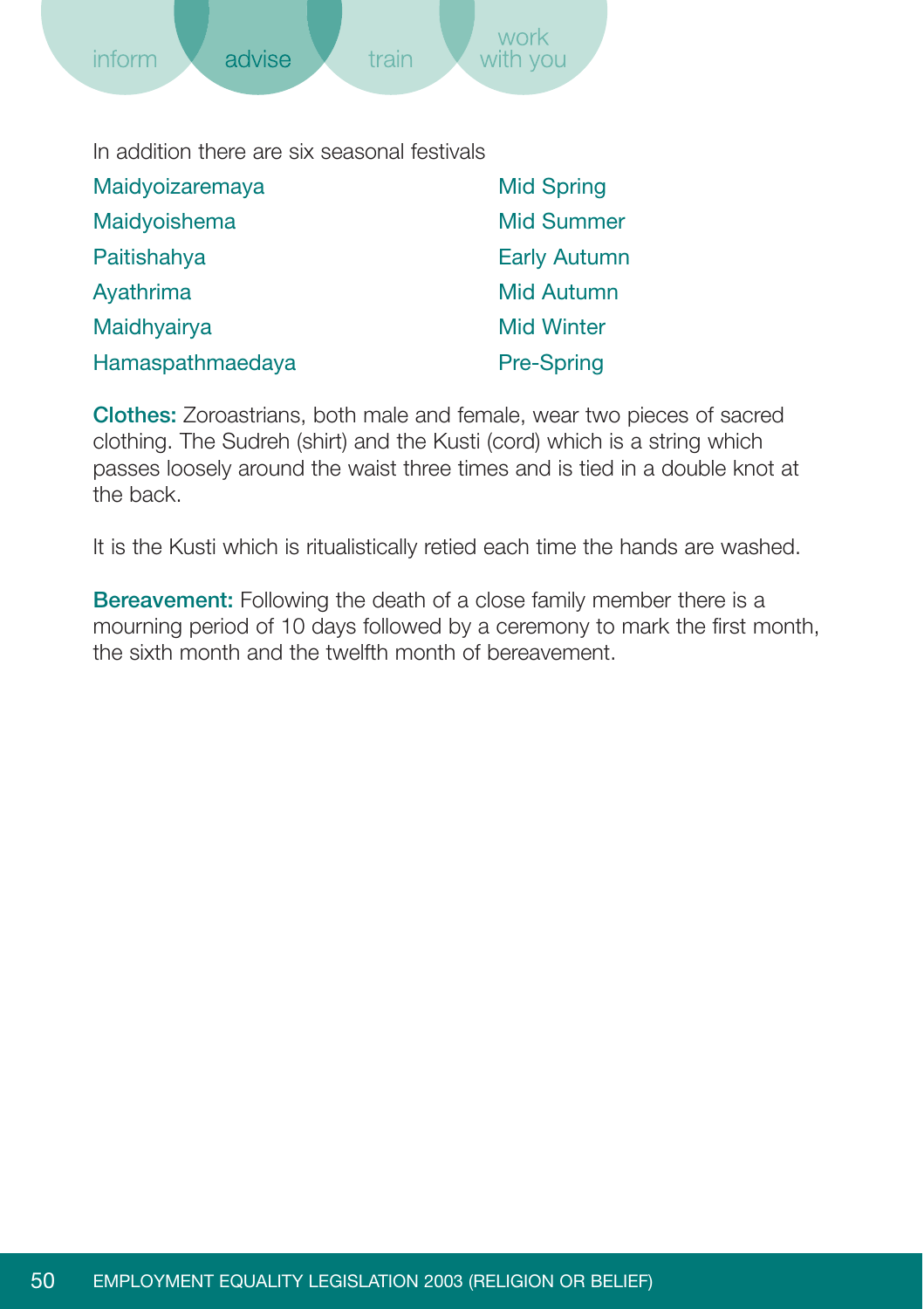# Acas Publications

## Book time with your Employment Specialist

Whether you need to know how to write a contract of employment, how much holiday you are entitled to or about the latest employment legislation, our range of booklets and leaflets give practical information and advice for both employers and employees on employment matters.

You can choose from our handbooks offering comprehensive guidance to the modern workplace or our *Getting It Right* pocket guides, providing vital checklists to help small firms run their business.

View and order online at www.acas.org.uk or call Acas Publications on 08702 42 90 90.

Other Acas material related to this topic that might be of interest includes:

- Acas Advisory Booklet *Tackling discrimination and promoting equality*
- Acas Rights at Work leaflet *Equality and discrimination*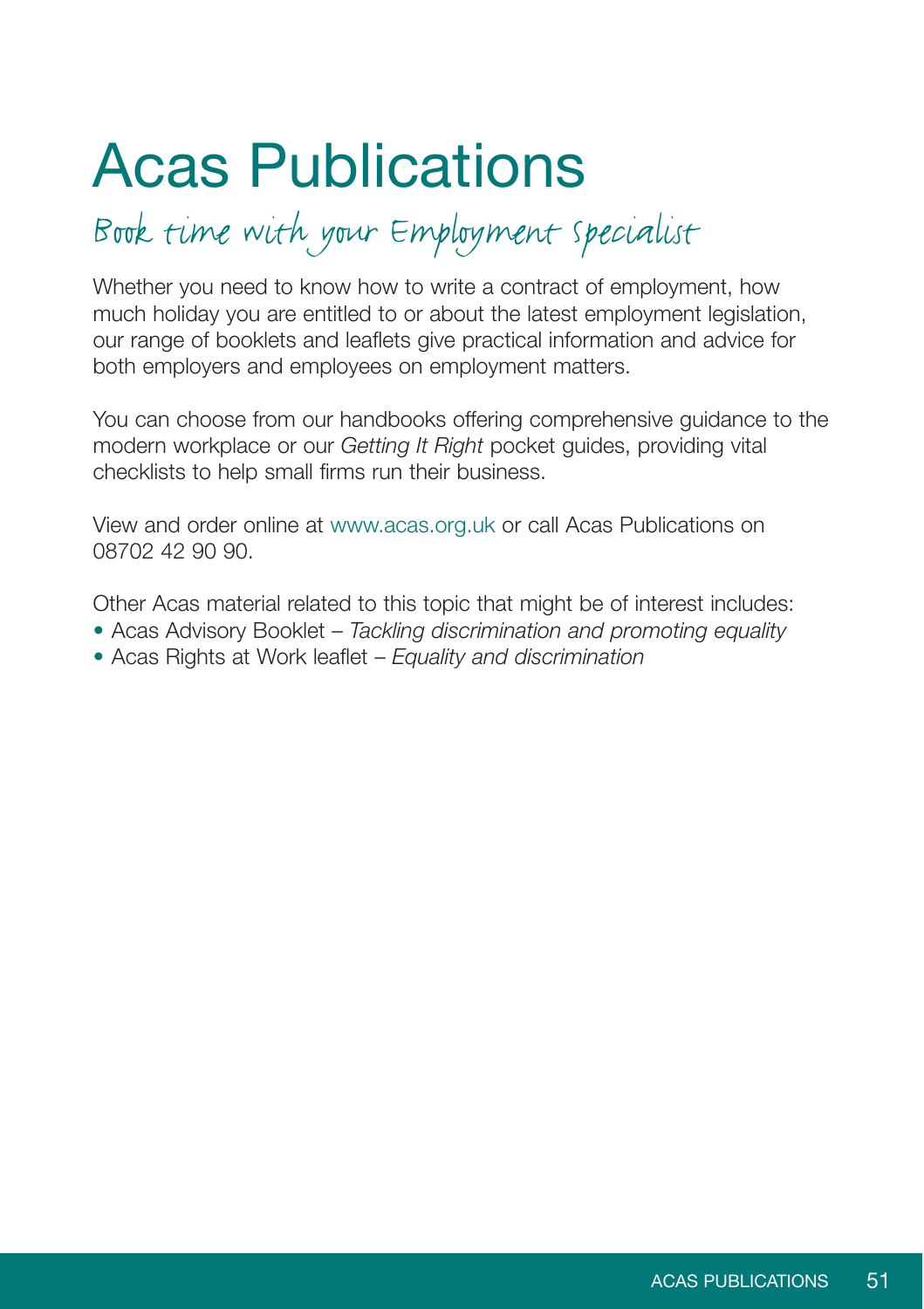# Acas Training

Our training is carried out by experienced Acas staff who work with businesses every day. They will show you the value to your business of following good practice in employment matters and how to avoid the common pitfalls. We also run special training sessions on new legislation.

Look at the Acas website for up-to-date information about all our training or if you want to book a place online.

Training sessions are specially designed for smaller companies and our current programme includes:

- Managing discipline and grievances at work
- Managing absence at work
- Dealing with bullying and harassment at work
- Employing people: an overview
- Contracts of employment and written statements
- New employment legislation.

We also have online learning packages to help you – just go to www.acas.org.uk and click on e-learning.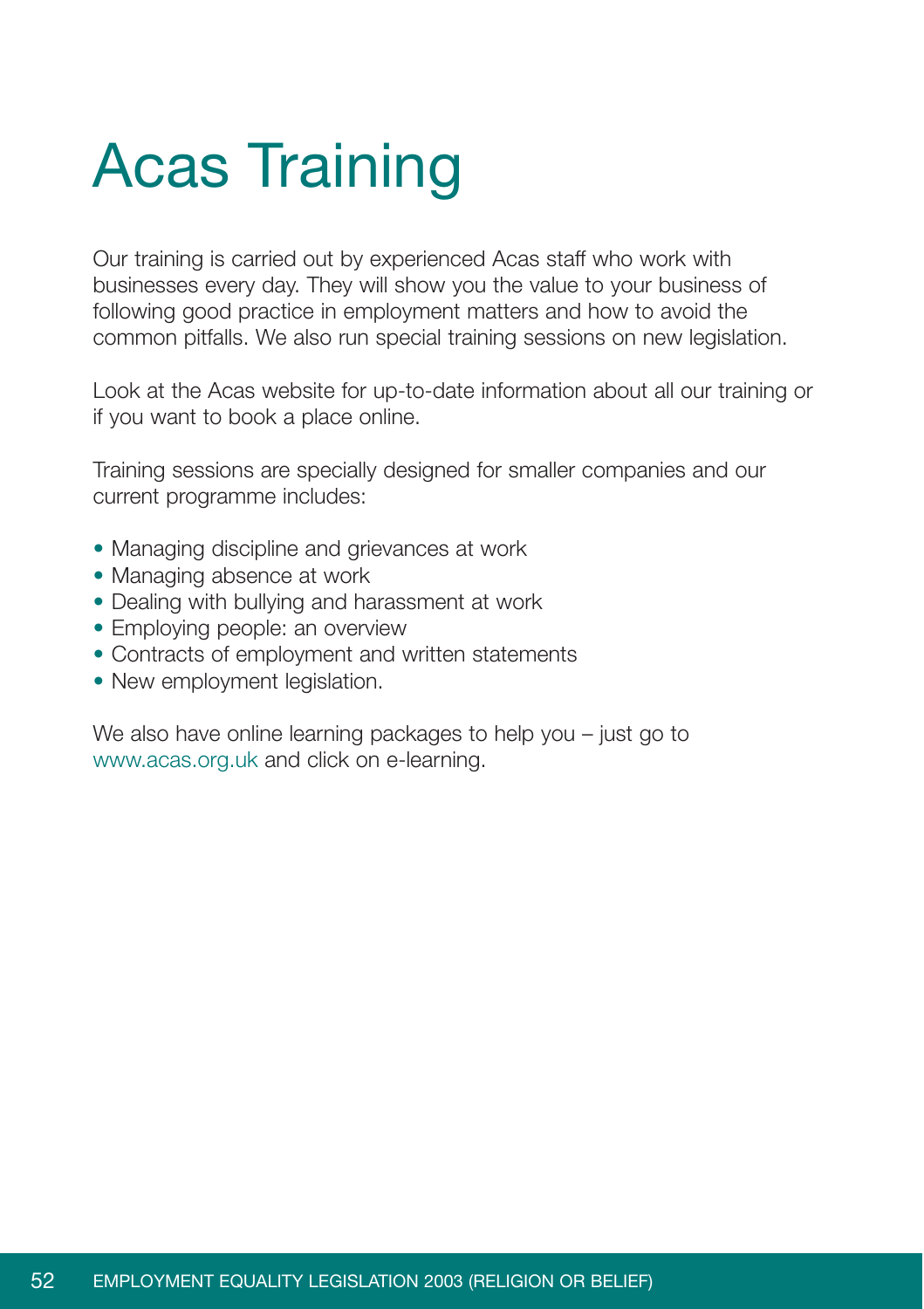Information in this booklet has been revised up to the date of the last reprint – see date below.

Legal information is provided for guidance only and should not be regarded as an authoritative statement of the law, which can only be made by reference to the particular circumstances which apply. It may, therefore, be wise to seek legal advice.

Acas aims to improve organisations and working life through better employment relations. We provide up-to-date information, independent advice, high quality training and we work with employers and employees to solve problems and improve performance.

We are an independent, publicly-funded organisation and many of our services are free.

November 2005